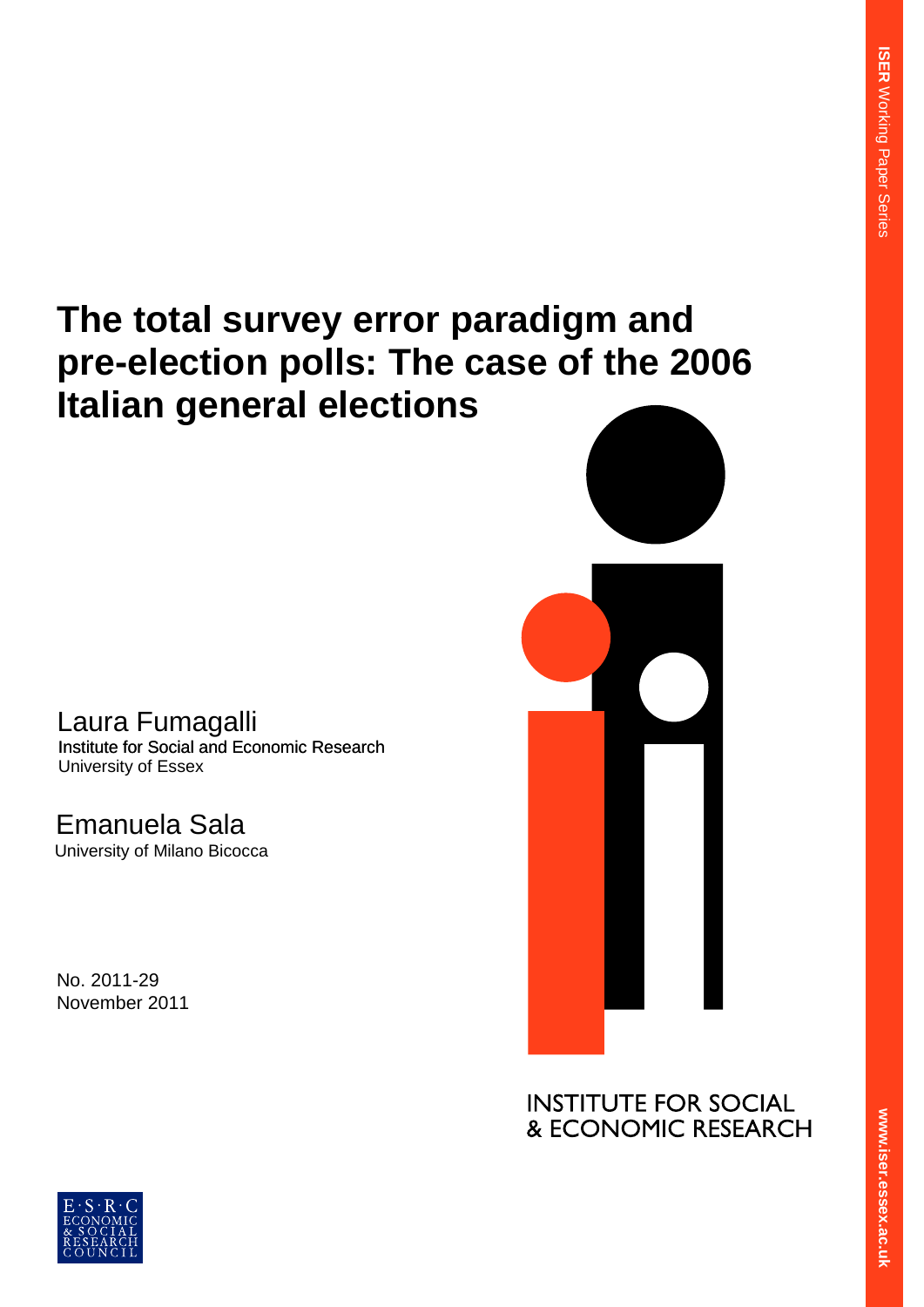# Non technical summary

Pre-election polls sometimes fail to reach the purpose for which they are carried out: to provide accurate predictions of electoral outcomes. There are different reasons why this may occur: the list from which respondents are sampled may be inaccurate, respondents may decline participation in the study (non-response), respondents' voting behaviour may change between the time the polls are carried out and the Election Day.

This paper aims to assess the role that each of these factors plays in determining the accuracy of the pre-election polls carried out for the 2006 Italian General Elections. These polls overestimated the votes to the leftwing coalition. Our analysis shows that the first two factors may play a key role as respondents excluded from the list as well as non-respondents seem to be more likely to vote for the center-right coalition. The impact on the accuracy of the polls of respondents who change their mind remains, however, unclear. This paper also suggests two methods to overcome some of the limitations of the survey data. In some cases there is not a single survey which contains all the variables the researchers are interested in. Researchers often face the challenge of how to combine different data sets.

In this paper we use two data sets, the ITANES survey and the Multi Purpose survey. The former collects information on respondents' inclusion in the sampling list (but does not collect data on voting behavior) whereas the latter collects information on voting behavior (but does not gather data on inclusion in the sampling list). To fully exploit the information collected in both surveys, we develop two strategies. First, we use statistical matching to produce a single data set that contains the two pieces of information we are interested in, i.e. inclusion in the list and voting behavior. Second, we create a set of weights correcting for the distortion introduced by the inaccurateness of the list.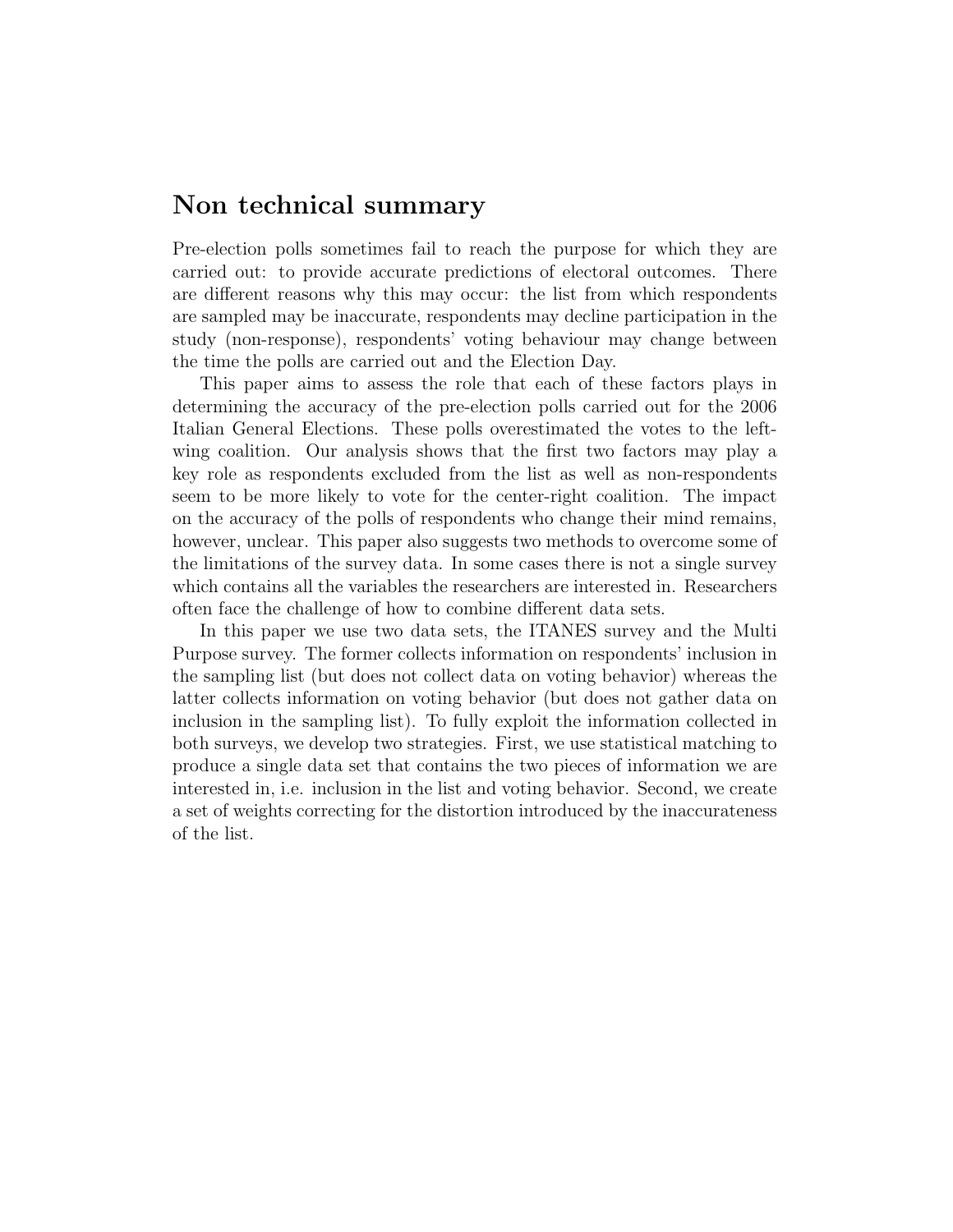# The Total Survey Error Paradigm and Pre-Election Polls: the case of the 2006 Italian General Elections

Laura Fumagalli<sup>∗</sup>and Emanuela Sala†

November 8, 2011

#### Abstract

Pre-election polls sometimes fail to reach the purpose for which they are carried out: to provide accurate predictions of electoral outcomes. By looking at the 2006 Italian General Elections, this paper aims to assess the role that different factors play in determining the accuracy of the pre-election polls. We find strong evidence that the quality of the sampling frame and non-respondents may contribute to biasing the polls results. This paper also aims to show how to overcome some of the limitations of the survey data by using statistical matching techniques and weighing procedures.

Keywords: Total survey error, coverage error, statistical matching, weighting, pre electoral polls.

JEL Classification: C81, C83, D72

<sup>∗</sup> ISER, University of Essex, UK, lfumag@essex.ac.uk (corresponding author). †University of Milano-Bicocca, Italy.

<sup>&</sup>lt;sup>1</sup>We are grateful to Erich Battistin, Francesco Figari, Romina Gambacorta, Olena Kaminska, Luke Keele, Peter Lynn, Stephanie McFall, Anja Neundorf, Rafael Novella, Riccardo Puglisi, and the participants of the XVII World Congress of Sociology (University of Gothenburg, Sweden), the 2010 Elections, Public Opinion and Parties Annual Conference (University of Essex, UK) for useful comments and suggestions.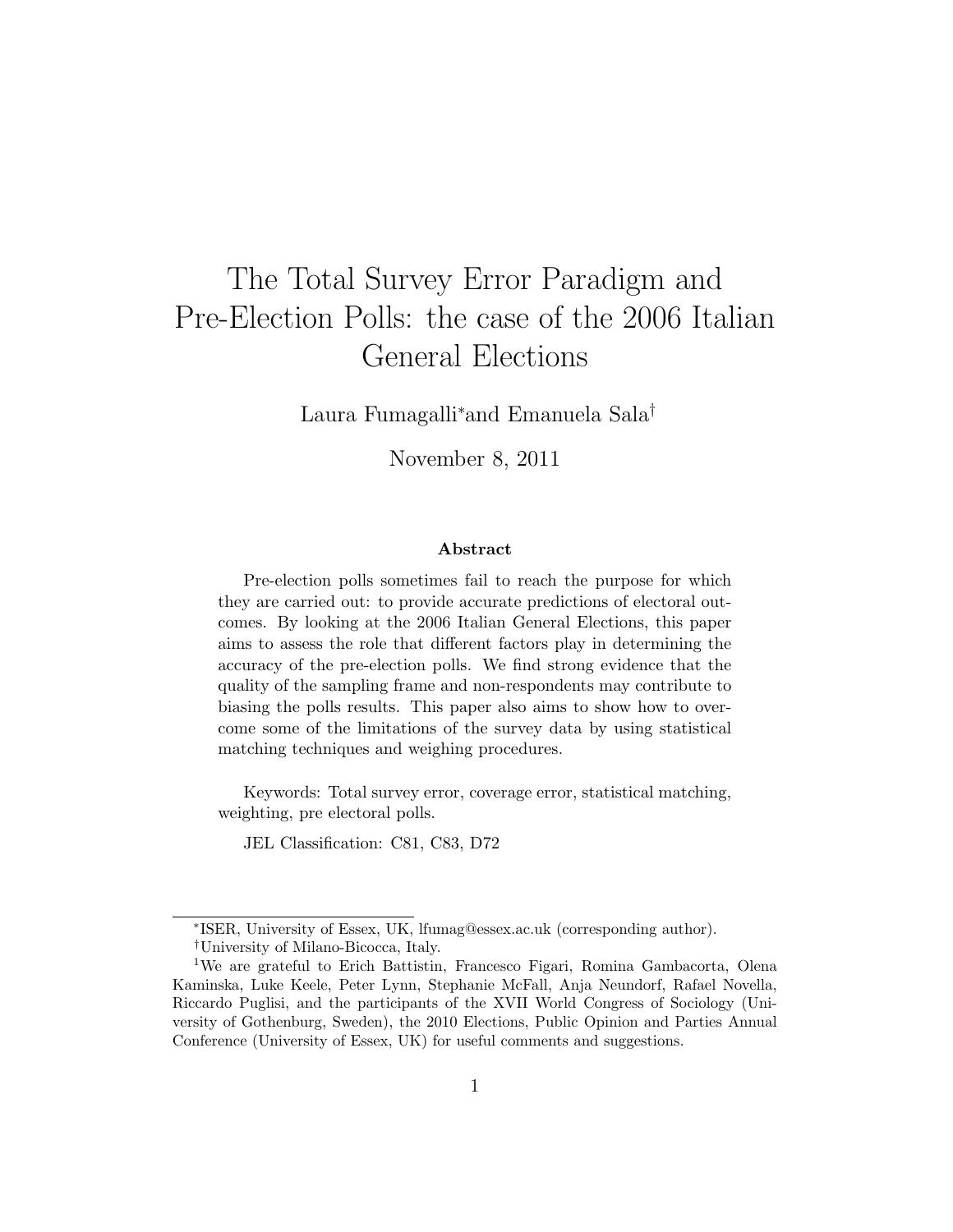## 1 Introduction

Pre-election polls sometimes fail to reach the purpose for which they are carried out: provide accurate predictions of electoral outcomes. In the last twenty years, for example, the polls failed to accurately predict the outcome of the 1992 British General Elections (Jowell, Hedges, Lynn, Farrant, and Heath, 1993; Smith, 1996), the 1998 Quebec Elections (Durand, Blais, and Vachon, 2001, 2002), the 2002 and 2007 French presidential elections (Durand, Blais, and Larochelle, 2004; Durand, 2008), the European elections in Portugal (Magalhães, 2005) and the 2008 Primary Elections in the States (AAPOR, 2009).

The case of Italian polls is not an exception: during the 2006 Italian General Elections, the majority of the pre-election polls carried out for the Elections of the Lower House put the center-left coalition (The Union) ahead by an average of 3 or 4 points. Contrary to what was predicted, the leftwing coalition won the elections with only a narrow margin of 0.1 percent of votes. The polls carried out from March,  $1^{st}$  2006 to the beginning of the embargo period (March,  $24^{th}$ )<sup>1</sup> overestimated the votes of the left-wing parties Communist Refoundation and Olive Tree by 0.7 and 1.5 points and underestimated the votes to the right-wing parties Go Italy and Northern League by 2.4 and 0.2 points.<sup>2</sup> Vote intentions for National Alliance were overestimated by 0.2 points.

The aim of the paper is to shed light on the role of different sources of error on the performance of the Italian polls carried out for the 2006 General Elections of the Chamber of the Deputies (or Lower House).<sup>3</sup> Following the approach of AAPOR (2009), our work is an attempt to extend the total survey error (TSE) paradigm to the case of pre-election polls.

The TSE paradigm is a theoretical framework aiming at developing best practices to optimize the quality of survey data under budgetary constraints (Biemer, 2010; Groves and Lyberg, 2010) and rests on a classification of error sources. In this paper we distinguish between two types of errors: sampling

<sup>&</sup>lt;sup>1</sup>In Italy such an embargo period starts two weeks before the elections.

<sup>2</sup>We focussed on the 20 polls that recorded vote intentions at the party level.

<sup>3</sup>Although the Italian Parliament is constituted of two Chambers, most of the polls are carried out to predict the outcome of the lower-House Chamber of Deputies. The two Chambers have different electoral systems, being the one for the election of the Senate regionally based and the one for the election of the Lower-House Chamber of Deputies nationally based.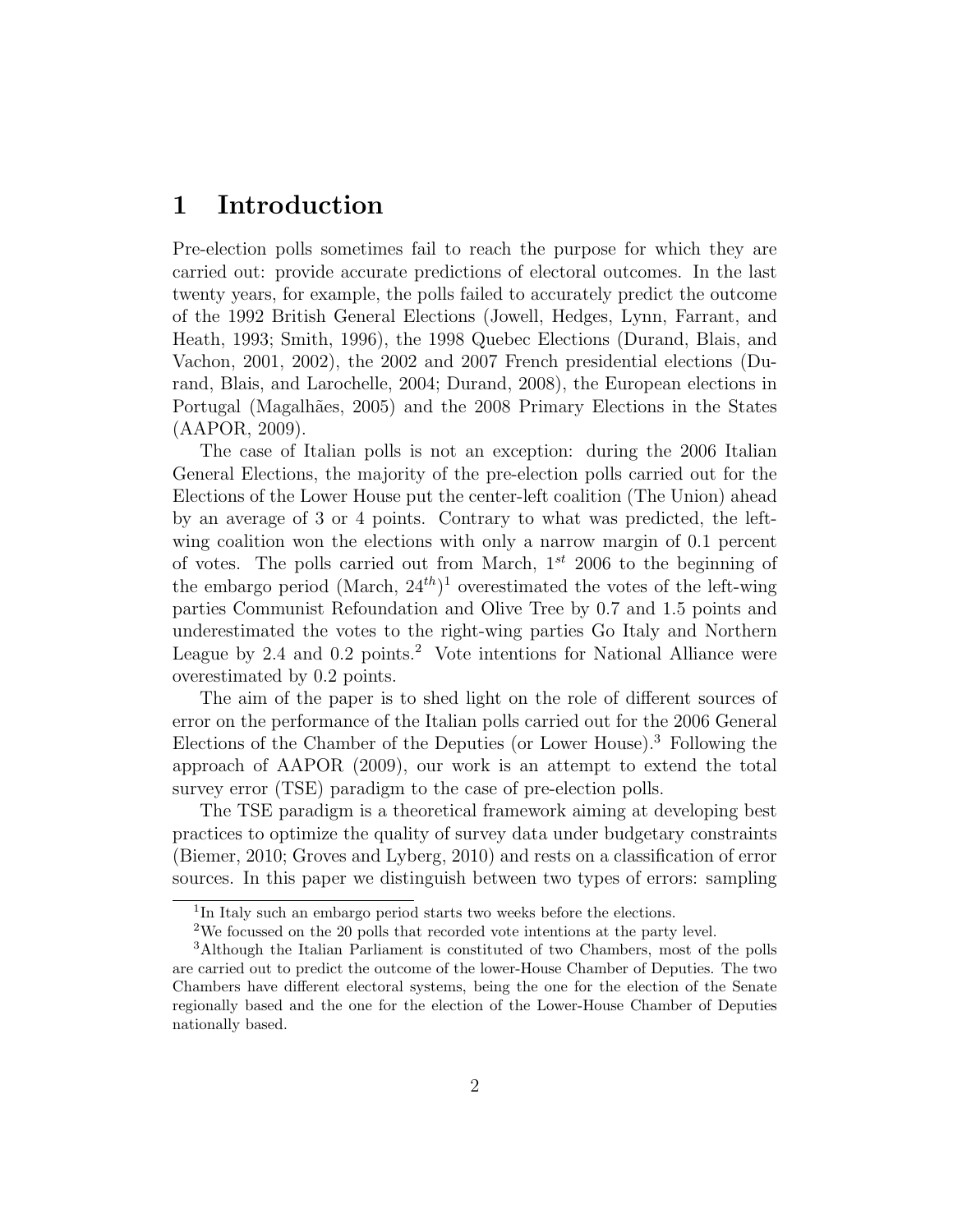error and non sampling error (Biemer, 2010). Sampling error is specific to the single polls and it depends on how the sampling has been implemented in terms of sampling scheme, sampling size and estimator choice. In order to study it, we would need to analyze the actual data coming from the polls. This is not the aim of this paper. Instead, we propose an alternative approach i.e. we use different survey data to analyze non sampling errors and we derive conclusions which can be generalized to any pre-election poll. Following Biemer's terminology, we are interested in three types of non sampling error: namely frame, specification and non-response error which, according to the most recent studies on the topic, are found to be the main drivers of the poor performance of the polls.

Frame error is the type of error arising when the frame used for the sampling does not exactly cover the population under study. This occurs when eligible units may be excluded from the sampling frame (non-coverage error), whereas ineligible units may be included. In the case of the preelection polls, we are mainly concerned about non-coverage error, given that the frames commonly used usually fail to include the whole population of voters.

Polls are usually carried out by telephone on a sample of landline household numbers. This practice can be a source of non-coverage error, given that cell-only households are excluded. The expansion of mobile phones has been posing serious challenges to the quality of the sample frames used in CATI surveys worldwide. Two are the major sources of concern: the reduction of landline households and the differences between cell-only and landline households. With respect to the former, the recent AAPOR report on cell-phone surveys (AAPOR, 2010) states that the level of coverage of a sampling frame of landline telephone in the U.S. is about 80 percent and that the prevalence of cell-only household varies by State. The European case is in general very similar: in 2007, 73 percent of European households have a fixed telephone access. In Italy, it reaches a low 67 percent (Busse and Fuchs, 2011; Eurobarometer, 2010).

Compared to the U.S. where the sample is drawn from landline RDD (AAPOR, 2010, p. 30), some European countries face an additional problem, since they sample from directory-listed landline phone numbers (for a review, see Häder, Häder, and Kuhne, 2011). When the households have the option to opt out and choose whether to be included in the list, the problem of non-coverage error gets even bigger.

Respondents included in the sampling frame may be different from the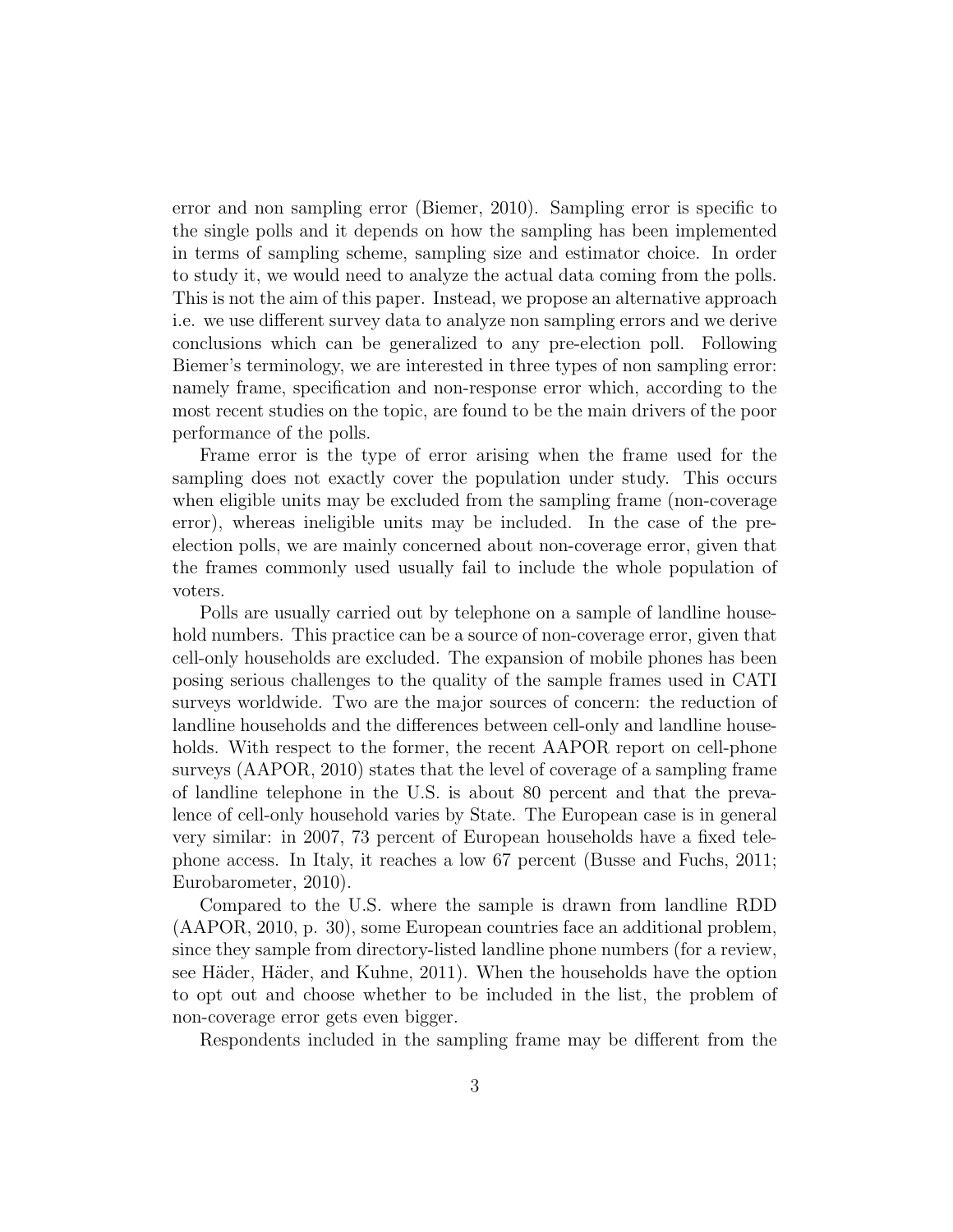ones who are excluded and this may be a source of bias. Indeed, there is now a consistent body of evidence that shows that landline and cell-only households have different demographic and socio-economic characteristics (amongst others, Boyle, Bucuvalas, Piekarski, and Weiss (2009); Callegaro and Poggio (2004); Fuchs (2009); Keeter, Kennedy, Clark, Tompson, and Mokrzycki (2007); Vicente and Reis (2009)). If correlated with the outcome variables of interests, such differences may bias survey estimates as shown, for example, by Blumberg and Luke (2007) when looking at the impact of non-coverage error on key health estimates. Although very little is known on the impact of non-coverage error on polls accuracy, preliminary evidence shows that imperfect coverage is likely to lead to bias in favor of left-wing candidates (Durand, Blais, and Vachon, 2002; Mokrzycki, Keeter, and Kennedy, 2009). As Durand, Blais, and Vachon (2002) put it (p.38): 'excluding unlisted telephone numbers may have contributed to the bias against a more conservative party'. Very little is known about the characteristics of those households which have a landline phone, but they are not listed in the telephone directory. Therefore, nothing is known so far about how switching to RDD method could help European countries limit the effect of non-coverage error.

Italy shares with other European countries this additional problem, given that the sample frame used by pollsters is the Directory of Landline Phones which excludes households that decided not to be included in such a list. The share of the households which opt out is not negligible, for example in 2006, nearly 10 percent of the landline phone households opted out of the Directory of Landline Phone Numbers.<sup>4</sup> To sum up, the sampling frame used by Italian pollsters is from a directory of Landline Phones which excludes almost one third of the households (see table 1). These excluded households are cell-only households (about 20 per cent of the total) and landline households who did not want to be included in the telephone Directory.<sup>5</sup>

The second source of error which is relevant for our analysis is related to the impact of changes of mind. The voting behavior of the electorate may change between the time the polls are carried out and the election day. If the pools are not conducted late enough in the campaign, voters can change their mind: they can decide to stay at home or to vote for a different party. We

<sup>4</sup>Our calculations based on weighted data based on the 2006 'Multipurpose Survey'.

<sup>&</sup>lt;sup>5</sup>Pre-election polls exclude also Italian voters who live abroad and who are entitled to vote. This form of non-coverage is very difficult to quantify as there are no data available.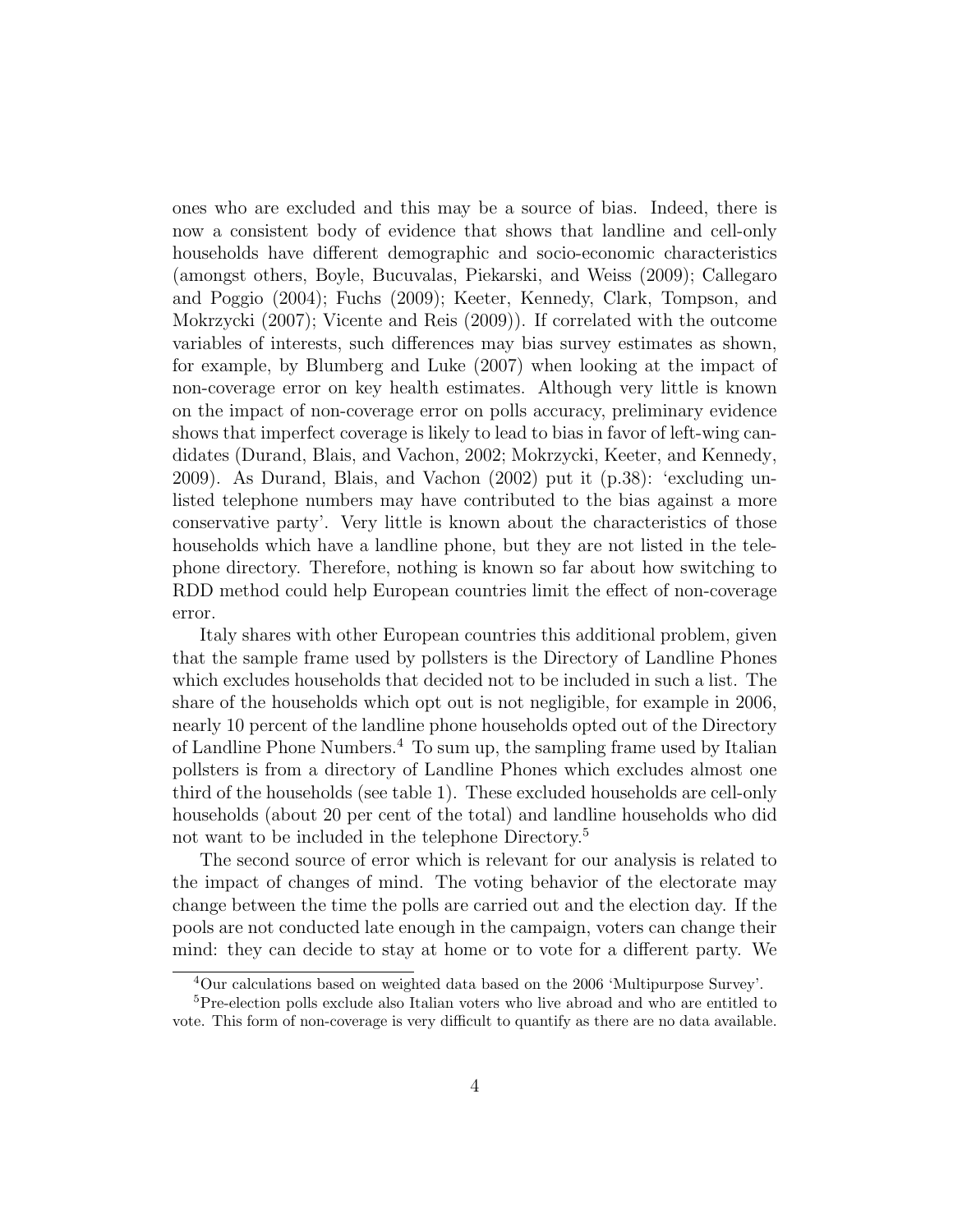interpret this as form of specification error, given that the construct that the pollsters would like to measure is the actual vote on the day of the elections, but the only construct which is possible to measure is vote intentions before the elections (see a discussion in Merkle, Langer, and Lambert, 2011).

Research on this topic is scant although there is evidence that suggests that changes in respondents' voting intentions do occur (Smith, 1996; Merkle, Langer, and Lambert, 2011; AAPOR, 2009). However, a few studies suggest that its impact on the accuracy of the polls is quite modest (Durand, Blais, and Vachon, 2002; Durand, Blais, and Larochelle, 2004; Jowell, Hedges, Lynn, Farrant, and Heath, 1993; Magalhães, 2005).

Third, we consider non-response error. Respondents and non-respondents can have different voting behaviors and this may lead to bias. Studies have found that non contacts, refusals, hard to reach respondents and nondisclosers are more likely to favor conservative parties. For example, while looking at the reasons for the poor performance of the polls for the 1998 Quebec Election, Durand, Blais, and Vachon (2002) find that (i) refusals are more likely to vote for conservative parties, (ii) hard to reach individuals do not vote differently from the others and (iii) non-disclosers are slightly more inclined to vote for conservative parties. The same conclusion is drawn by Smith (1996) when looking at the 1992 UK general elections. Therefore, pre-election polls may tend to underestimate right-wing votes.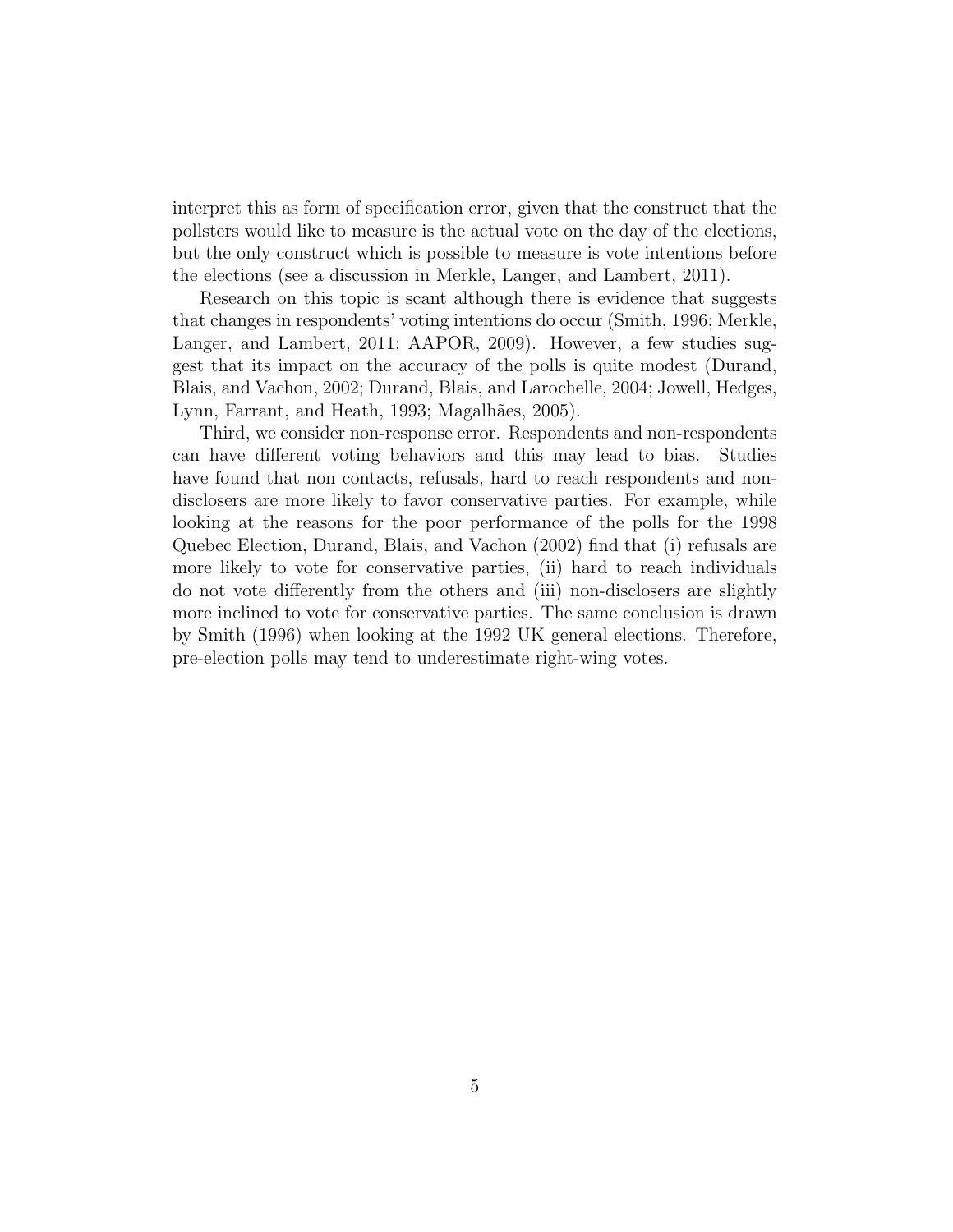## 2 Our contribution

In the context of pre-election polls, the accuracy of an estimate  $(A)$  is given by the difference between the population parameter measured as percentage of individuals who vote for a certain party and its estimate measured as percentage of respondents who declared to intend to vote for that party. We focus on frame error (here 'non-coverage error', NC), specification error (here 'changes of mind', CM) and non response error (NR). In brief, the determinants of the accuracy of the polls estimates we are interested in are the following:

$$
A = NC + NR|NC + CM|NR, NC \tag{1}
$$

Where NR is conditional on NC and CM is conditional on both NR and NC.

The paper makes a few important contributions. First, it applies the total survey error (TSE) paradigm to the analysis of pre-election polls and it analyzes different sources of error in an unitary perspective.

Second, it provides an original analysis of non-coverage error by applying a range of statistical techniques which have never been applied to this sort of problems: statistical matching via multiple imputation and inverse probability weighting. The evaluation of the impact of non-coverage error on bias lies on the comparison of voting behaviors of respondents excluded from and included in the sampling frame. When the two groups have different voting behaviors, non-coverage error may lead to non-coverage bias. Due to the limited availability of data on the political behaviors of respondents excluded from the sampling frame, such a comparison can hardy be performed and the effect of non-coverage on bias remains often unassessed. The Italian case is not an exception: to our best knowledge there are no Italian surveys that collect both information on vote intentions and telephone non-coverage. We overcome this problem in two different ways: by performing predictive mean matching between a dataset that collects data on inclusion in the sampling frame (but not on voting intentions) and a dataset with a wide range of information on political behaviors (but no information on inclusion on the sampling frame) and by weighting for a set of weights that correct for the probability of being included in the sampling frame. Moreover, as observed by O'Muircheartaigh and Lynn (1997) our analysis on inverse probability weighting can be seen as a validation of the use of procedures correcting for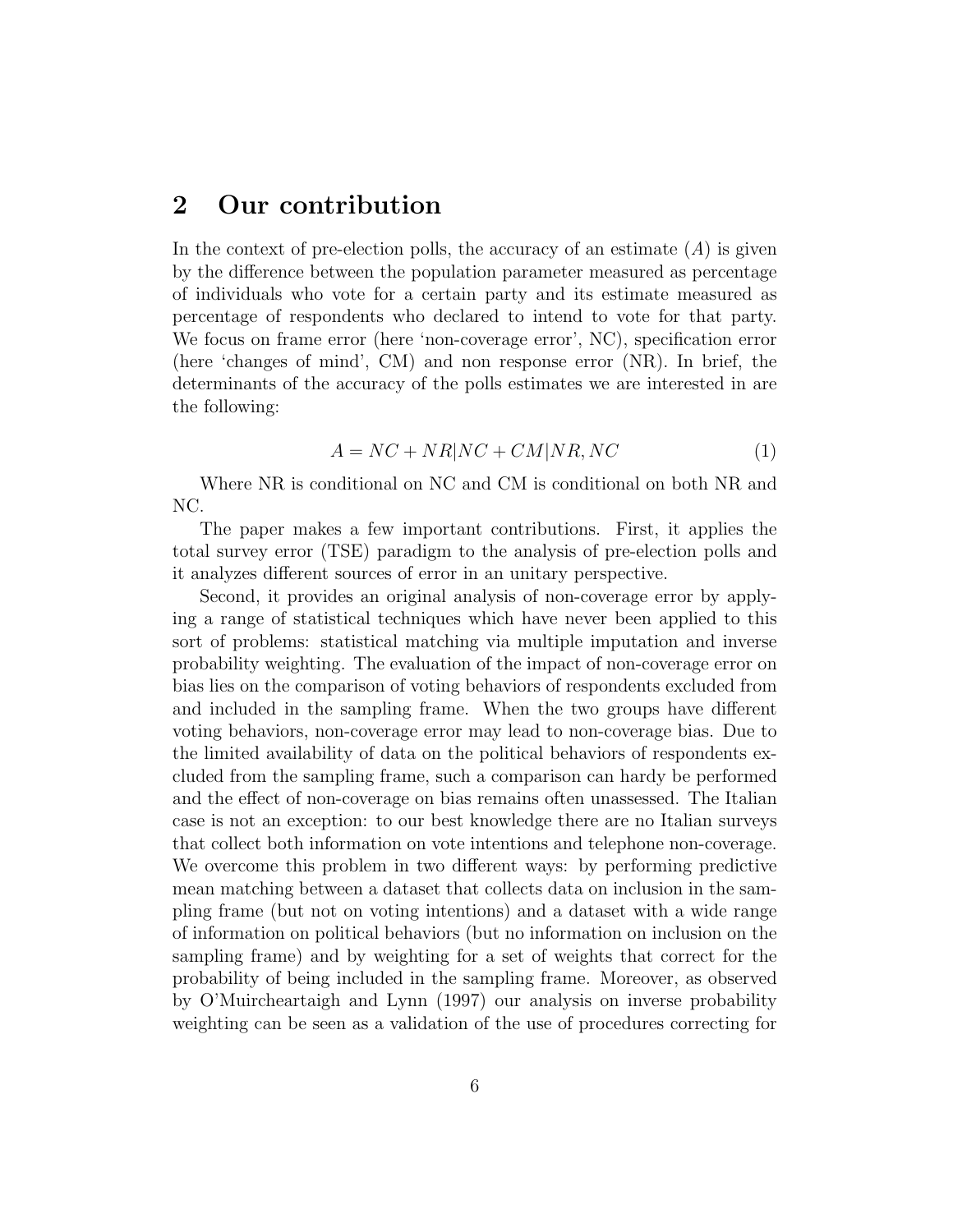non-coverage at the estimation stage.

Third, we make use of a rich dataset on vote intentions and actual vote to shed light on the role of specification error (here changes of minds) and non-response error.

Finally, the paper advances the current knowledge on the performance of Italian polls. Italy is an interesting case both because the share of cell-only households is bigger than in most of the other countries and because the decision of opting out is correlated with some indicators of trust and civic engagement (Sala and Fumagalli, 2011). Research into the causes of the poor performance of Italian polls is scant. Exception is work by Callegaro and Gasperoni (2008) and Gasperoni and Callegaro (2007, 2008) who, while assessing the accuracy of pre-election polls for the General Elections held in Italy since 2000, argue that non-coverage error may be one of the reasons for their poor performance. However, no evidence is provided to support this claim yet. This paper is meant to fill also this gap.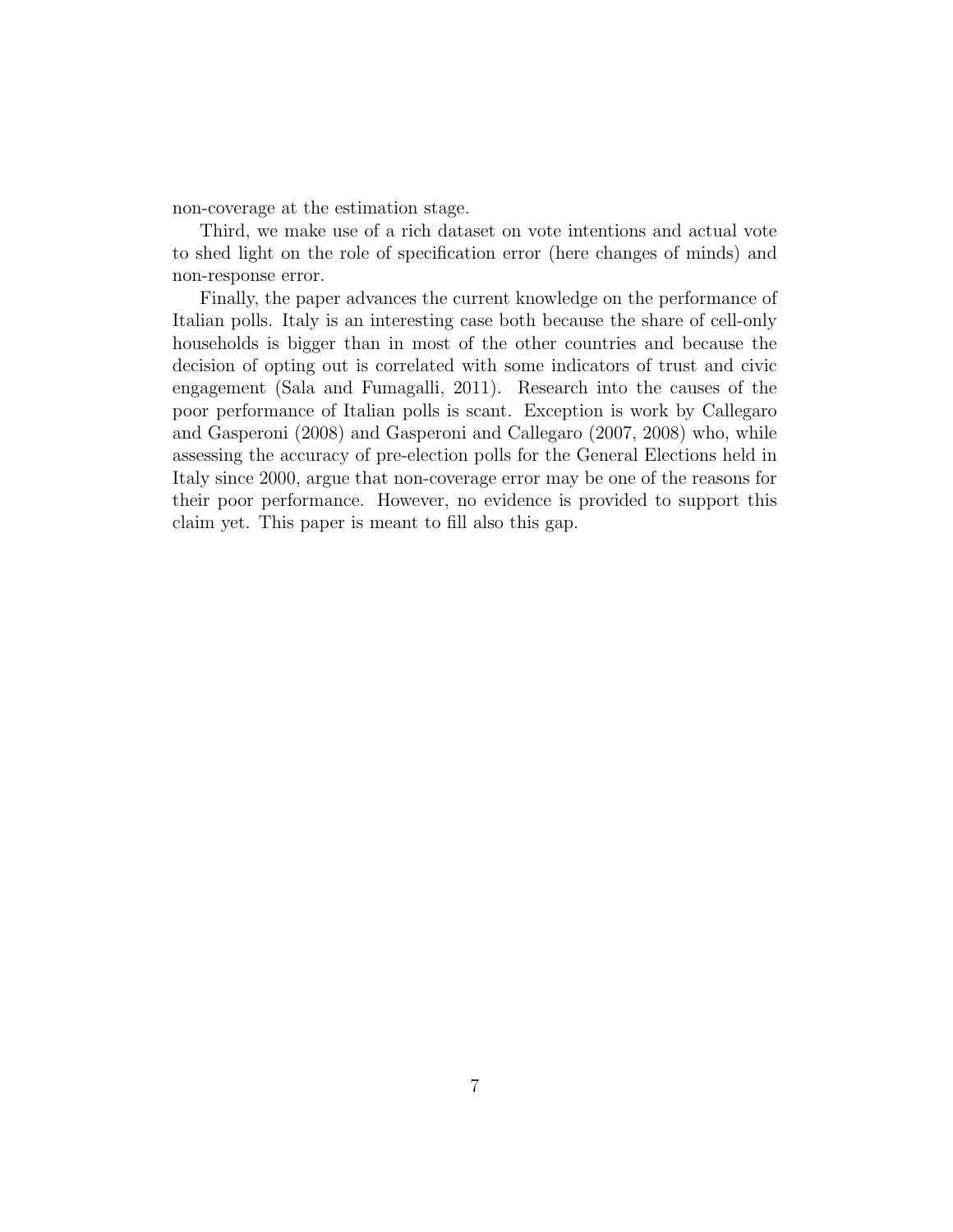# 3 Background

#### 3.1 The 2006 General elections

On April  $9^{th}$  and  $10^{th}$  2006, Italians voted in a Parliamentary election by choosing between two major coalitions: the center-right coalition led by the incumbent prime minister Silvio Berlusconi and the center-left coalition led by the once president of the European Commission Romano Prodi. The center-right coalition named 'La Casa della Libertà' ('the House of Freedom') included the following parties: Berlusconi's party 'Forza Italia' ('Go Italy'), the biggest Italian right-wing party 'Alleanza Nazionale' ('National Alliance'), the centrist party 'Unione dei Cristiani Democratici' ('Union of Christian Democrats'), a joint list of regionalist movements: the northern 'Lega Nord' ('Northern League'), the southern 'Movimento per le Autonomie' ('Movement for the Autonomies') and the Sardinian 'Partito Sardo d'Azione' ('Sardinian Action Party'), the far right, neo-fascist 'Alternativa Sociale' ('Social Alternative') and 'Fiamma tricolore' ('Tricolor Flame') and other small parties including liberal reformers, eurosceptics, tiny groups of Christian Democrats and even a minor socialist party. The center-left coalition, 'L'Unione' ('the Union'), included 'l'Ulivo' (the 'Olive Tree'),<sup>6</sup> the small 'Movimento dei repubblicani Europei' ('European Republicans Movement'), the liberal/libertarian movement 'Rosa nel Pugno' ('Rose in the Fist'), the communists of the 'Partito della Rifondazione Comunista' ('Communist Refoundation Party'), the 'Partito dei Comunisti Italiani' ('Party of Italian Communists'), the 'Federazione dei Verdi' ('Federation of the Greens'), the 'Italia dei Valori' ('Italy of Values') led by Antonio di Pietro, the Christian party 'UDEUR', a small socialist party and the pensioners' party.

## 3.2 The methodology of the 2006 General Election preelection polls.

The methodology of the 2006 General Election pre-election polls is described in details in Callegaro and Gasperoni (2008). Here we focus on three aspects, namely the mode of data collection, sampling methods and questionnaire content. In Italy polls are usually CATI (Computer Assisted Telephone

<sup>6</sup>The Olive Tree is a confederation of the social-democratic 'Democratici di Sinistra' ('Democrats of the Left') and the center-left party 'La Margherita' ('the Daisy').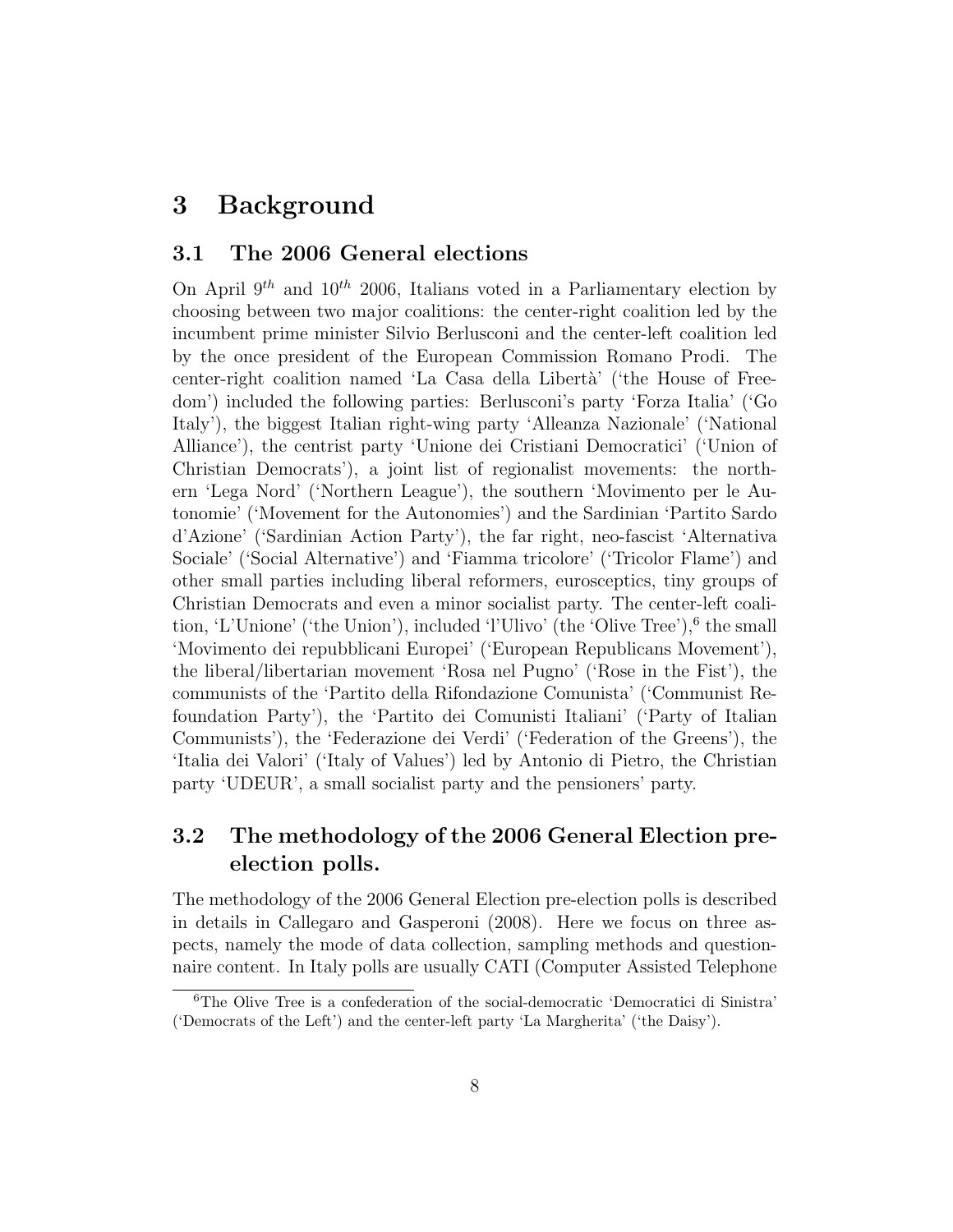Interviewing) surveys, whereas web-based polls are carried out only in very few cases. When the polls are CATI, the sampling frame used is drawn from the telephone numbers listed in the Directory of Landline Phones which is available on cd (Callegaro and Poggio, 2004). Calls to unlisted telephone numbers (e.g. mobile phones, respondents who opted out from the Directory of Landline Phone etc.) are not made. The details on the sampling design used by pollsters are unclear,<sup> $7$ </sup> whereas the sample size is usually quite small and consisting of about 1,000 productive interviews. Pre-election polls collect different kinds of information including vote intentions where political preferences are often recorded at a single party level. However, procedures for screening for likely voters are not in place. In Italy, the results of the polls can be made public till two weeks before the election.

<sup>7</sup>To describe the methodology of the polls, Callegaro and Gasperoni (2008) analyzed the documentation deposited with the relevant Italian Government body, the Presidenza del Consiglio dei Ministri (www.sondaggipoliticoelettorali.it). With respect to sampling methods, this documentation proved to be poor and inaccurate (see also Pisati, 2008).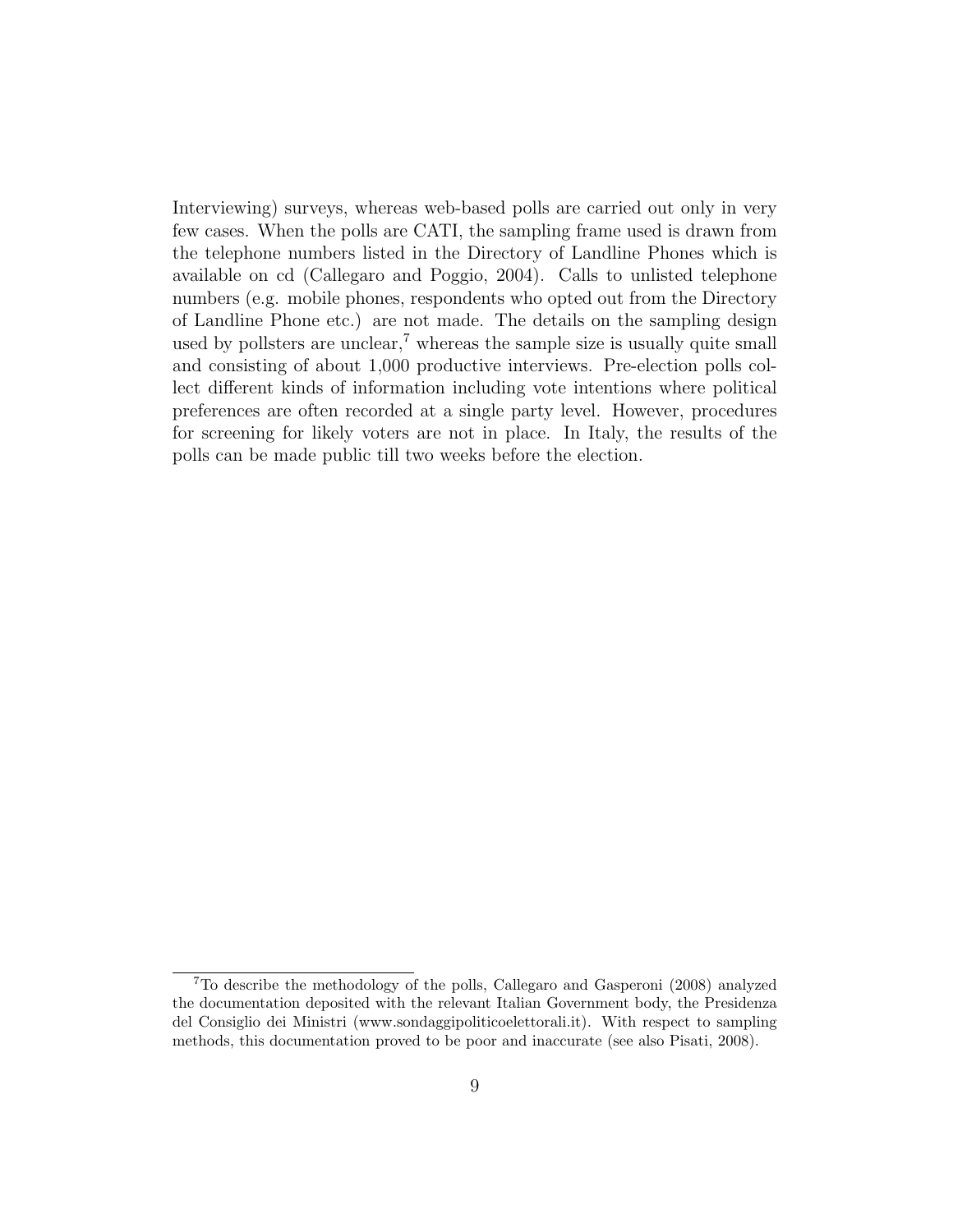# 4 Telephone coverage and political behavior: evidence from the Italian Multipurpose Survey

#### 4.1 Data

We use the data from the 2006 Multipurpose survey to assess differences in political behaviors of respondents included in/excluded from the sampling frame. The Italian 'Multipurpose Survey' ('Indagine Multiscopo sulle Famiglie') is a nationally representative survey run every year by ISTAT, the Italian National Statistics Institute. It is a repeated cross-section survey that is carried out face to face at respondents' home. The sample, which includes about 49,000 individuals living in almost 19,000 households, is a two stages clustered sample where municipalities are used as primary sampling units, while households are at the secondary level. Strata are constructed by taking into account macro regions (north, center and south), administrative regions (e.g., Sicily, Lombardy etc.), provinces (e.g., province of Milan, Rome etc.) as well as characteristics of the municipalities defined in terms of urban/rural classification and dimension. The Multipurpose survey collects a wide range of information, including data on household composition, housing, education, training, employment, leisure, health and use of social services. It also collects different measures of political behaviors (e.g., frequency of participation in party meetings etc.) as well as key information on telephone coverage (ownership of a landline phone and registration with the Phone Directory). To our best knowledge, no other surveys collect such detailed information on telephone coverage. The Multipurpose survey, however, does not gather information on voting intentions nor political preferences.

#### 4.2 Non-coverage error

We consider non-coverage rates as estimates for non-coverage error. To estimate the magnitude of non-coverage error, we computed an indicator for respondents' inclusion in the sampling frame which is equal to one when respondents own a landline phone and are registered with the Directory of Landline Phones. Table 1 shows the distribution of non-coverage rates by region. In 2006, 31 percent of households, 28 percent of individuals and 27 per cent of individual aged 18 or older (potential voters) are excluded from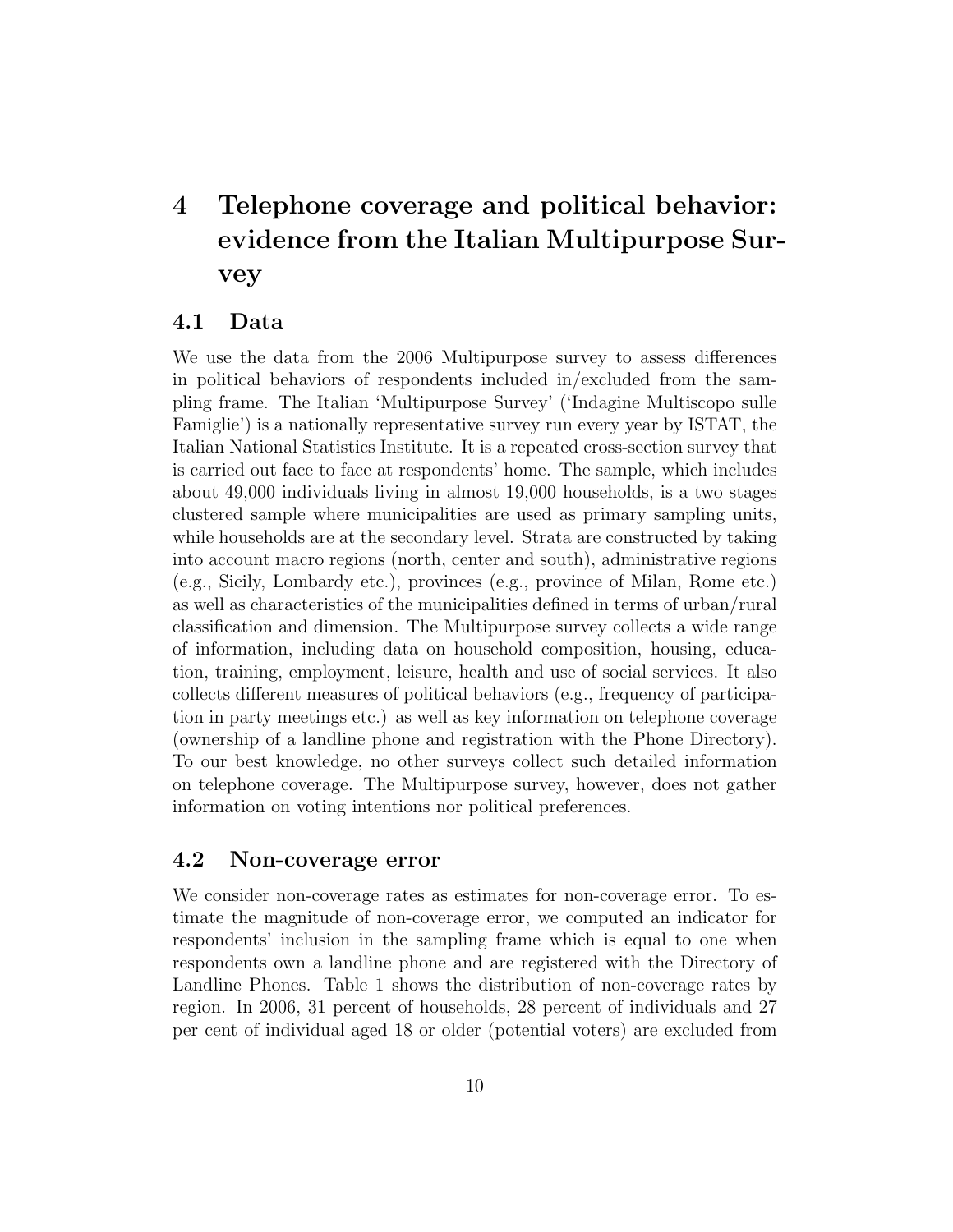| Region                | Households | Individuals | Ind $18+$ |
|-----------------------|------------|-------------|-----------|
| North West            | 29.3       | 26.0        | 25.4      |
| Piemonte              | $31.3\,$   | 29.0        | 27.6      |
| Lombardia             | 29.0       | 25.2        | 25        |
| Liguria               | 25.6       | 22.6        | 21.6      |
| North East            | 23.4       | 20.8        | 19.6      |
| Trentino              | 23.6       | 18.7        | 18.4      |
| Veneto                | 20.8       | 18.1        | 17.3      |
| Friuli Venezia Giulia | 23.4       | 20.7        | 20        |
| Emilia Romagna        | $26.1\,$   | $24.3\,$    | 22.27     |
| Center                | 29.2       | 24.8        | 24.5      |
| Toscana               | 22.3       | 18.6        | 18        |
| Umbria                | $25.1\,$   | 20.9        | 20.1      |
| Marche                | 25.5       | 21.9        | 20.8      |
| Lazio                 | 35.5       | $30.5\,$    | 31        |
| South                 | 36.2       | 33.6        | 31.8      |
| Abruzzo               | 31.1       | 25.6        | 25.2      |
| Molise                | 29.4       | 24.8        | 23.7      |
| Campania              | 35.6       | 33.1        | 31.2      |
| Puglia                | 38.4       | 36.4        | 34.6      |
| <b>Basilicata</b>     | 29.6       | 25.7        | 24.8      |
| Calabria              | 35.7       | 38.4        | 36        |
| Islands               | 42.2       | 40.1        | 37.7      |
| Sicilia               | 44.2       | 42.4        | 40        |
| Sardegna              | 32.1       | 32.8        | 31        |
| Italy                 | $31.0\,$   | 28.2        | 26.9      |
| $\boldsymbol{N}$      | 18,803     | 47,611      | 39,561    |

Table 1: Telephone non coverage. Households and individuals excluded from the sampling frame (Percentages by region)

Note: Weighted data from the Multipurpose Survey

the sampling frame. The level of non-coverage is not homogeneous across the different regions of Italy. When looking at regional differences, a clear pattern emerges: telephone coverage is lower in the Southern regions of Italy and in the main islands. For example, 31 percent of the potential voters living in Campania are excluded from the sampling frame compared to 25 percent of those living in Lombardia. Such a regional imbalance in sample coverage can potentially become a source of bias, given that in Italy the voting behavior differs across regions (see Diamanti, 2005).

Table 2 shows the distribution of non-coverage rates by a set of other variables which could be correlated with voting behavior. Unsurprisingly,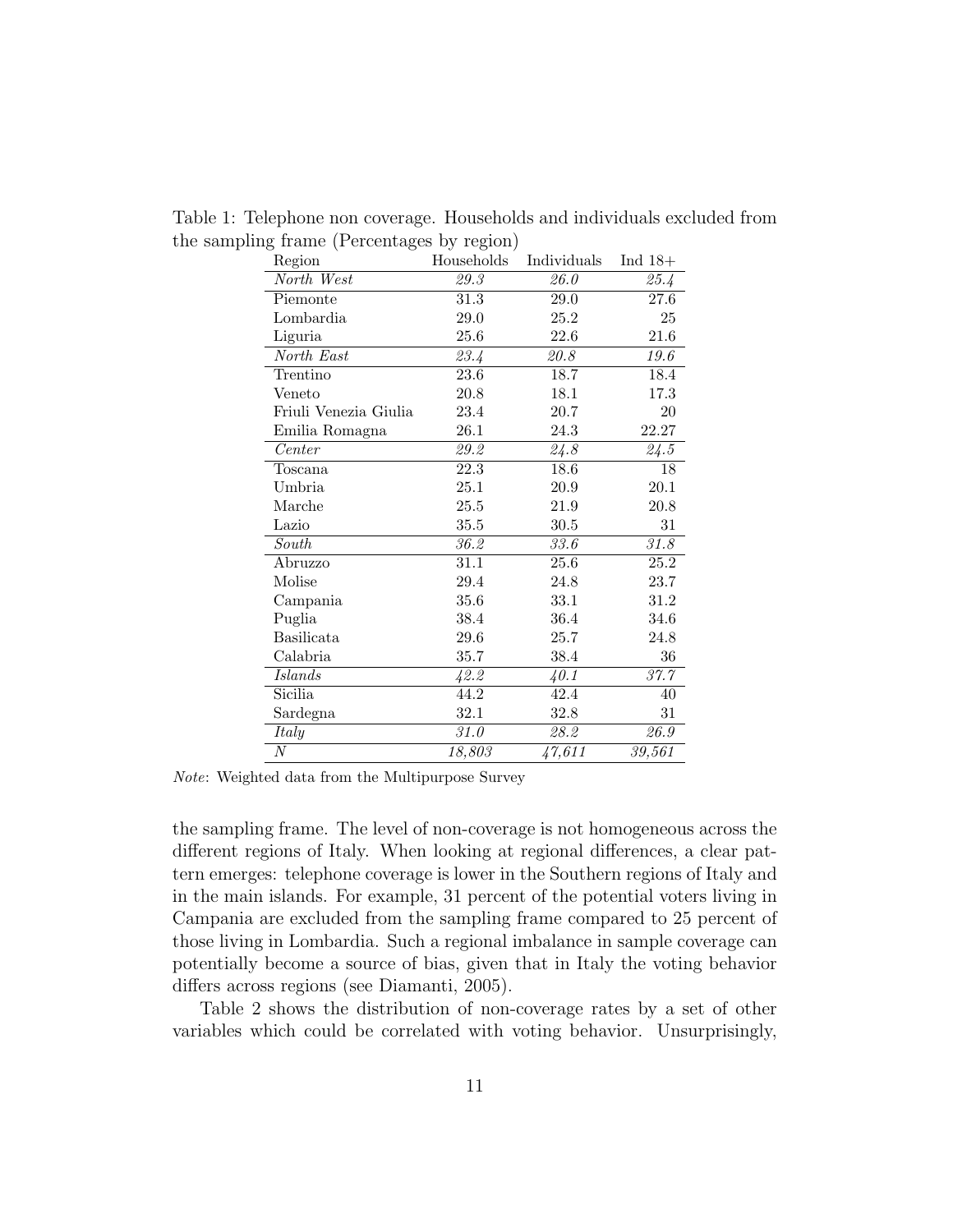| Variable                 | Individuals | Ind $18+$ |
|--------------------------|-------------|-----------|
| Gender                   |             |           |
| Men                      | 28.67       | 27.47     |
| Women                    | 27.73       | 26.46     |
| Age                      |             |           |
| $0 - 17$                 | 34.15       |           |
| 18-29                    | 32.65       | 32.65     |
| 30-59                    | 30.13       | 30.13     |
| $>= 60$                  | 18.35       | 18.35     |
| N                        | 47,611      | 39,561    |
| Education                |             |           |
| No education             | 31.19       | 29.33     |
| Primary school           | 23.14       | 22.36     |
| Lower secondary school   | 31.57       | 32.2      |
| 2 or 3 years high school | 26.77       | 26.94     |
| 4 or 5 years high school | 25.9        | 25.89     |
| University degree        | 22.69       | 22.69     |
| N                        | 45,107      | 39,561    |

Table 2: Telephone non coverage. Households and individuals excluded from the sampling frame (Percentages by gender, education, age)

Note: Weighted data from the Multipurpose Survey

the non coverage error is higher among young people and it decreases quite significantly when older respondents are considered. Again, the highest noncoverage rate is estimated for respondents having no education, while the lowest is estimated for those holding a university degree. However, the relation between non-coverage and education is not clear and no pattern emerges. Finally, non coverage error does not seem to depend on gender.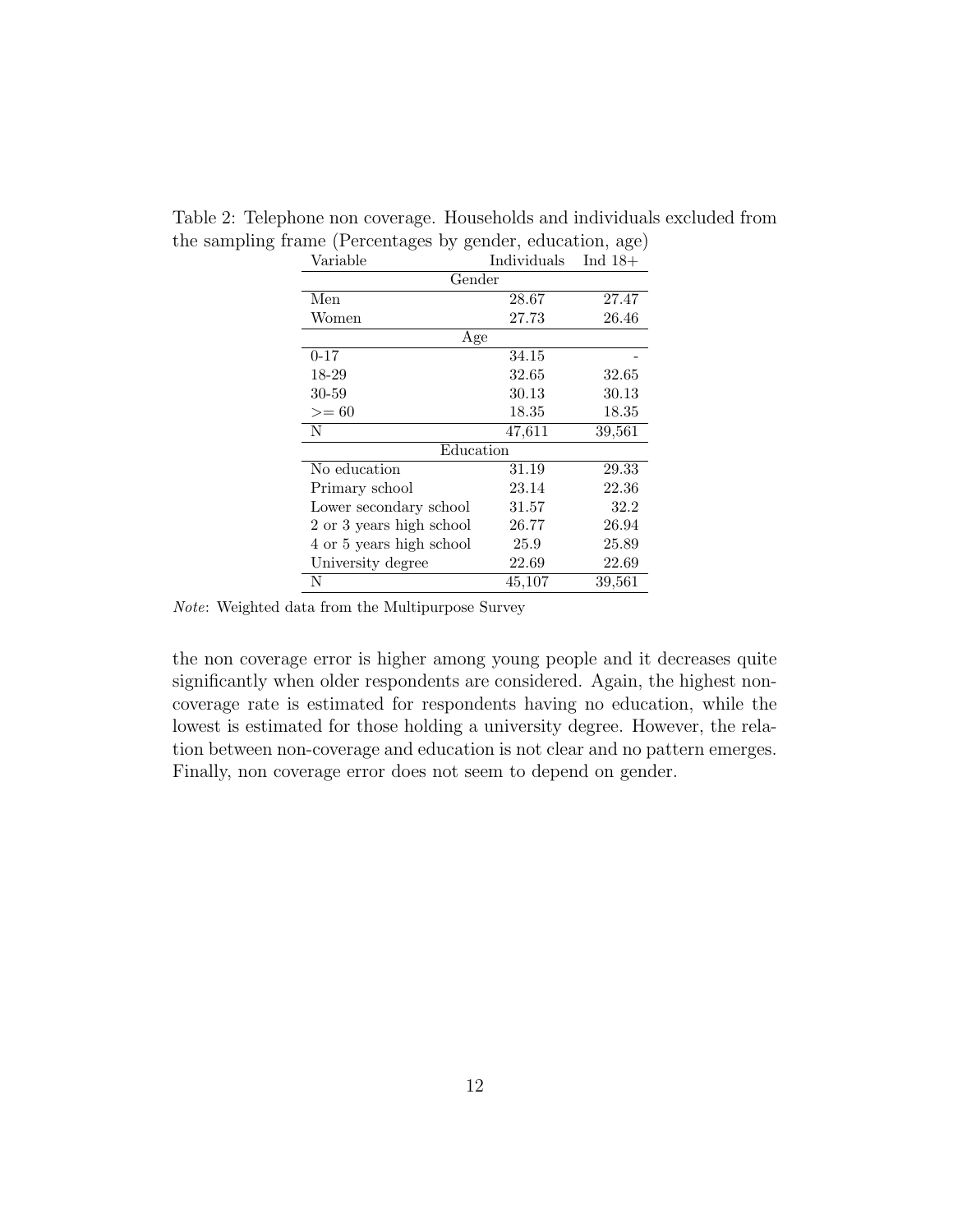#### 4.3 Differences in political behaviors

We compare the distribution of a set of indicators of political behaviors for respondents who are included in/excluded from the sampling frame. We first look at frequency of speaking and getting informed about politics. These can be considered as indicators of political awareness, in line with Barnes, Kaase, Allerback, Farah, Heunks, Inglehart, Jennings, Klingemann, Marsh, and Rosenmay (1979); Luskin (1990). Table 3 shows that individuals included in the sampling frame are characterized by a higher level of political awareness, given that they speak and get informed about politics more often than respondents excluded from the sampling frame. The differences between the two groups are statistically significant  $(p < 0.01)$  and big in magnitude.

| ne baniping name  |                    |                                                          |                                                                |                    |  |  |  |  |  |  |
|-------------------|--------------------|----------------------------------------------------------|----------------------------------------------------------------|--------------------|--|--|--|--|--|--|
|                   |                    | How often the respondent<br>speaks about<br>politics *** | How often the respondent<br>get informed about<br>politics *** |                    |  |  |  |  |  |  |
|                   | $(\%)$<br>Included | Excluded $(\%)$                                          | Included $(\%)$                                                | Excluded<br>$(\%)$ |  |  |  |  |  |  |
| Every day         | 10.4               | 8.3                                                      | 36.4                                                           | 26.9               |  |  |  |  |  |  |
| Some times a week | 23.6               | 19.2                                                     | 21.4                                                           | 20.2               |  |  |  |  |  |  |
| Once a week       | 5.7                | 5.0                                                      | 3.8                                                            | 4.0                |  |  |  |  |  |  |
| Once a month      | 15.3               | 13.2                                                     | 8.1                                                            | 8.5                |  |  |  |  |  |  |
| Some times a year | 11.4               | 12.0                                                     | 6.4                                                            | 7.3                |  |  |  |  |  |  |
| Never             | 33.7               | 42.3                                                     | 24.1                                                           | 33.1               |  |  |  |  |  |  |
| N                 | 30,144             | 10,452                                                   | 30,165                                                         | 10,436             |  |  |  |  |  |  |

Table 3: Political awareness of respondents included in and excluded from the sampling frame

Pearson chi-square test: \*\*\*  $p < 0.01$ 

Note: Weighted data from the Multipurpose Survey.

Then we look at a set of indicators of political participation. Table 4 shows the percentage of respondents included in and excluded from the sampling frame who reported having participated in six different forms of political activities in the twelve months preceding the interview. The comparison between the two groups confirms the previous conclusions: with the exception of the participation in rallies, respondents who are included in the sampling frame are more likely to be politically active than those excluded. The table also shows that the differences between the two groups are larger and more significant when 'institutionalized' forms of political participation are considered.<sup>8</sup>

<sup>8</sup>For a discussion of 'institutionalized' versus 'mobilized' and 'formal' versus 'informal'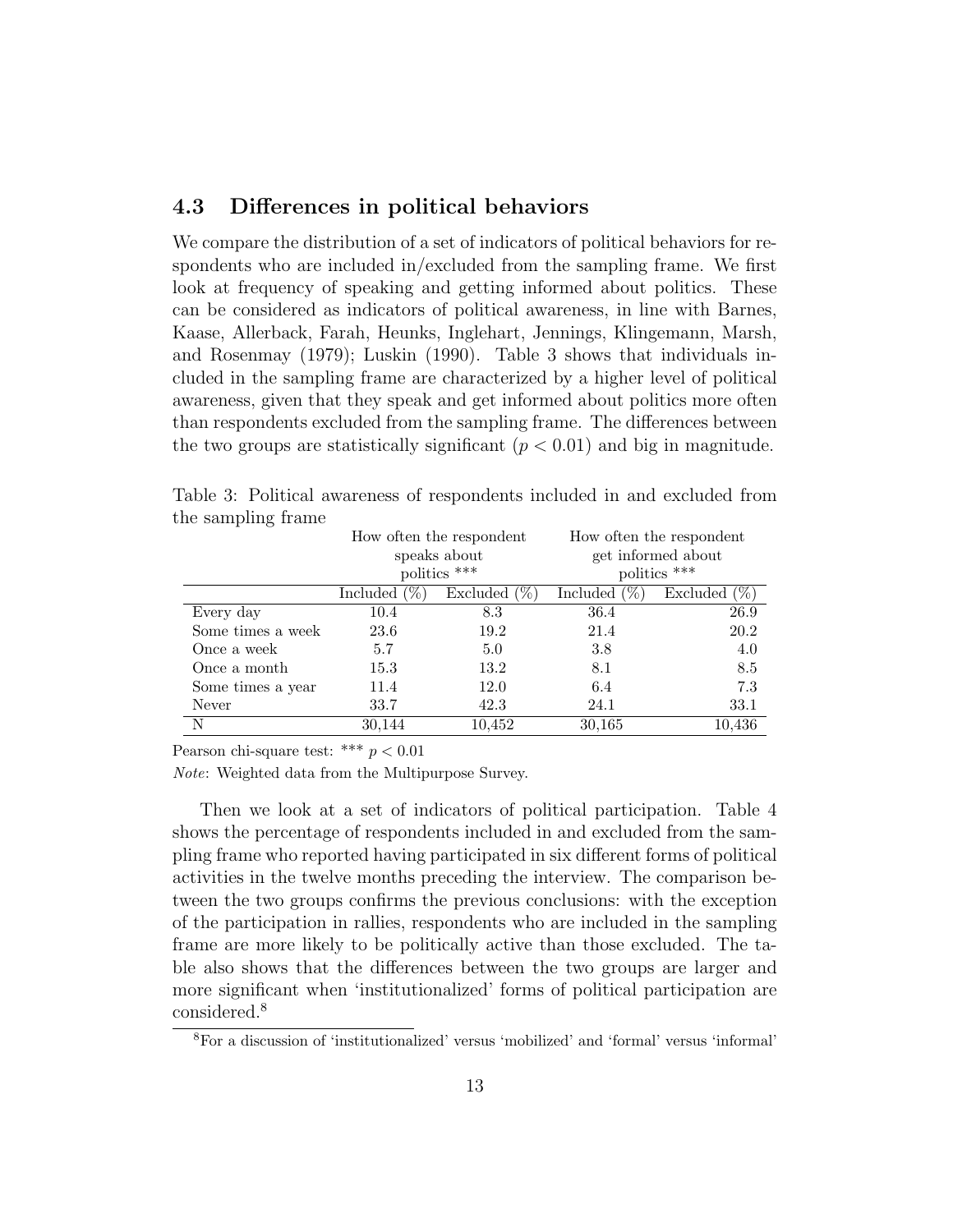Table 4: Political behaviors of respondents included and excluded in the sampling frame Included  $(\emptyset')$  Excluded  $(\emptyset')$ 

|                                             | $\frac{10}{20}$<br>Included | Excluded $(\%)$ | n      |
|---------------------------------------------|-----------------------------|-----------------|--------|
| Having listened to political debates***     | 26.4                        | 20.3            | 41,269 |
| Participation in rallies                    | 5.3                         | 5.1             | 41,311 |
| Participation in political demonstrations** | 5.2                         | 4.5             | 41.242 |
| Participation in party meetings***          | 4.0                         | 3.1             | 41,179 |
| Donated to parties***                       | 3.4                         | 2.2             | 41,259 |
| Volunteered for a party***                  | $1.6\,$                     | 1.1             | 41,253 |

Mean comparison t-tests: \*\*\*  $p < 0.01,$  \*\*  $p < 0.05,$  \*  $p < 0.10$ 

Note: Weighted data from the Multipurpose Survey.

forms of participation see Seligson (1980).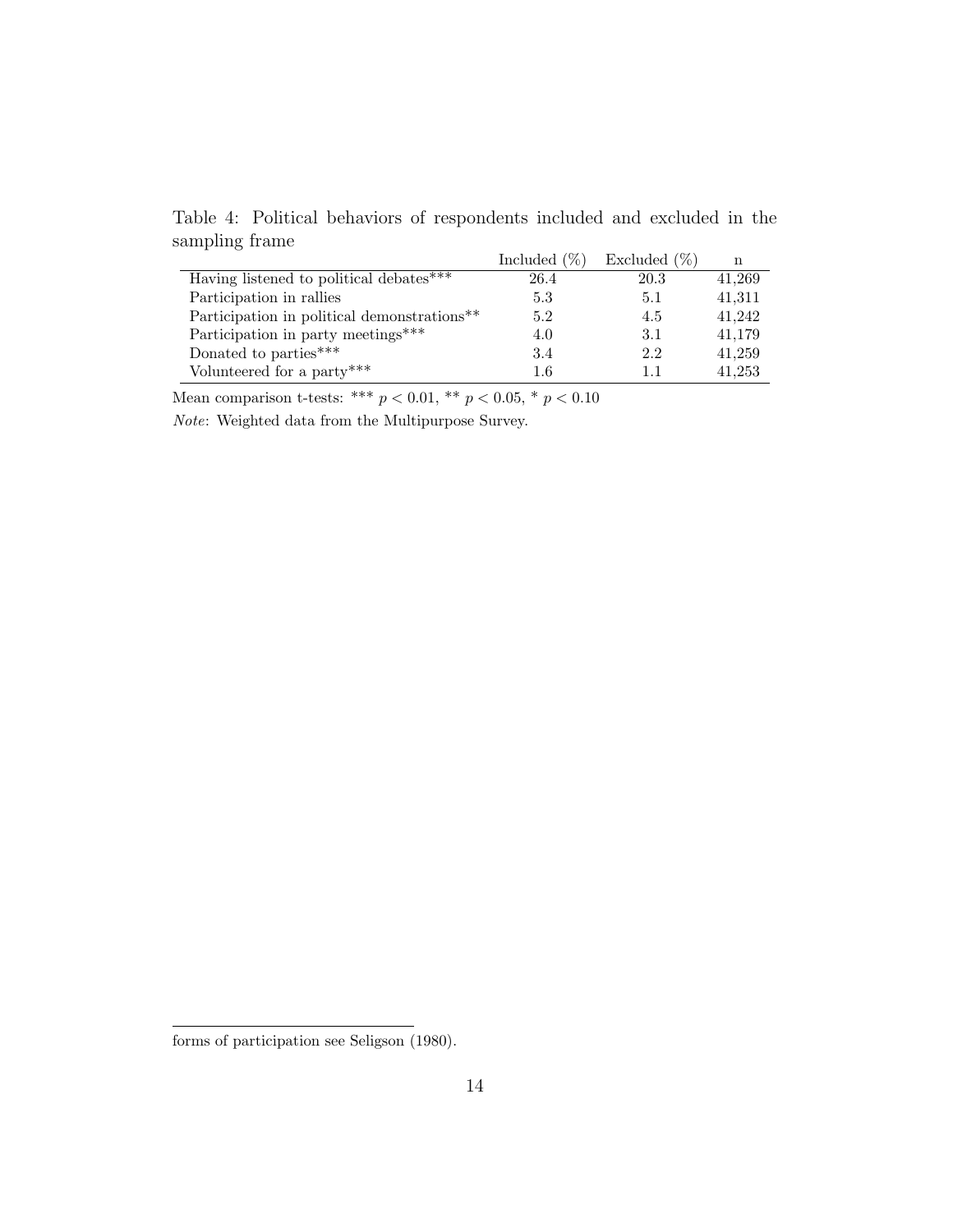# 5 Telephone coverage and vote intentions. Evidence from the Italian National Election Studies

As we have demonstrated in the previous section, respondents who are included in the sampling frame are different with respect to their political behavior from those excluded from such a frame. We conclude that noncoverage error may lead to biased estimates for some indicators of political participation.

In this section we address the following question: Do respondents included in and excluded from the sampling frame also differ with respect to their vote intentions? If they do, non-coverage error may also bias the predictions of the polls.

Following Groves, Fowler, Couper, Singer, and Tourangeau (2009), we can express non-coverage bias as:

$$
\overline{Y}_C - \overline{Y} = \frac{U}{N} (\overline{Y}_C - \overline{Y}_U)
$$
\n(2)

where:

- $\bullet~~\overline{Y}$  is the estimate of the share of a given party in the target population.
- $\overline{Y}_C$  is the estimate of the share of a given party among those included the sampling frame
- $\overline{Y}_U$  is the estimate of the share of a given party among those excluded from the sampling frame
- $\bullet$   $\frac{U}{N}$  $\frac{U}{N}$  is the non-coverage rate which we estimated in paragraph 4.2

Our aim, therefore, is to measure  $(\overline{Y}_C - \overline{Y})$ . Non-coverage bias, however, can not be measured directly, given that the vote intentions of the population are unknown. We use survey data to overcome this problem.

Ideally, to estimate the impact of non-coverage error on bias, one would need a survey that collects at the same time information on coverage (i.e. registration with the Directory of Landline Phones) and vote intentions. As previously mentioned, such a dataset is not available. To address this problem, we follow two strategies.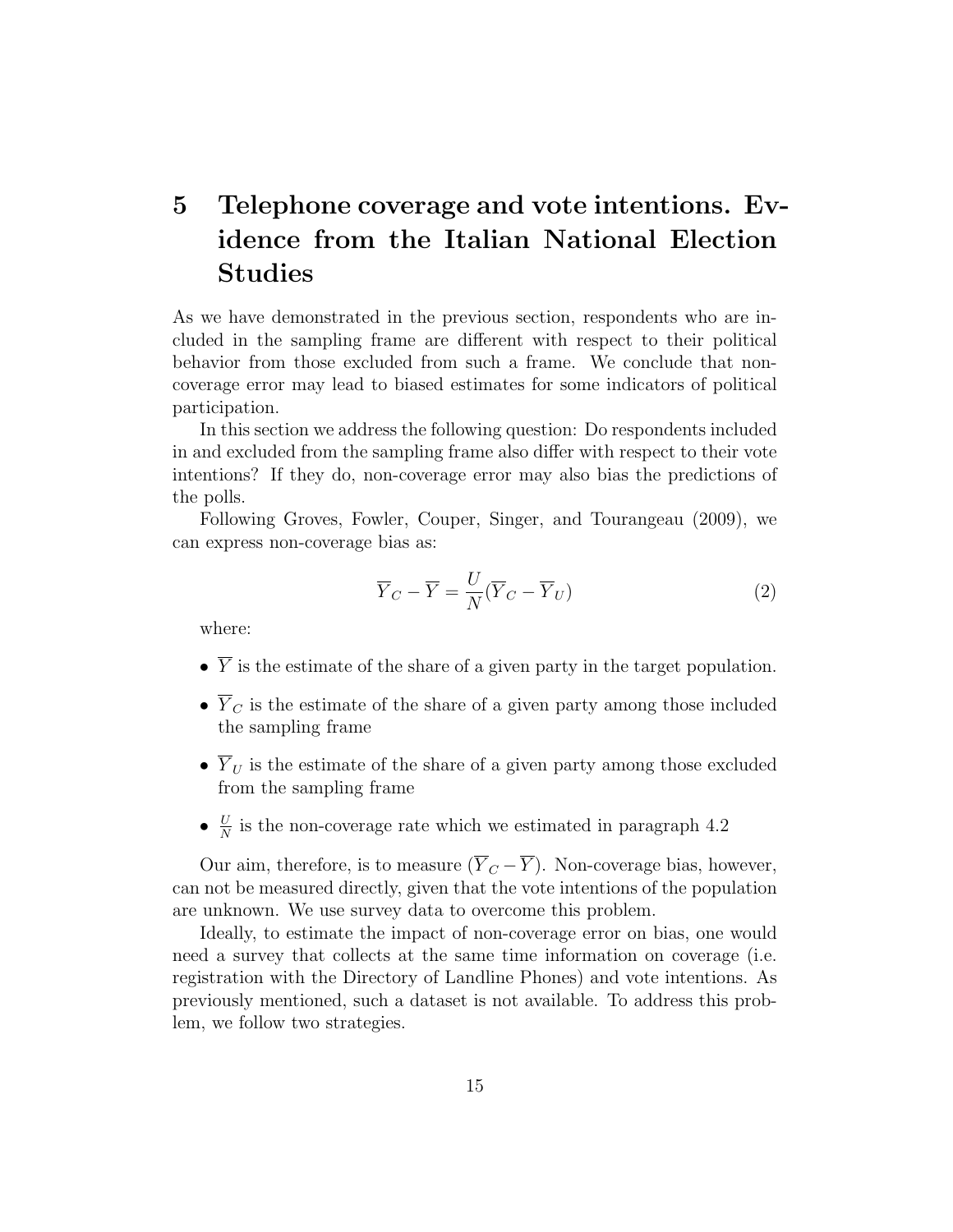First, we use statistical matching techniques to impute to the ITANES survey, a rich dataset on political behaviors, which also includes vote intentions, the inclusion indicator that we previously computed for the Multipurpose survey. This makes it possible to assess directly the role of non-coverage error on bias by comparing the political preferences of respondents included in and excluded from the sample frame (paragraph 5.2).

Second, we use the information contained in the Multi Purpose Survey to create a set of weights that correct for non-coverage bias and we then use these weights to weight the distribution of the vote intentions of the ITANES survey (paragraph 5.2). The comparison of the weighted and unweighted distribution constitutes an indirect way of assessing the role of non-coverage error on bias.

#### 5.1 Data

The 'Italian National Election Studies' (ITANES) consists of a series of faceto-face surveys (which include also a panel component) on political behaviors run by the Cattaneo Institute in Bologna (Italy) since 1990. Its sample is a nationally representative sample of respondents aged 18 and older drawn from the electoral registry which report the name of anyone in the country who has the right to vote (i.e. the registration is not on a voluntary base). ITANES has a multistage sample with municipalities, poll sections and individuals as primary, secondary and tertiary sampling units. Municipalities are stratified by region, dimension and main political orientation, while individuals are stratified by gender. By design, this sampling strategy offers full coverage of the voting population. ITANES collects a diverse set of information including respondents' attitudes to a wide range of social, economic and political issues (from abortion to tax evasion), interest in politics, different forms of political participation, intended and actual vote choice (recorded at the party level) etc. We use two components of the ITANES carried out in 2006 when the General Election was held. More specifically, we use the 2006 pre and post-electoral panel and the 2006 cross-sectional post electoral survey. The former has a sample size of 2005 respondents, 69 percent of which were successfully interviewed after the elections. The latter has a sample size of 2,011 respondents. There is high variation in the level of missing data for the variables that collect respondents' vote intentions and actual vote. For the pre-electoral wave of the panel component, item non response on vote intentions is 42.3 percent; for the pre and post-electoral (balanced) panel, item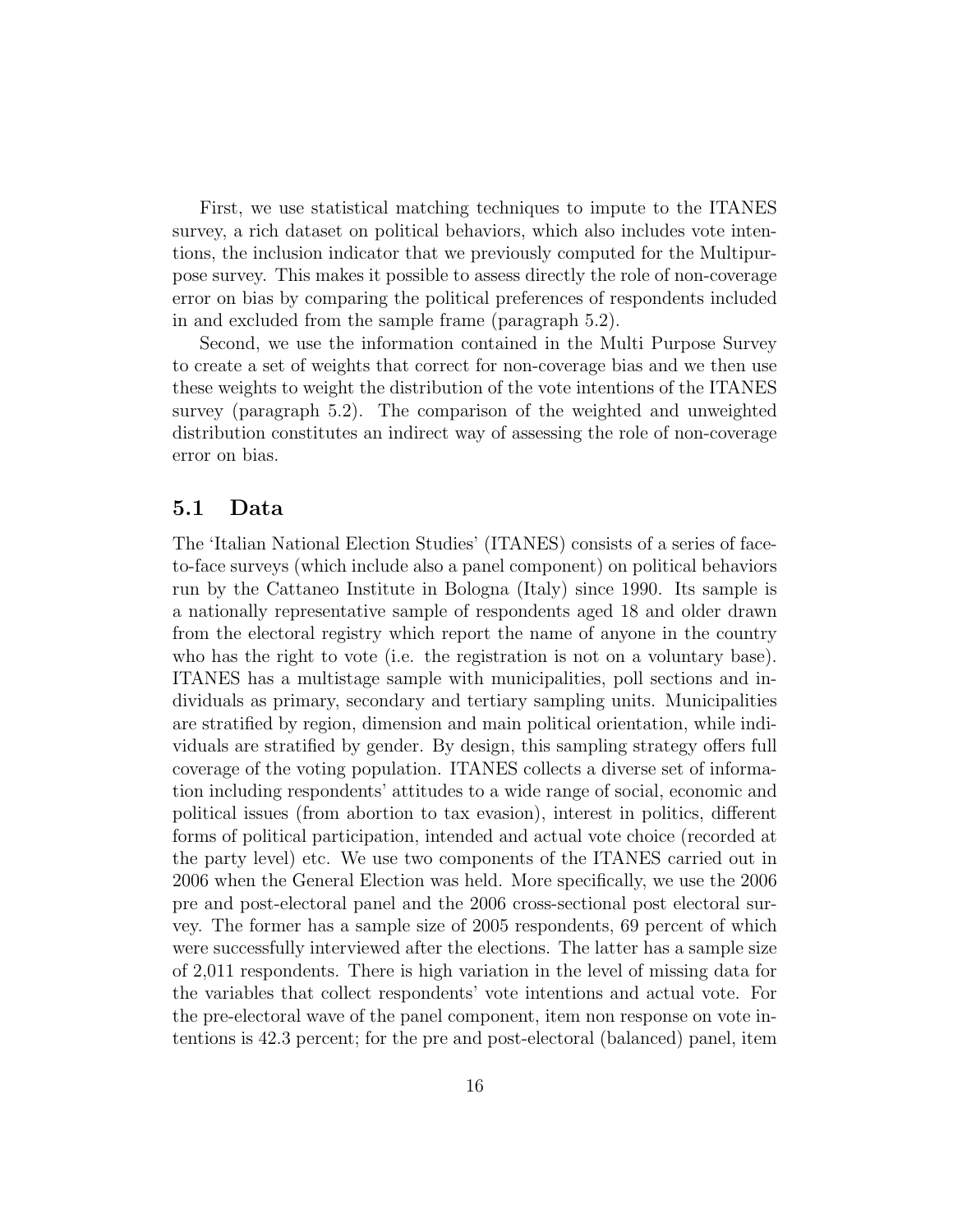non response on actual vote is 46.2 percent (of which 31.3 percent is due to attrition); for the cross-sectional post electoral survey, item non response on actual vote is 26.4 percent.

## 5.2 Statistical Matching. A direct way to assess the role of coverage error on bias

Statistical matching is a set of statistical methods aimed at integrating two datasets when the variables of interest are not jointly observed.<sup>9</sup> Let us suppose we need to investigate the relationship between variable x and variable y. No dataset contains simultaneously the two variables of interests. These, however, are present in two separate datasets (X and Y) which also contain a set of common variables z. Statistical matching is a method that permits to match the sample members of dataset X with the sample members of dataset Y on the basis of the jointly observed characteristics z. This permits to create a new dataset W containing  $x$ ,  $y$  and  $z$ . In that, statistical matching can be considered as an extreme form of imputation.

While performing statistical matching, decisions regarding (i) the role of the datasets, (ii) the statistical method used, (iii) the harmonization of the datasets and the choice of the z variables have to be taken.

The role of the datasets We used the Multipurpose survey (dataset Y) to create an indicator of inclusion in the sampling frame (y) and we imputed such an indicator to the ITANES survey (dataset X) through statistical matching. Therefore, the 'donor' data file is the Multipurpose Survey, the 'recipient' data file is the ITANES survey and the new dataset W is the ITANES survey with the additional indicator y. Other strategies could be feasible including the possibility of using the two datasets both as donor and recipient and imputing the inclusion indicator to the ITANES survey and the variables on voting behavior to the Multipurpose survey. This approach, which resembles closely the approach that was first introduced by Rubin (1986), has the advantage of exploiting all the available information. In our case, however, this was not a viable solution for at least two reasons. First, the differences in sample sizes between the two datasets. The sample of the Multi Purpose Survey is about 14 times bigger than the one of the ITANES survey. In cases like this, Singh, Mantel, Kinack, and Rowe (1993)

<sup>9</sup>For a good overview, see D'Orazio, Di Zio, and Scanu (2006).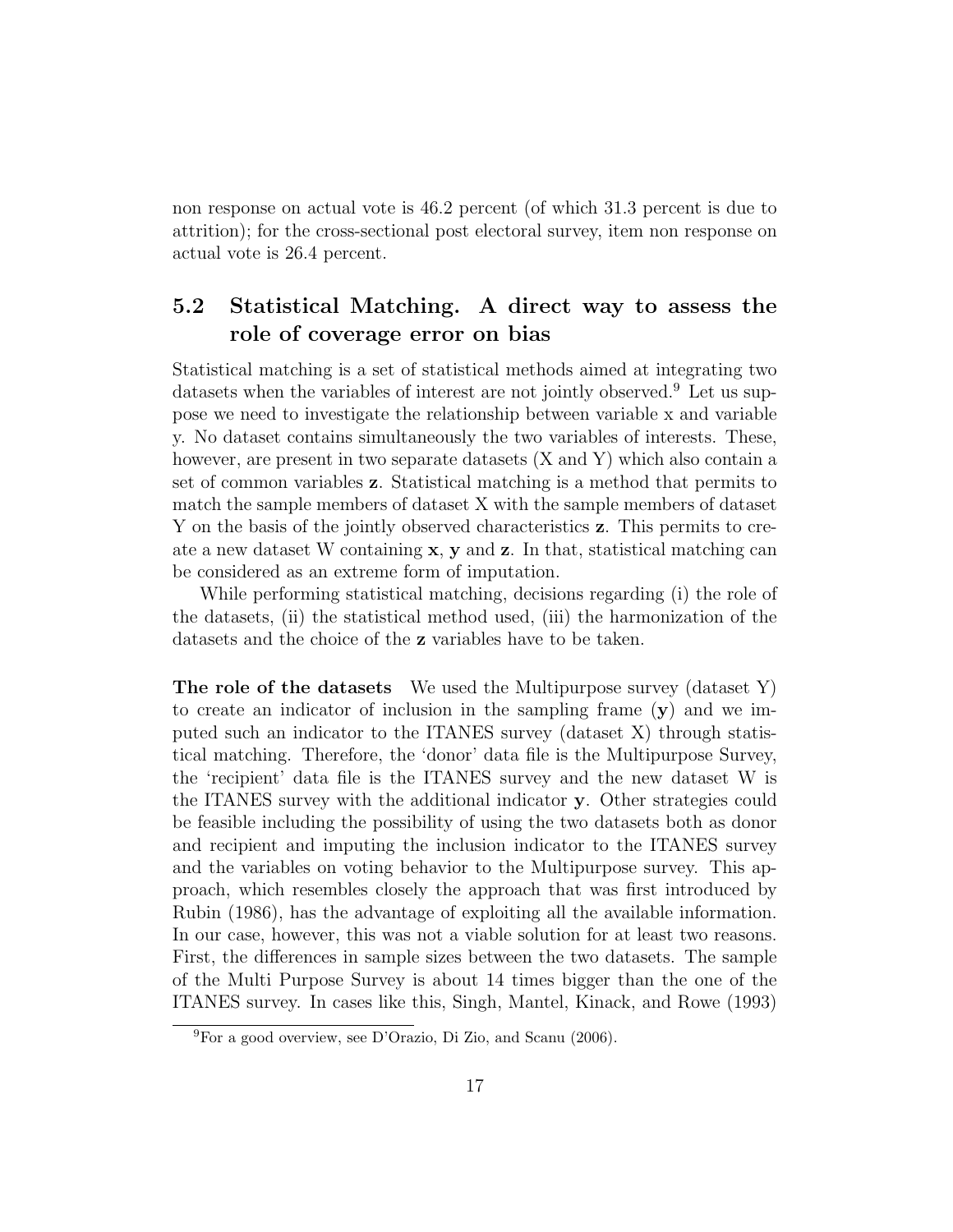warn that 'if the smaller file was the donor, some records in the donor file would be imputed more than once in the recipient, artificially modifying the variability of the distribution of the imputed variables in the final synthetic file'. Second, the nature of the voting behavior variables. Such variables are categorical, they have a great number of categories (the Italian political spectrum used to be very fragmented) and the categories can not be easily ordered along the classical left-right continuum. This may therefore magnify the effect of matching noise.

The statistical method In our application, we use predictive mean matching (pmm) which was first introduced by Little (1988) on the basis of the method proposed by Rubin (1986). Pmm is convenient since it is a semi parametric method derived from a combination of parametric and non parametric techniques (see also Schenker and Taylor, 1996). As such, it offers the advantages of combining the parsimony of parametric models and the robustness of non parametric models against model misspecification (D'Orazio, Di Zio, and Scanu, 2006).

Predictive mean matching is particularly attractive when one needs to impute categorical variables with an underlying continuous distribution. Let us define the variable y (the individual is in the list) as follows:

$$
y = 1 \text{ if } y^* > 0
$$
  
= 0 otherwise (3)

where  $y^*$  is a latent variable indicating the propensity of being in the list.

The matching is carried out by using a two step procedure which first estimates the parameters of a simple linear regression for  $y^*$  and then imputes live y values through a hot-deck model.<sup>10</sup>

In particular, pmm:

• fits

$$
y^* = \beta \mathbf{z} + \epsilon \tag{4}
$$

using dataset Y

• estimates  $\widehat{\beta}$  and  $\widehat{\sigma^2}$ 

 $10$ For an application of hot deck methods for statistical matching, see Singh, Mantel, Kinack, and Rowe (1993).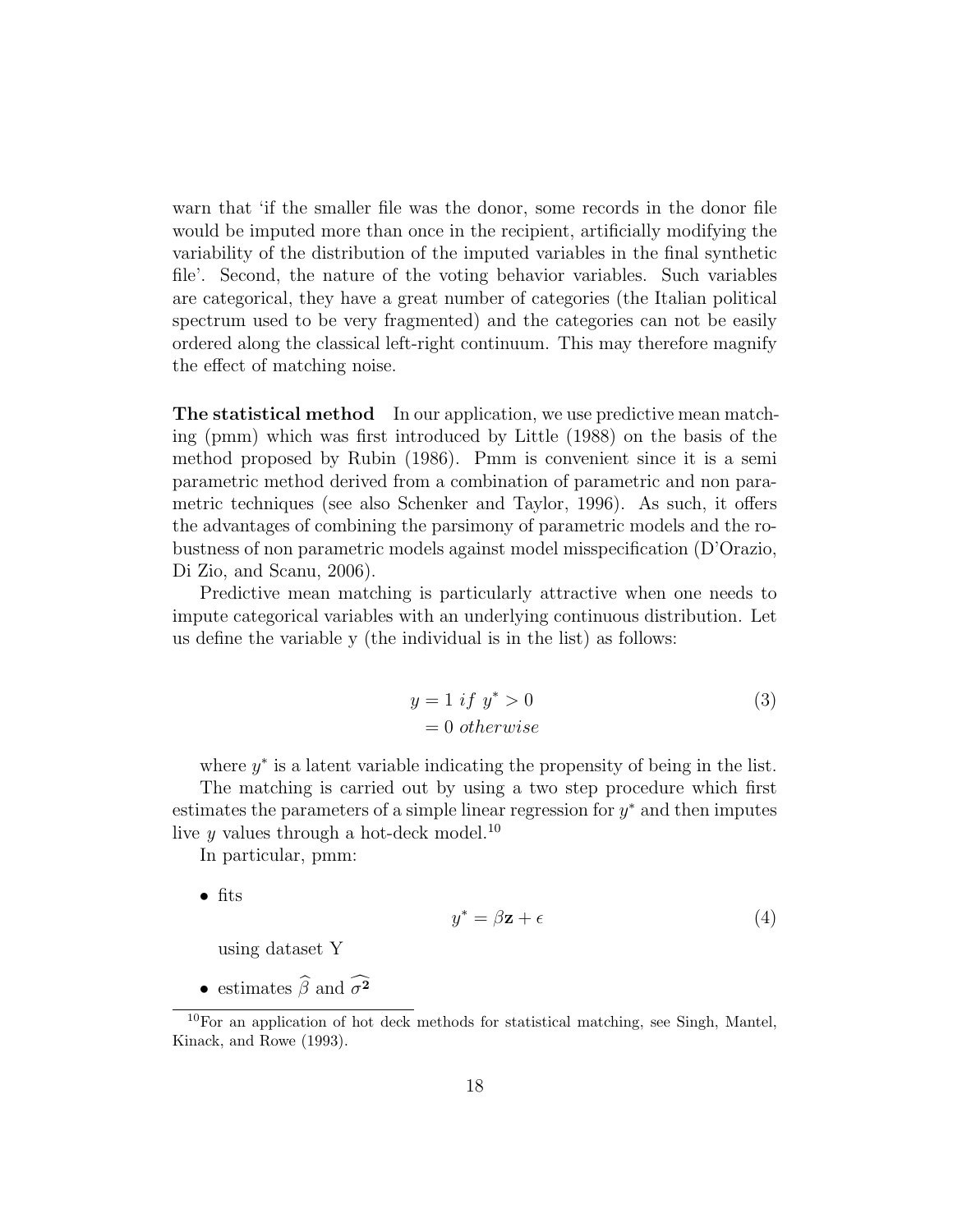- simulates new parameters  $\beta_s$  and  $\sigma_s^2$  from their joint posterior distribution
- predicts  $\hat{y}_i^* = \hat{\beta}_s \mathbf{z}_i$  on dataset X and  $\hat{y}_j^* = \hat{\beta}_s \mathbf{z}_j$  on dataset Y
- matches the entries  $i \in X$  with a set of nearest neighbors (potential donors)  $j \in Y$  by using the absolute distance  $|\widehat{y_i^*} \cdot \widehat{y_j^*}|$  as distance function
- randomly draws an imputed value from the set of neighbors.

The advantages of the non parametric model are now clear: the linear regression is meant to estimate  $y_i^*$ , which is a variable summarizing the probability of being included in the list on the basis of the information provided by variables z, while the hot-deck component permits to preserve the shape of the distribution of the imputed data, which would not otherwise be possible by using the parametric regression only.

Obviously, the method relies on the 'Conditional Independence Assumption  $(CIA)'$  i.e. that **y** and **x** are statistically independent conditionally on z or, more formally:

$$
P(y, z | \mathbf{z}) = P(y, |\mathbf{z}) P(x, |\mathbf{z})
$$
\n<sup>(5)</sup>

and

$$
f(\mathbf{x}, \mathbf{y}, \mathbf{x}) = f_{\mathbf{y}|\mathbf{z}}(\mathbf{y}|\mathbf{z}) f_{\mathbf{x}|\mathbf{z}}(\mathbf{x}|\mathbf{z}) f(\mathbf{z}).
$$
\n(6)

This means that variables **z** are jointly able to explain both **x** and **y** without leaving any unobserved endogenous effect in the error term. The CIA assumption, however, is a standard practice in statistical matching. Unfortunately little can be done to test it empirically (see Renssen, 1998; Rodgers, 1984) and almost nothing can be done do relax it.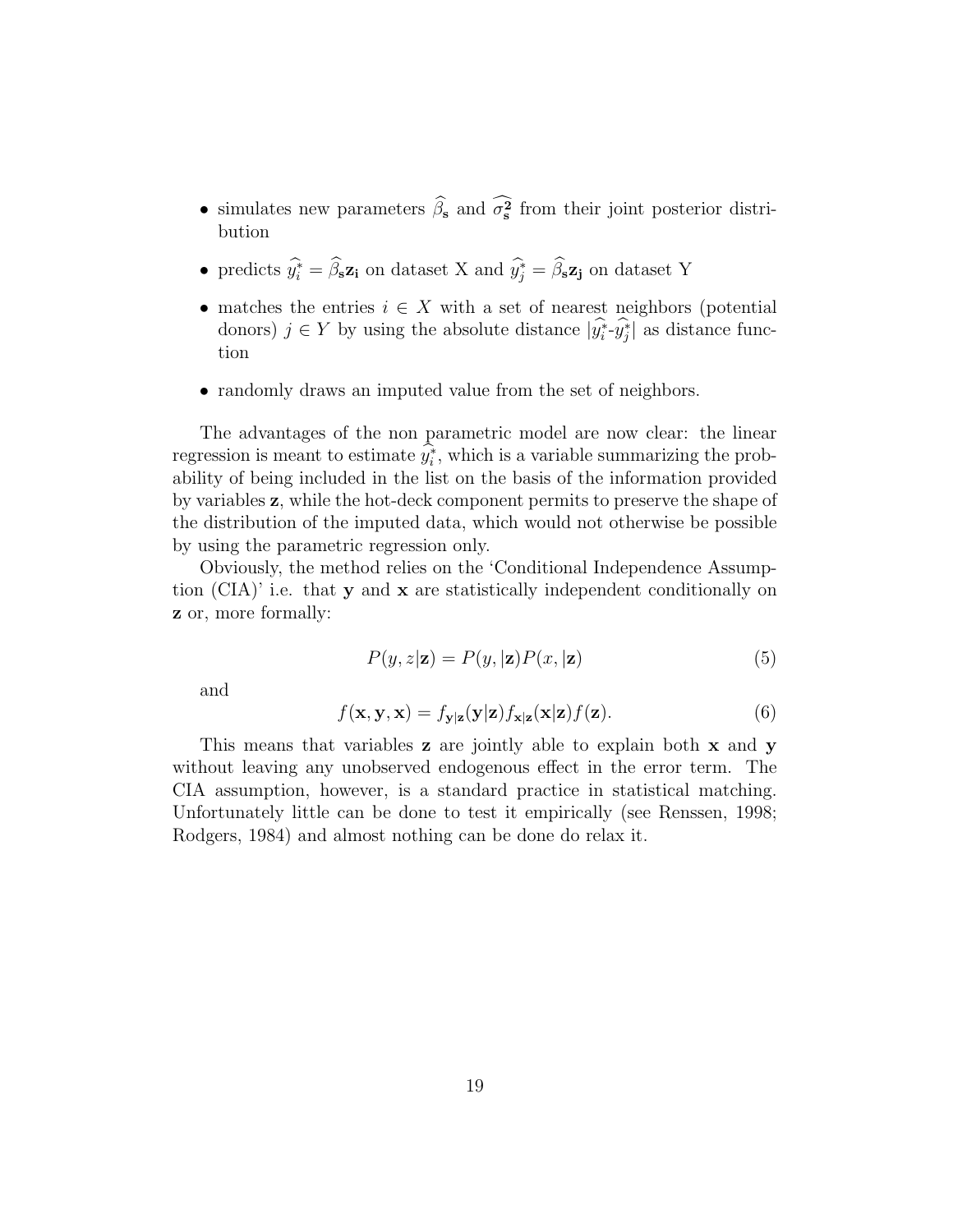The harmonization of the datasets and the choice of the z variables The harmonization of the datasets is crucial for the performance of statistical matching. While discussing these issues, Van der Laan (2000) lists four forms of harmonization: i) harmonization of the definition of units, ii) harmonization of reference periods, iii) harmonization of variables and iv) harmonization of classification.

Our units of analysis are respondents eligible to vote (i.e. respondents who are 18 years old and older). In case of the ITANES survey, no harmonizations was needed as its sample is composed of individuals who are aged 18 and over; for the Multipurpose survey, we limited the analysis to respondents who are 18 years old and over. No harmonization of the reference period was needed, as both surveys were carried out in 2006.

The decisions concerning the choice of the z variables are interlinked with issues related to their harmonization. In the absence of widely shared criteria to guide the choice of the matching variables, we adopted the following:

- presence of the variables in the different datasets,
- correlation of the **z** variables to either **x** or **y** (see Van der Laan, 2000),
- similarity in question wording and comparability of response categories.

Six variables met our criteria, namely: age, sex, region of residence, employment status, sector of employment and education. Before performing the statistical matching, some variables were recoded to ensure that the response categories were harmonized. Descriptive statistics for the harmonized variables can be found in Appendix 1. Notice the similarities in the variable distributions across datasets.

Another final issue concerns the number of imputations. We combined statistical matching with multiple imputation by performing ten different sets of imputations (see also Kamakura and Wedel, 1997; Rassler, 2004). The number of imputations performed is in line with what discussed in Rubin (1987) and Rubin (1996). Notice that the imputations provide quite stable results<sup>11</sup> and the between imputation variance is limited.

<sup>&</sup>lt;sup>11</sup>This is likely to be due both to the availability of a relatively large number of the variables z and to the big sample size of the Multipurpose Survey, as discussed above.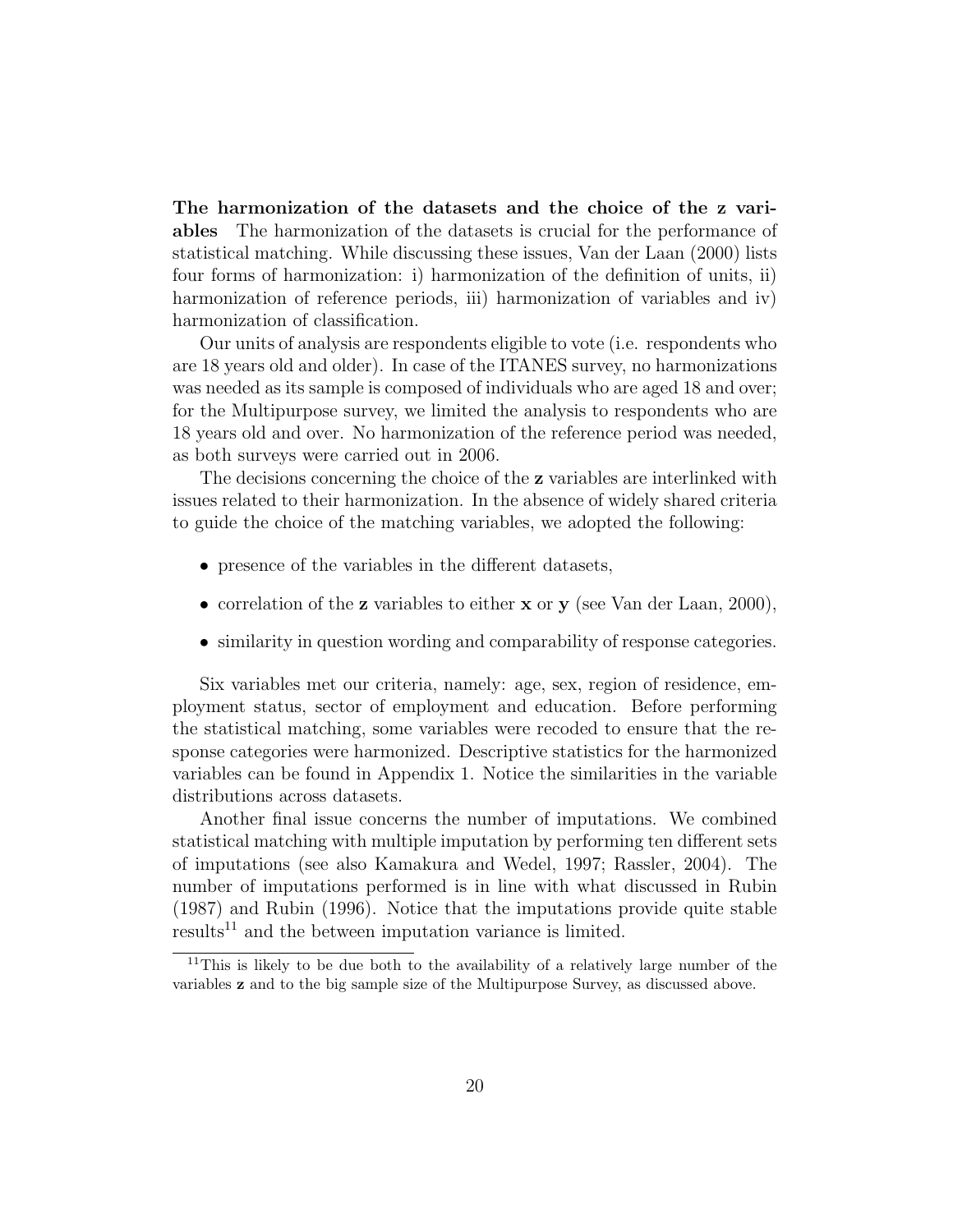Results of the statistical matching To investigate the effect of coverage error on the accuracy of the predictions of the polls, we compare vote choice of respondents who are included in and excluded from the sampling frame. We use two of the datasets of the ITANES study: the pre-electoral component of the panel and the cross-sectional post-electoral survey. Each of these datasets has pros and cons with respect to the variables collected to measure respondents' voting behavior and the level of missingness on these variables. The former collects respondents's vote intentions, the same variable that is used by pollsters when predicting the outcome of the elections. However, as mentioned previously, this variable has the disadvantage of having a high level of missing data. Conclusions derived from this part of the analysis need therefore to be interpreted with caution as we can not exclude a priori that missingness is systematic. The latter gathers respondents' actual vote which is a different variable from the one collected by pollsters. However, this variable has a lower level of missingness.

Table 5 shows the results of a set of 10 imputations for the pre-electoral component of the ITANES survey. We focus on five main parties, which, altogether, obtained 78 percent of the votes (see table 8, column 1). For each imputation we report (i) the vote intentions for respondents who are included in or excluded from the sampling frame, (ii) the differences in vote intentions between the two groups and (iii) the level of significance of the t-tests of equality of the means between groups.

Let us now look at the mean difference in vote intentions for the 5 parties across the two groups of interest (last row). The mean difference is the multiple imputation estimate of the difference in vote intention between the two groups (Rubin, 1987). We find evidence that respondents included in the sampling frame may vote differently from respondents who are excluded from this frame. The former are more likely to vote for left-wing or center-left parties (the sign of the mean difference is positive for Communist Refoundation and the Olive Tree). Respondents who are included in the sampling frame are also more likely to vote for the regional movement the Northern League. On the contrary, respondents who are excluded are more inclined to vote for center-right or right-wing parties (the sign of the mean difference for Go Italy and National Alliance is negative).

We look in more details at the results of the 10 imputations for the Olive Tree, Go Italy and National Alliance.These are parties with the largest absolute values in the mean differences.

When looking at the differences in the shares estimated for the Olive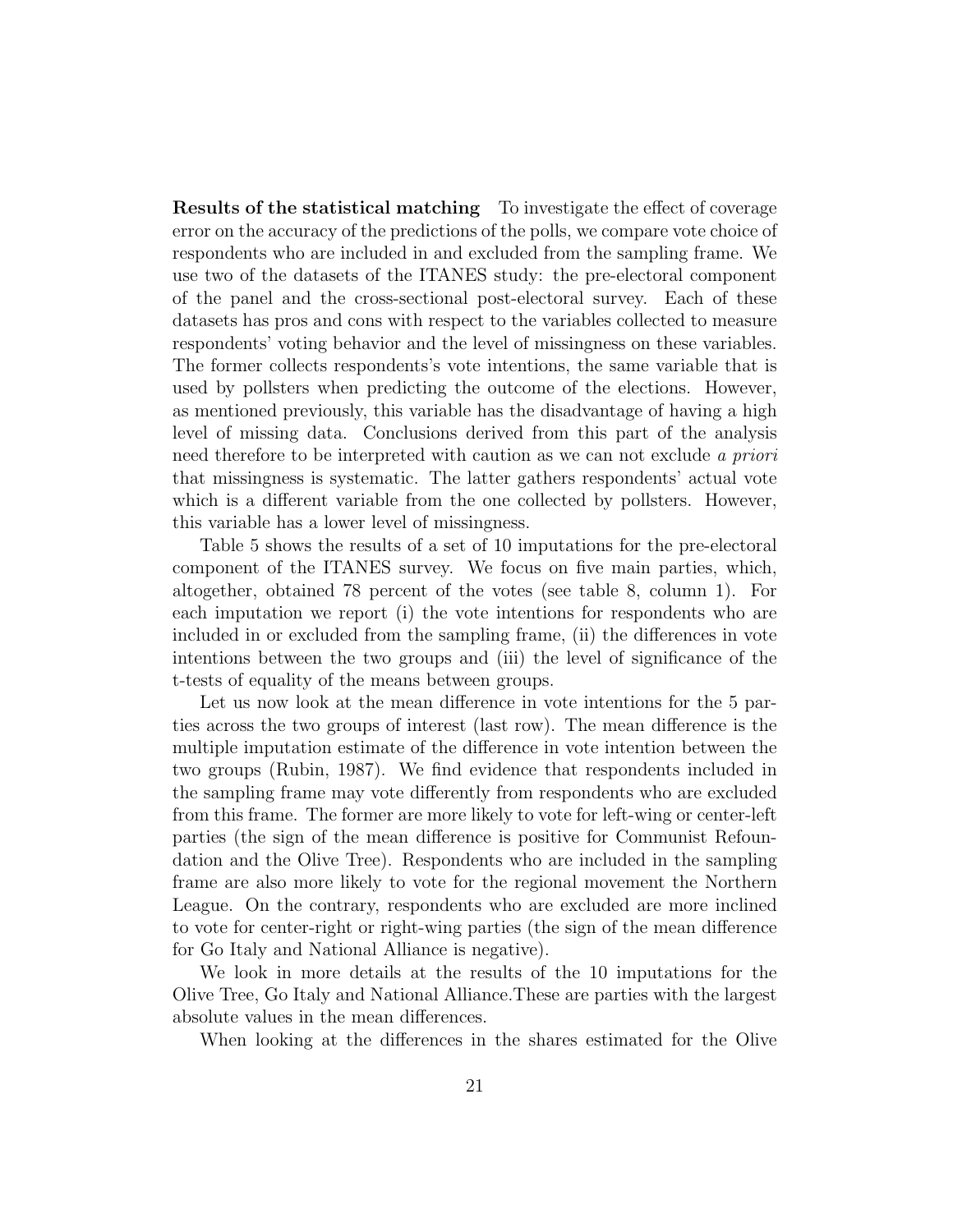Tree two findings stand out: (i) five of the 10 mean differences are positive (imputations 2, 5, 7, 8, 10), (ii) the only three differences that are statistically significant are the differences with a positive sign (imputations 5, 7, 8). We interpret these findings as an indication that respondents included in the sampling frame appear to be more likely to vote for the Olive Tree.

We find similar, but opposite, findings when looking at the differences in the shares estimated for National Alliance: eight of the 10 differences are negative (imputations 2, 3, 4, 5, 6, 7, 8, 10) and 4 of the five statistically significant differences are the differences with a negative sign (imputations 2, 3, 5, 7, 9). We conclude that respondents included in the sampling frame seem to be less likely to vote for National Alliance.

If we consider the differences in the shares estimated for Go Italy, we find mixed results. On the one hand, six of the ten differences are negative (imputations 1, 2, 6, 7, 8, 9), on the other, none of the 10 differences reaches the conventional level of statistical significance. Further evidence is therefore needed to interpret the differences in vote intentions for Go Italy between respondents included in or excluded from the sampling frame.

We explore further the link between voting behavior and coverage error by looking at the differences in actual vote between respondents who are included in or excluded from the sampling frame. Table 6 shows the results of this analysis. With few exceptions, they confirm the previous findings; respondents included in the sampling frame are more likely to have voted for the Olive Tree and less likely to have voted for Go Italy. Interestingly, the relationship between actual vote for National Alliance and respondents'inclusion in or exclusion from the sampling frame is now weaker.

Taken together, the results shown in table 5 and 6 suggest that (i) respondents included in the sampling frame have a different voting behavior from respondents who are excluded from the sampling frame, (ii) the former are more likely to vote for the Olive Tree and (iii) the latter are more likely to vote for center-right parties such as Go Italy and National Alliance. It is worth noting that that statistical matching is likely to weaken the association between x and y. Consequently, the association between being on the frame and party is likely to be under-estimated. We conclude that coverage error may bias the estimate of the polls and, in particular, may overestimate the votes for left-wing parties. This is consistent with the direction of the bias of the 2006 General Election pre-electoral polls.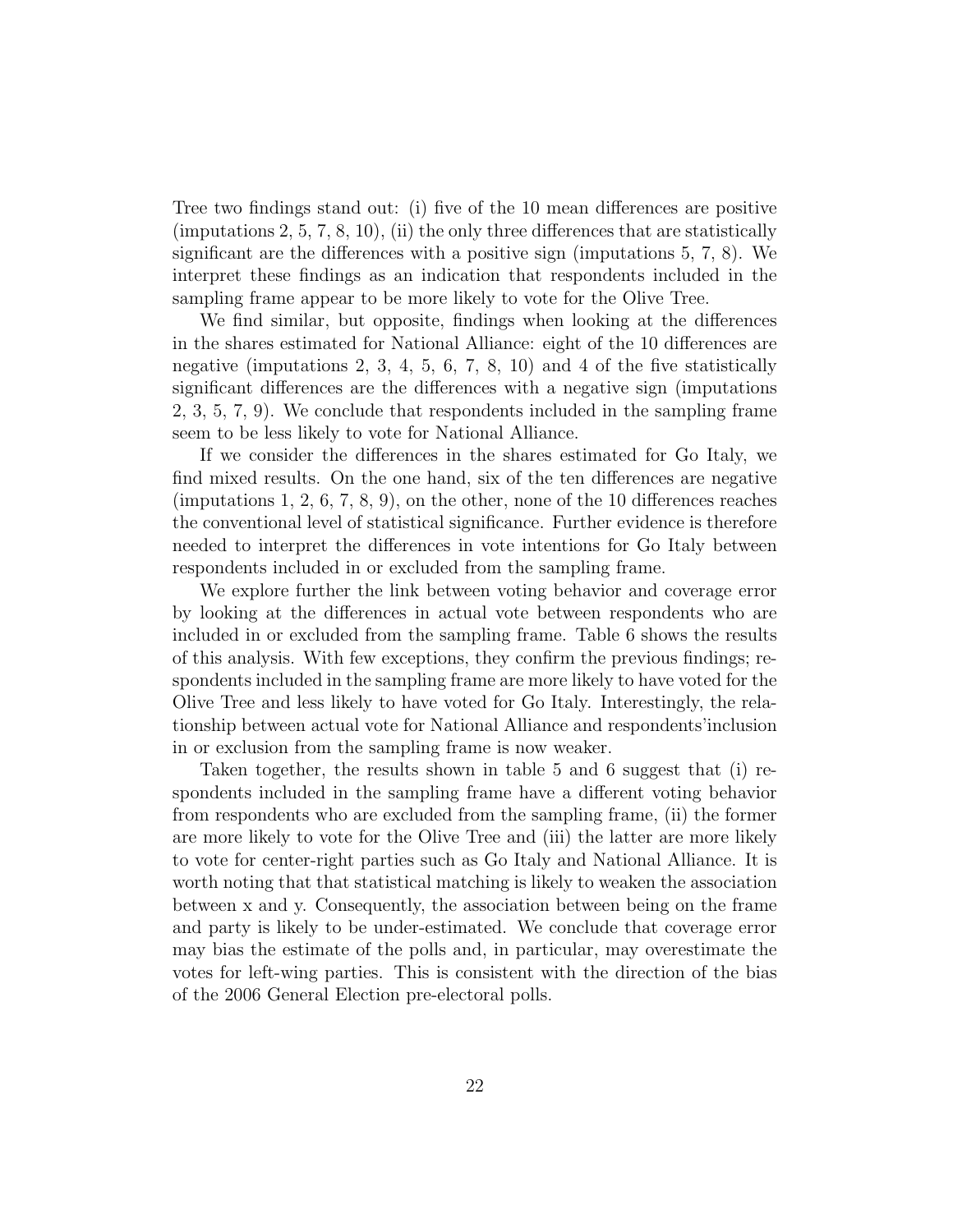| 3<br>、JAN YHT                                                                                             |                                                                           |                                                  |
|-----------------------------------------------------------------------------------------------------------|---------------------------------------------------------------------------|--------------------------------------------------|
| ntions of respondents included in and excluded from the sampling frame (ITANES dentitions)<br>-<br>.<br>. |                                                                           | $1 \sim t \sim 1 \sim t \sim t \sim \sim \infty$ |
| $\frac{1}{2}$<br>しい つけい<br>ı<br>نما م<br>ما                                                               | くちょう キャナ<br>את התו<br>こくしょく<br>1<br>i<br>j<br>ï<br>֦֧<br>no olottora<br>l |                                                  |

|                 |    |                          |               | Diff.  | 0.18     |                | 0.07           | ă        | 1.05              | ă        | $\frac{6}{1}$ | Ά        |                                             |               | 0.87                             |          | $-2.82$  | $*$                        | 1.2            | $_{\rm{gs}}$ | 1.32           | $_{\rm ns}$ | 0.29              | ΩS          | 0.153           |
|-----------------|----|--------------------------|---------------|--------|----------|----------------|----------------|----------|-------------------|----------|---------------|----------|---------------------------------------------|---------------|----------------------------------|----------|----------|----------------------------|----------------|--------------|----------------|-------------|-------------------|-------------|-----------------|
|                 | IJ | Northern                 | League        | Share  |          | 3.85           |                | 3.93     | $4.27$            | 3.22     | 4.15          |          | $\begin{array}{c} 3.55 \\ 4.28 \end{array}$ |               | $4.21$<br>3.34                   |          |          | $3.36$<br>$6.08$<br>$3.66$ |                | $4.87$       | 1.33           | $\sum$      | 66                | 3.77        |                 |
|                 |    |                          |               | Diff.  | 1.35     | ΩS             | -4.71          | $*$      | $-5.18$           | $*$      | $-1.72$       | ms       | $-3.94$                                     | $*$           | $-1.5$                           | ms       | $-6.7$   | ***                        | $-0.96$        | $_{\rm{as}}$ | 3.77           | $*$         | $-1.97$           | ns          | $-2.157$        |
|                 |    | National                 | Alliance      | Share  | 13.59    | 12.24          | 2.0            | $-6.72$  | 1.86              | 17.04    | 12.8          | 14.52    | 12.27                                       |               | $16.21$<br>12.87                 | 14.38    | 1.54     | 18.24                      | 13             | 13.96        | 16.05          | 12.28       | 12.76             | 14.73       |                 |
| Vote intentions |    |                          |               | Diff   | 3.63     | gu             | $-2.87$        | Ξ        | c<br>c            | ms       | 0.76          | gu       | 5<br>O                                      | gu            | $-1.72$                          | ms       | $-0.69$  | ns                         | $-0.77$        | $_{\rm ns}$  | $-3.53$        | ms          | LT.               | n s         | $-0.728$        |
|                 |    | ္ ၁                      | Italy         | Share  | 22.24    | $25.8^{\circ}$ | 22.38          | 25.25    | 24.08             | 20.58    | 23.34         | 22.58    | 23.26                                       | 22.76         | 22.69                            | 24.41    | 22.96    | 23.65                      | 22.93          | 23.7         | 22.22<br>25.75 |             | 23.43             | 22.26       |                 |
|                 |    |                          |               | Diff.  |          | ã              | 2.05           | Ξ        | $-0.09$           | ns       | $-0.69$       | ns       | 6.02                                        | $\frac{*}{*}$ | $-0.28$                          | ns       | 5.57     | $*$                        | 4.74           |              | 0.28           | ms          | 1.28              | $_{\rm ns}$ | 1.72            |
|                 |    | $\frac{2}{\text{Olive}}$ | $_{\rm Tree}$ | Share  | 36.64    | 37.76          | 37.46          |          | 35.41<br>36.89    | 36.98    | 36.73         | 37.42    |                                             |               | 38.43<br>32.43<br>35.52<br>37.12 |          | 38.34    |                            | 32.77<br>38.18 | 33.44        | 36.84          | 37.12       | 37.24             | 85.96       |                 |
|                 |    |                          |               | Diff.  | $-0.46$  | Ξ              | $\frac{20}{2}$ |          | 91.49             | ns       | $-0.32$       | ns       | 0.18                                        | Ξ             | $\frac{11}{2}$                   | gu       | 0.44     | ns                         | $-3.5$         | $*$          | 2.37           | gu          | $-0.19$           |             | 0.138           |
|                 |    | Communist                | Refoundation  | Share  | 9.33     | 9.79           | 9.78           | 8.52     | 9.85              | 8.36     | 9.36          | 9.68     | 9.49                                        | 9.31          | 9.47                             | 9.36     | 0.56     | 0.12                       | 8.51           | 2.01         | 0.06           | <b>7.69</b> | $\ddot{9}$        | 0.59        |                 |
|                 |    |                          |               | Sample | Includec | Excludec       | Included       | Excluded | $_{\rm included}$ | Excluded | Include       | Excluded | Included                                    | Excluded      | Included                         | Excluded | Included | Excluded                   | Included       | Excluded     | Included       | Excluded    | $_{\rm included}$ | Excluded    | Mean difference |
|                 |    |                          | imputation    | number |          |                |                |          |                   |          |               |          |                                             |               |                                  |          |          |                            |                |              |                |             |                   |             |                 |

\*\*\*  $p < 0.01$ , \*\*  $p < 0.05$ , \*  $p < 0.10$ ,  $n = 1154$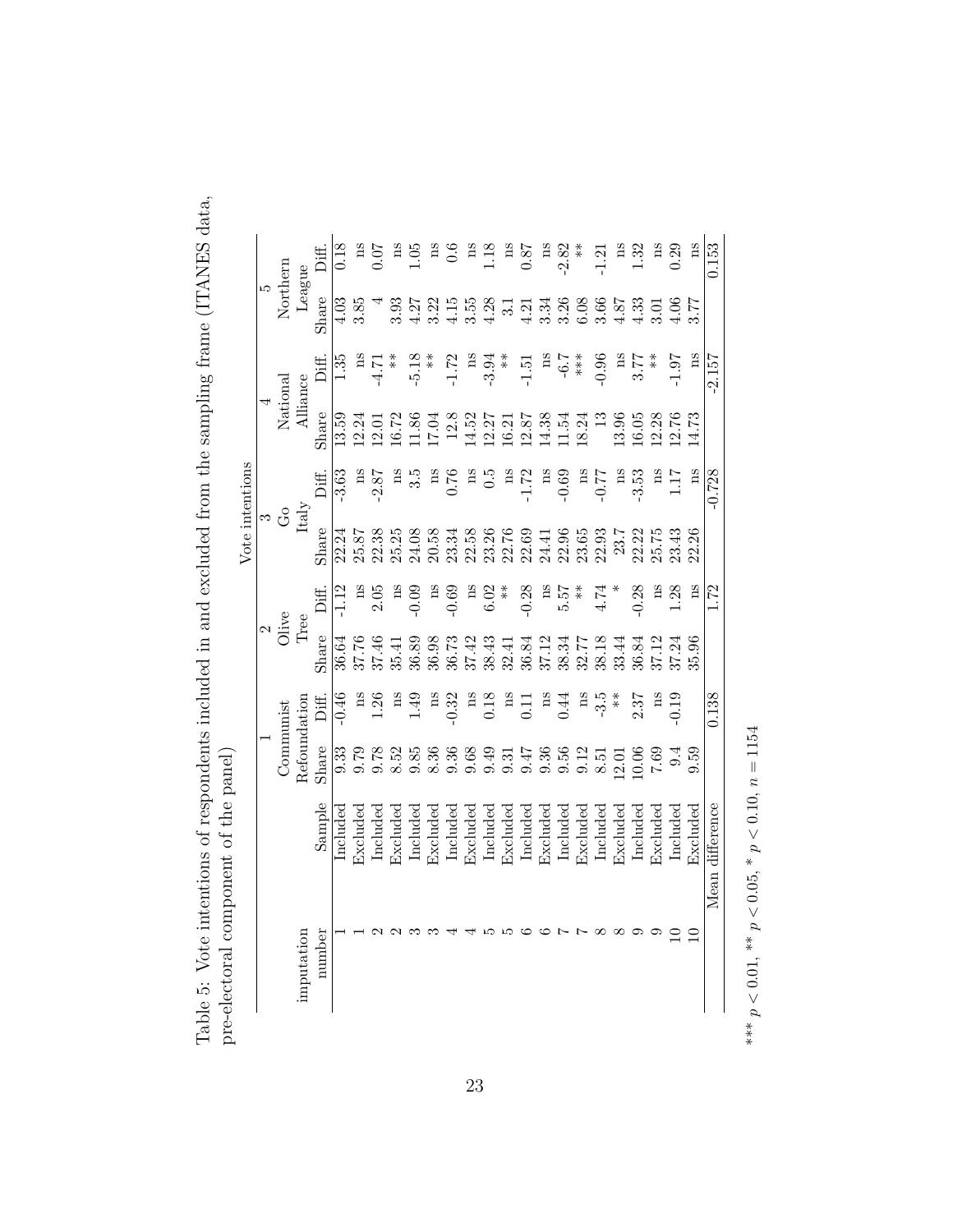| $C_{\rm max}$ and $C_{\rm max}$                                         |                                                                                                            |
|-------------------------------------------------------------------------|------------------------------------------------------------------------------------------------------------|
|                                                                         |                                                                                                            |
|                                                                         |                                                                                                            |
|                                                                         |                                                                                                            |
| ' vote of respondents included in and excluded from the sampling frame. | うりょう<br><b>G-90110109</b><br>$\frac{1}{2}$<br>֧֦֧֦֦֦֦֧֦֦֦֦֦֦֦֧֦֦֧֧֦֦֧֧֦֧֦֧֦֧֦֧֦֧֝֝֝֝֝֝֝֝֝֬֝֓֝֟֓֝֬֝֟֓֝֓֟֓֝֓ |
| く・・・・<br>l<br>)<br>$\frac{1}{2}$<br>į                                   | i<br>(<br>)<br>)<br>$\frac{1}{2}$<br>ļ<br>I                                                                |

|             |                          |                          |              | Diff.  | 29.1     |          |                   | $_{\rm ns}$     | 1.25                                       | ă           | 0.63                  | gu       | 1.32              | gu          | 1.16              | $\mathop{\mathrm{ns}}$                                                       | 0.74     | $_{\rm ns}$ | 1.46     |             | 0.51                | ag          | 0.14              |             | 0.515           |
|-------------|--------------------------|--------------------------|--------------|--------|----------|----------|-------------------|-----------------|--------------------------------------------|-------------|-----------------------|----------|-------------------|-------------|-------------------|------------------------------------------------------------------------------|----------|-------------|----------|-------------|---------------------|-------------|-------------------|-------------|-----------------|
|             | $\frac{5}{\rm{Nothern}}$ |                          | League       | Share  | 3.66     | 2.09     | 3.22              |                 | $\begin{array}{c} 3.33 \ 2.93 \end{array}$ | 4.18        | 3.4                   |          |                   |             |                   |                                                                              |          |             |          |             | $\frac{2.16}{3.13}$ | 3.64        | 3.29              | 3.15        |                 |
|             |                          |                          |              | Diff.  | 1.35     | m        | 2.02              | ã               | 0.81                                       | $_{\rm ns}$ | 2.07                  | ã        | 0.31              | $_{\rm ns}$ | $-3.78$           | $*$                                                                          | $-0.85$  | ms          | 1.71     | Ά           | $-1.5$              | ms          | $-1.75$           | $_{\rm ns}$ | $-1.049$        |
|             |                          | National                 | Alliance     | Share  | 12.52    | 13.87    | 2.34              | 14.36           | 13.08                                      |             | $\frac{12.27}{12.37}$ | 14.44    | 12.95             | 12.64       |                   | $\begin{array}{c} 1.91 \\ 1.569 \\ 1.2.51 \\ 1.3.51 \end{array}$             |          |             | 13.3     | 1.59        | 2.51                | 4.01        | 2.42              | 4.17        |                 |
|             |                          |                          |              | Diff.  | .773     | ***      | 1.09              | $_{\rm ns}$     | 1.65                                       | $_{\rm ns}$ | 4.68                  | $*$      | $-1.33$           | $_{\rm ns}$ | $-1.85$           | ns                                                                           | $-4.52$  | $*$         | $-3.35$  |             | $-4.21$             | $*$         | 1.81              | $_{\rm ns}$ | $-3.222$        |
| party voted |                          | မ ၁                      | Italy        | Share  |          | 27.75    | 21.73             |                 | 22.82<br>21.59                             |             | 23.24<br>20.88        | 25.56    | 21.7              |             |                   | $23.03$<br>$21.55$<br>$23.4$<br>$20.89$<br>$25.41$<br>$21.18$                |          |             |          | 24.53       | $\overline{\Omega}$ | 25.21       | 21.55             | 23.36       |                 |
|             |                          |                          |              | Diff.  | 0.98     | $***$    | 1.42              | ms              | 2.28                                       | ms          | 1.07                  | ms       | 0.89              | <b>ns</b>   | 3.52              | ms                                                                           |          | $*$<br>$*$  | 2.52     | ns          | 5.47                | $* *$       | 1.67              | $_{\rm ns}$ | 3.582           |
|             |                          | $\frac{2}{\text{Olive}}$ | tree         | Share  |          | 29.06    | 37.57             |                 | 36.15<br>37.79                             | 35.51       | 37.46                 | 36.39    | 37.41             | $36.52\,$   |                   | $\begin{array}{c} 38.09 \\ 7.57 \\ 7.8 \\ 8.57 \\ 7.8 \\ 8.7 \\ \end{array}$ |          |             | 37.83    | 35.31       | 38.52               | 33.05       | 37.63             | 35.96       |                 |
|             |                          |                          |              | Diff.  | $-2.5$   | $*$      | 1.88              | ã               | 1.76                                       | $_{\rm ns}$ | 0.35                  | gu       | $-0.52$           | $_{\rm ns}$ | $-2.72$           |                                                                              | $-0.06$  | gu          | 류        | $_{\rm ns}$ | $-0.11$             | $_{\rm ns}$ | 77                |             | $-0.755$        |
|             |                          | Communist                | Refoundation | Share  | 8.23     | 0.73     | 8.38              | 0.26            | $3\ddot{3}$                                | 7.57        | 8.96                  | 8.61     | 8.75              | 9.27        | 8.18              | $10.9\,$                                                                     | 8.86     | 8.92        | 8.6      | $-5.6$      | 8.85                | 8.96        | 8.68              | 9.45        |                 |
|             |                          |                          |              | Sample | Includec | Excluded | $_{\rm included}$ | $_{\rm xcdued}$ | $_{\rm included}$                          | Excluded    | $_{\rm included}$     | Excluded | $_{\rm included}$ | Excluded    | $_{\rm included}$ | Excluded                                                                     | Included | Excluded    | Included | Excluded    | $_{\rm included}$   | Excluded    | $_{\rm included}$ | Excluded    | Mean difference |
|             |                          |                          | imputation   | number |          |          |                   |                 |                                            |             |                       |          |                   |             |                   |                                                                              |          |             |          |             |                     |             |                   |             |                 |

\*\*\*  $p < 0.01$ , \*\*  $p < 0.05$ , \*  $p < 0.10$  $n = 1476$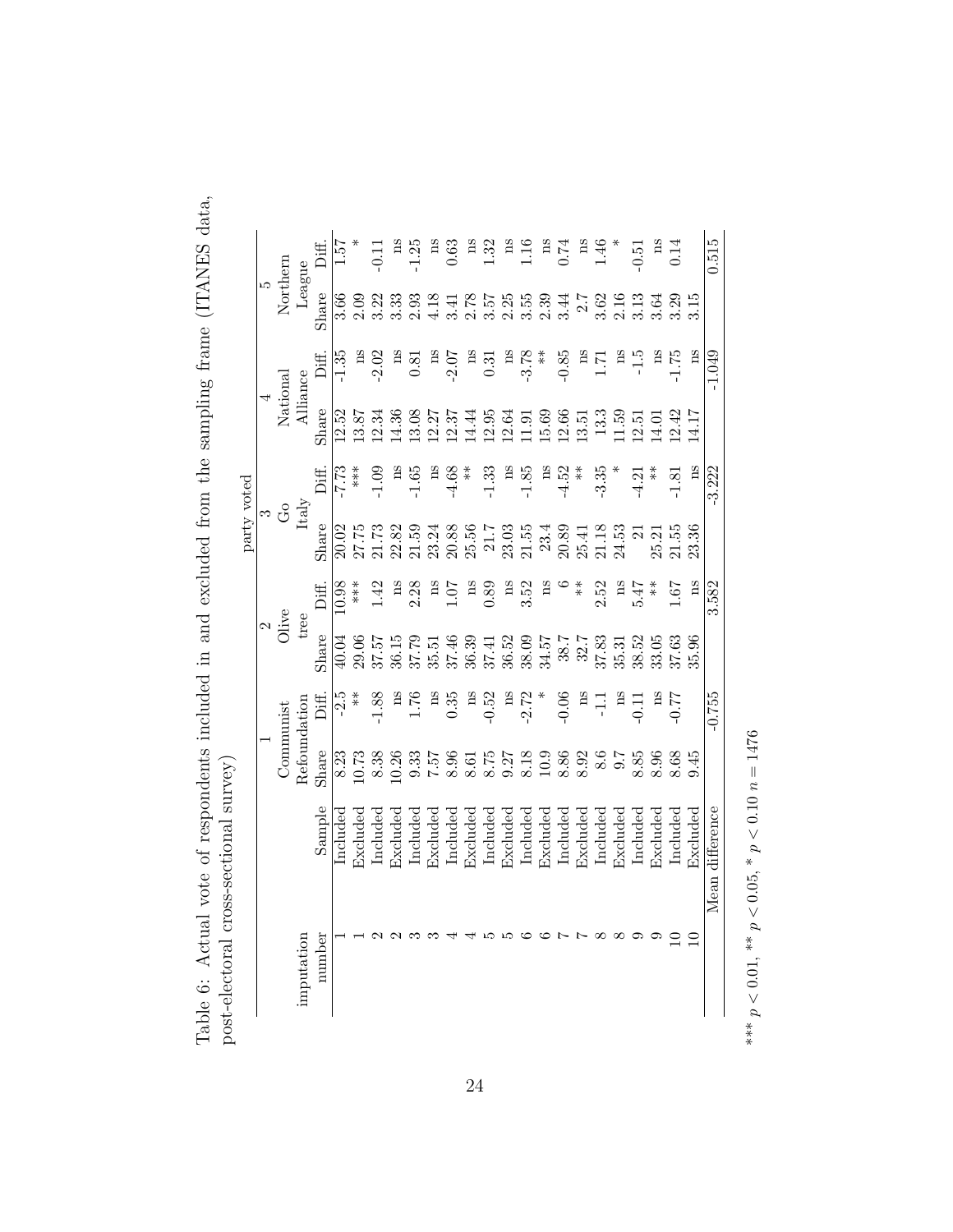#### 5.3 Weighting

As a check to prove the robustness of our previous analysis to the empirical model adopted, we develop a weighting procedure. The idea behind it is simple. Our statistical matching suggested that coverage error leads to overestimate the votes for the center-left coalition (especially the Olive Tree) and to underestimate the votes for the center-right coalition (especially Go Italy), this implies that correcting for non-coverage error would lead to a new distribution of votes with an decreased estimated share for the center-left and an increased estimated share for the center-right.

For this exercise and without loss of generality, we can treat the ITANES sample as the universe of voters and we can re-weight the estimates of each party's share as follows.

Using the Multi Purpose survey, we run a probit model to estimate the probability of being included in the sampling frame according to the formula (4). As independent variables, we use the same variables that we previously used for running the multiple imputation models (i.e. age, sex, region of residence, employment status, sector of employment and education). We then compute predicted probabilities of inclusion in the sampling frame for both the Multi Purpose and two of the ITANES surveys (pre-electoral component of the panel and cross-sectional post electoral survey) and we compute a set of weights which are given by the inverse of such probabilities (see Horvitz and Thompson, 1952; Särndal, Swensson, and Wretman, 1992). Finally, we used the weights we created to re-weight the distribution of votes derived from the ITANES surveys and we compared the two distributions by testing the significance of the difference in their first moments.<sup>12</sup>

Table 7 shows the results of this exercise for both the pre-electoral component of the ITANES panel and the cross-sectional post electoral survey. This is meant to capture the effect of weighting on the estimates of both vote intentions (pre-electoral component) and actual vote (cross-sectional post electoral survey). In particular, columns (1) and (4) show the distribution of the votes computed without any correction; columns (2) and (5) report the distribution obtained after applying our weighting procedure correcting for non-coverage bias and columns (3) and (6) show the difference between the first moments of the weighted and the unweighted distribution. As a consequence, columns (3) and (6) show the direction of our correction for non-coverage error. As expected, we find that the weighting procedure

<sup>&</sup>lt;sup>12</sup>Here we compared any estimated share separately.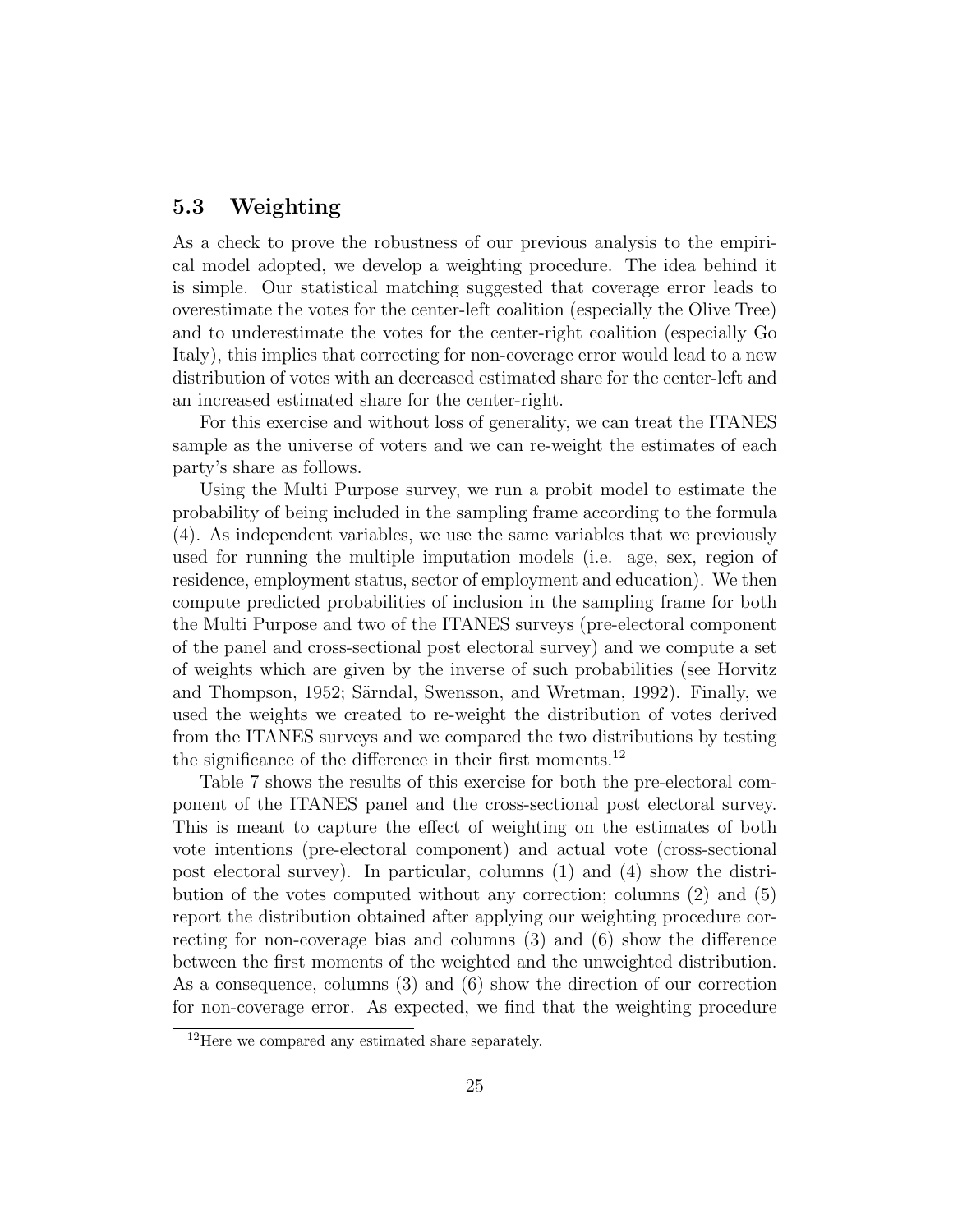|             |           | pre electoral |            |       | post electoral     |          |            |       |  |  |  |  |
|-------------|-----------|---------------|------------|-------|--------------------|----------|------------|-------|--|--|--|--|
|             |           | survey        |            |       | refreshment sample |          |            |       |  |  |  |  |
|             |           | 2             | 3          |       | 4                  | 5.       | 6          |       |  |  |  |  |
|             | unweight. | weighted      | difference |       | unweight.          | weighted | difference |       |  |  |  |  |
| Com. Ref.   | 9.45      | 9.60          | 0.15       | ns    | 8.88               | 8.61     | $-0.26$    | $***$ |  |  |  |  |
| Olive tree  | 36.92     | 36.37         | $-0.54$    | ∗     | 37.20              | 36.64    | $-0.55$    | $***$ |  |  |  |  |
| Go Italy    | 23.14     | 23.53         | 0.39       | ns    | 22.02              | 22.75    | 0.73       | $**$  |  |  |  |  |
| N. Alliance | 13.26     | 13.47         | 0.21       | ns    | 12.87              | 13.30    | 0.42       | $***$ |  |  |  |  |
| N. League   | 3.99      | 3.83          | $-0.15$    | $***$ | 3.25               | 3.11     | $-0.15$    | $***$ |  |  |  |  |
| N           |           | 1,154         |            |       |                    | 1,476    |            |       |  |  |  |  |

Table 7: Weighting political preferences, first moments

\*\*\*  $p < 0.01$ , \*\*  $p < 0.05$ , \*  $p < 0.10$ 

leads to an increase in the estimated shares of the votes for the center-right parties (with the exception of the Northern League) and a decrease in those for the center-left. The differences in the first moments are all significant at 5% when the cross-sectional post electoral survey is used. However, when the pre-electoral surveys is used, the only significant differences are those estimated for the Olive Tree (significant at 10%) and for the Northern League (significant at 5%). With the only exception of the Communist Refoundation, this pattern is consistent between the two surveys. We therefore conclude that coverage error may bias the predictions of the polls and, in particular, may account for the overestimation of the left-wing coalition. This is consistent with the previous findings. This analysis also shows that non-coverage error may also lead to an overestimation of the Northern League.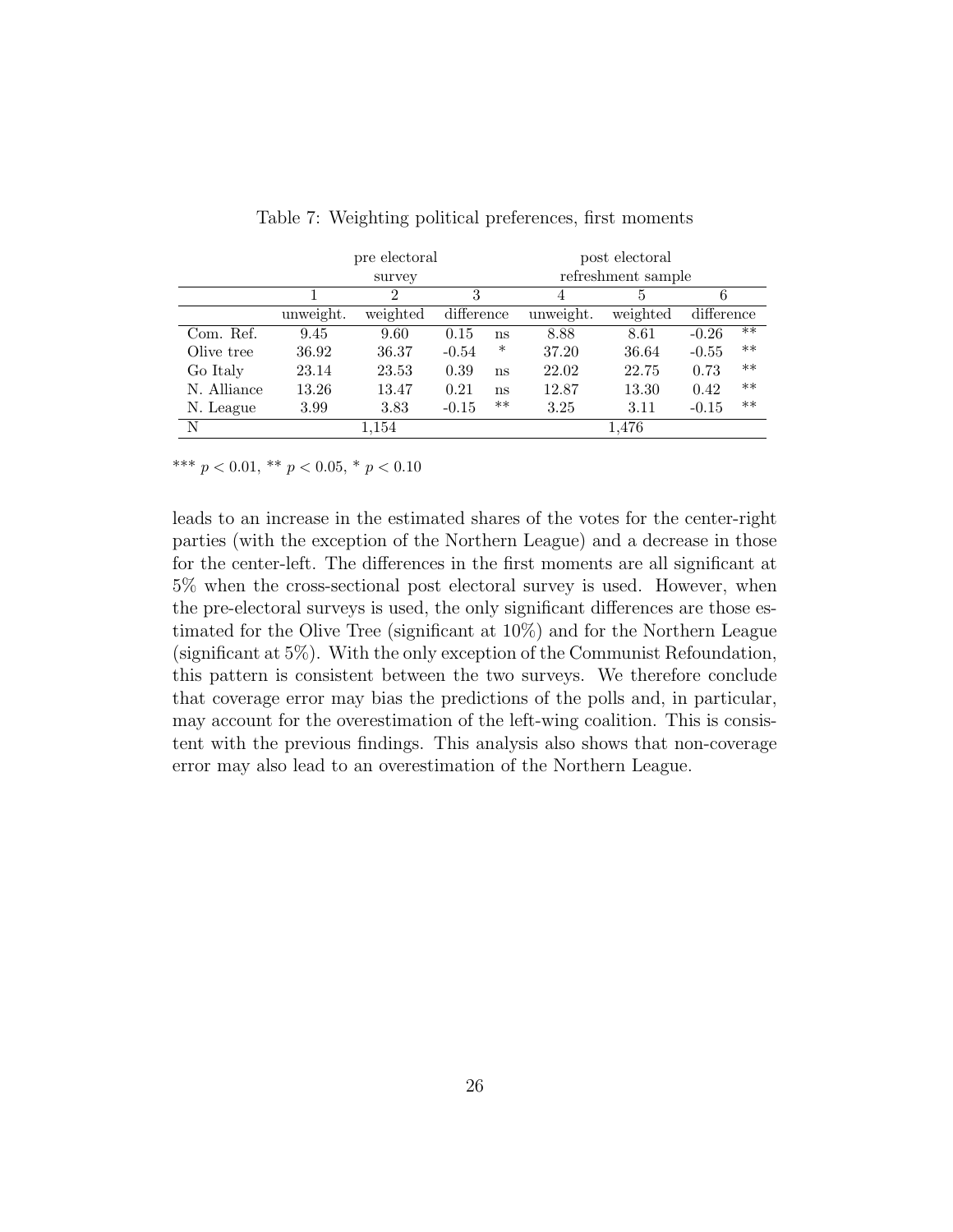### 6 Changes of mind and non-response error

So far we have shown that coverage error may play a role in determining the accuracy of the polls  $(A)$ . From equation  $(1)$  we know that A may also depend on respondents changing their minds  $(CM|NC, NR)$  and non-response  $(NR|NC)$ . Here we address two questions: Do changes of mind and nonresponse bias the results of the polls and, if they do, in what direction?

To answer these questions we compare the official results of the General Elections (table 8, column 1) with the vote intentions of the respondents who belong to the pre-electoral survey of the ITANES panel component (table 8, column 2). Recall that the sample frame of this survey has a full coverage of the population. The comparison of columns (1) and (2) in Table 8 shows that the ITANES survey overestimated the votes for the center-left coalition by 4 percent points. In absence of coverage error, we interpret this finding as preliminary evidence that changes of mind together with non-response may bias the results of the polls. In line with equation (1), we can write the bias leading to an overestimation of the center-left as:

$$
A = NR + CM|NR > 0\tag{7}
$$

Where a positive sign refers to an overestimation of the vote for the center-left coalition.

To disentangle the role played by changes of mind, we look separately at two categories of voters: the late-shifts  $(CM_{ls}|NR)$  and the late-deciders  $(CM_{ld}|NR)$ . The former are those who declare a different vote before and after the elections, the latter are those who make up their mind at the very last minute.

We first look at the behavior of late-shifts. In columns (4) and (5) of table 8, we compare vote intentions and declared vote for the ITANES respondents who (i) took part in both the pre and post electoral panel component and (ii) have valid cases on the two variables of interest.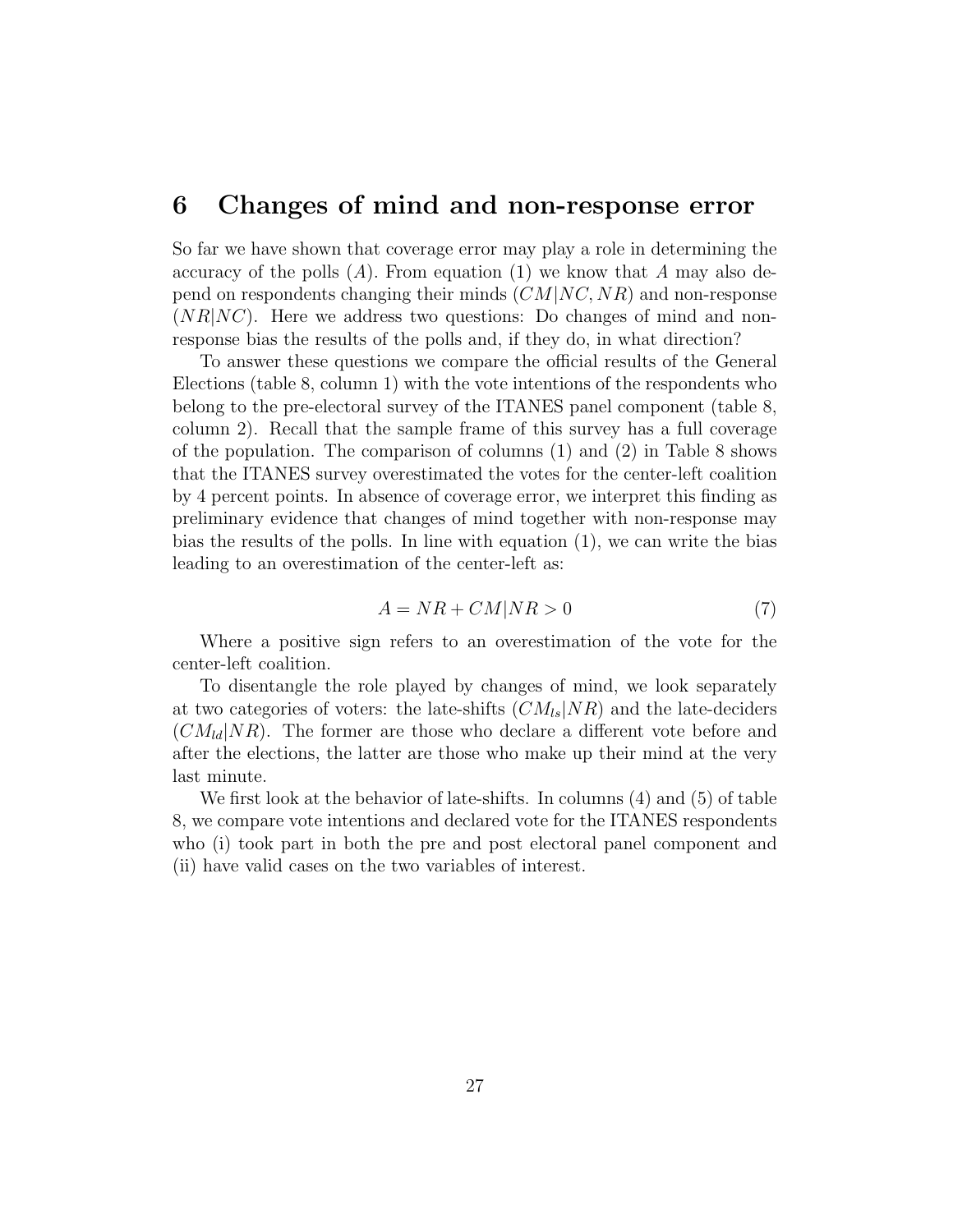|                                                           |               |               |                 |           | $\widetilde{5}$          | Declared | vote       |                              | $\begin{array}{r} 8 \\ 1.94 \\ -1.94 \end{array}$ |                          |                              | $39.45\n2.31\n-1.39\n-1.47\n-1.47\n-1.47\n-1.47\n-1.47\n-1.47\n-1.47\n-1.47\n-1.47\n-1.47\n-1.47\n-1.47\n-1.47\n-1.47\n-1.47\n-1.47\n-1.47\n-1.47\n-1.47\n-1.47\n-1.48\n-1.49\n-1.49\n-1.49\n-1.49$                                    |       |                                    | 0.22                                                               | 55.1  | 6.97                                | $20.88\,$ | 12.02                                                                                    |      | 4.39            | 0.53                                         | 44.26              | 0.09                            | 763               |
|-----------------------------------------------------------|---------------|---------------|-----------------|-----------|--------------------------|----------|------------|------------------------------|---------------------------------------------------|--------------------------|------------------------------|----------------------------------------------------------------------------------------------------------------------------------------------------------------------------------------------------------------------------------------|-------|------------------------------------|--------------------------------------------------------------------|-------|-------------------------------------|-----------|------------------------------------------------------------------------------------------|------|-----------------|----------------------------------------------|--------------------|---------------------------------|-------------------|
|                                                           |               | Balanced      |                 | Panel     |                          | Voting   | intentions |                              |                                                   |                          |                              | $\overline{9.37}$<br>$\overline{1.44}$<br>$\overline{2.08}$<br>$\overline{3.59}$<br>$\overline{3.59}$<br>$\overline{1.1}$<br>$\overline{1.0}$<br>$\overline{0}$<br>$\overline{0.5}$                                                    |       |                                    |                                                                    | 52.02 | 5.26                                |           | $24.56$<br>13.17                                                                         | 0.31 | 4.36            |                                              | 47.66              | 0.33                            | 763               |
|                                                           | ITANES survey | Post-electora | Cross-sectional | Survey    | $\binom{3}{2}$           | Declared |            |                              |                                                   |                          |                              | $\frac{1}{10}$<br>$\frac{1}{10}$<br>$\frac{1}{10}$<br>$\frac{1}{10}$<br>$\frac{1}{10}$<br>$\frac{1}{10}$<br>$\frac{1}{10}$<br>$\frac{1}{10}$<br>$\frac{1}{10}$<br>$\frac{1}{10}$<br>$\frac{1}{10}$<br>$\frac{1}{10}$<br>$\frac{1}{10}$ |       |                                    | 0.22                                                               | 56.93 | 6.84                                |           | $\begin{array}{c} 20.71 \\ 11.21 \\ 0.25 \\ 3.53 \end{array}$                            |      |                 | 0.43                                         | 42.54              | 0.09                            | 1,079             |
|                                                           |               | Pre-electora  | Panel           | Component | $\widehat{\mathfrak{D}}$ | Voting   | intentions | $\frac{13}{0.78}$            |                                                   |                          | $36.67\,$                    | $\begin{array}{c} 1.38 \\ 0.89 \end{array}$                                                                                                                                                                                            |       | $0.42$<br>$0.35$                   |                                                                    | 52.81 |                                     |           | $5.08$<br>$24.01$<br>$12.3$<br>0.3                                                       |      | 4.16            |                                              | 46.46              | 0.73                            | $\frac{1}{1.157}$ |
|                                                           |               | Official      |                 | Data      | E                        | Actual   | shares     |                              |                                                   |                          |                              |                                                                                                                                                                                                                                        | 1.4   |                                    | 0.9                                                                | 48.7  | $6.8\,$                             |           | $23.7$<br>$12.3$<br>$0.7$<br>$4.6$                                                       |      |                 |                                              | $-48.1$            | 0.9                             |                   |
| Table 8: political preferences: actual and estimated data |               |               |                 |           |                          |          |            | Communist Refoundation Party | Italian Communists                                | Federation of the Greens | Olive tree Rose in the first | $\mbox{[taly of Values}$                                                                                                                                                                                                               | Udeur | Italian Democratic Socialist Party | $\frac{\text{Pensioners'}\text{party.}}{\text{Total center left}}$ |       | <b>Jnion of Christian Democrats</b> |           | Forza Italia<br>National Alliance<br>New christian democrats and de michelis' socialists |      | Northern League | Social Alternative with Alessandra Mussolini | Total center right | $\overline{\text{Other party}}$ | Total             |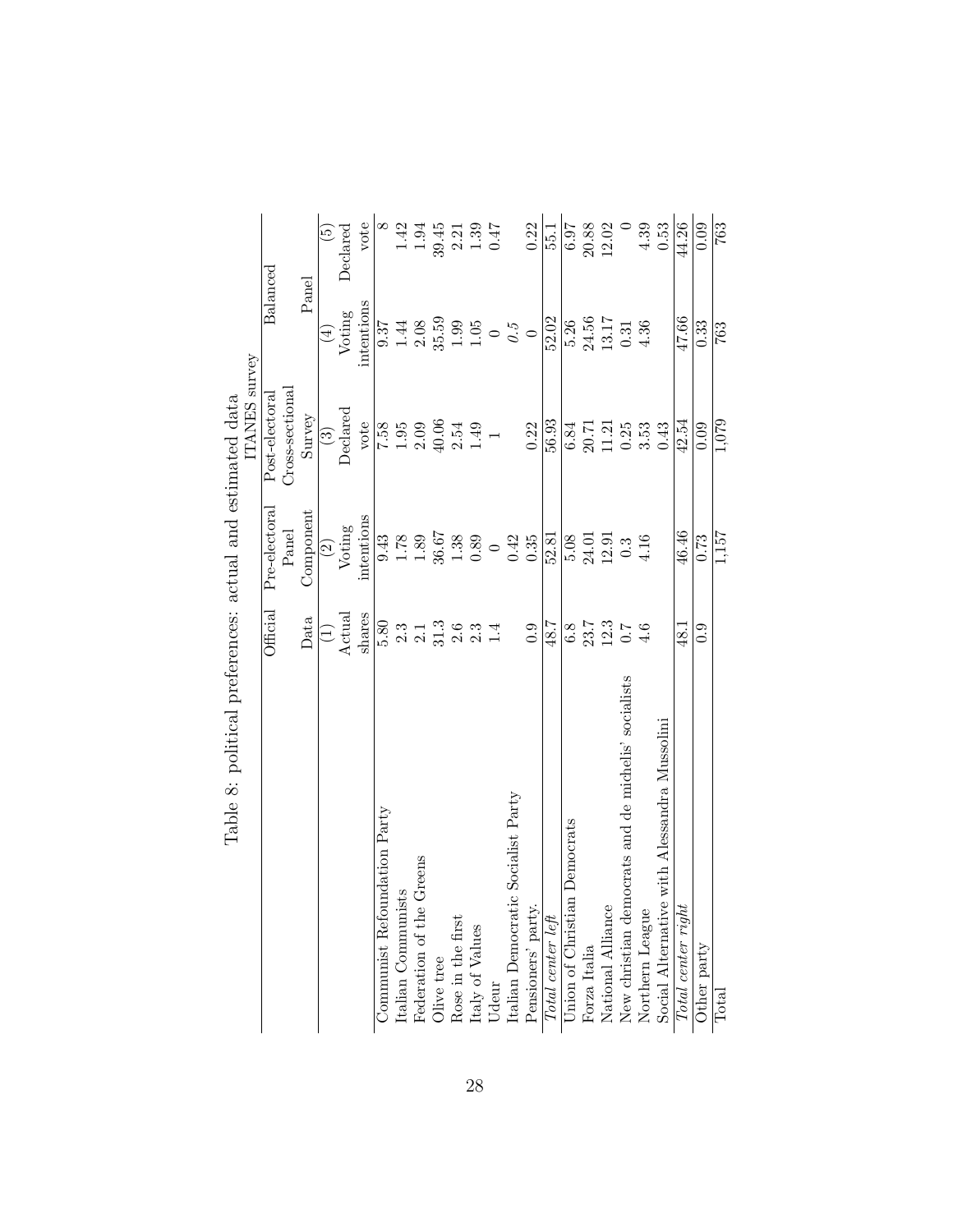The comparison of columns (4) and (5) shows a difference of 3 percentage points between respondents who intended to vote for the left-wing coalition and respondents who declared to have voted for the same coalition. In absence of non-coverage error, we can interpret this finding as preliminary evidence that (i) voters may change their mind between the time the polls are carried out and the election day and (ii) for late-shifts the direction of this change may be from the center-right to the center-left, i.e.,

$$
CM_{ls}|NR<0 \tag{8}
$$

Where a negative sign refers to an underestimation of the vote for the center-left coalition.<sup>13</sup>

Let us look at the behavior of late-deciders who made up their mind two weeks before the elections are held (this coincides with the embargo period). Our aim is twofold, to assess whether late-deciders vote differently from the rest of the voters and whether their voting behavior may introduce bias in the polls. The ITANES survey contains a question asking the respondents when they decided who to vote for, therefore it is possible to observe the voting behavior of late-deciders.

We use a multinomial logit to estimate the correlation between being a late-decider and voting for the center-left or the center-right coalition. We run the model on two samples, the cross-sectional post electoral survey (column 1 in Table 9) and the pooled sample of all the post electoral components i.e. the post-electoral cross sectional survey and the post electoral component of the panel (column 2). We used this second sample as a robustness check in order to fully exploit the information on actual voting.

<sup>13</sup>One may argue that this result is the consequence of a bias towards the winning coalition, however, the 2006 Italian General Elections are a nice case in this respect because no clear winner emerged. Indeed, the number of votes obtained by the center-left coalition, was much lower that what expected on the basis of both exit polls and pre-electoral polls and the results of the elections came as a bad surprise to the left-wing parties.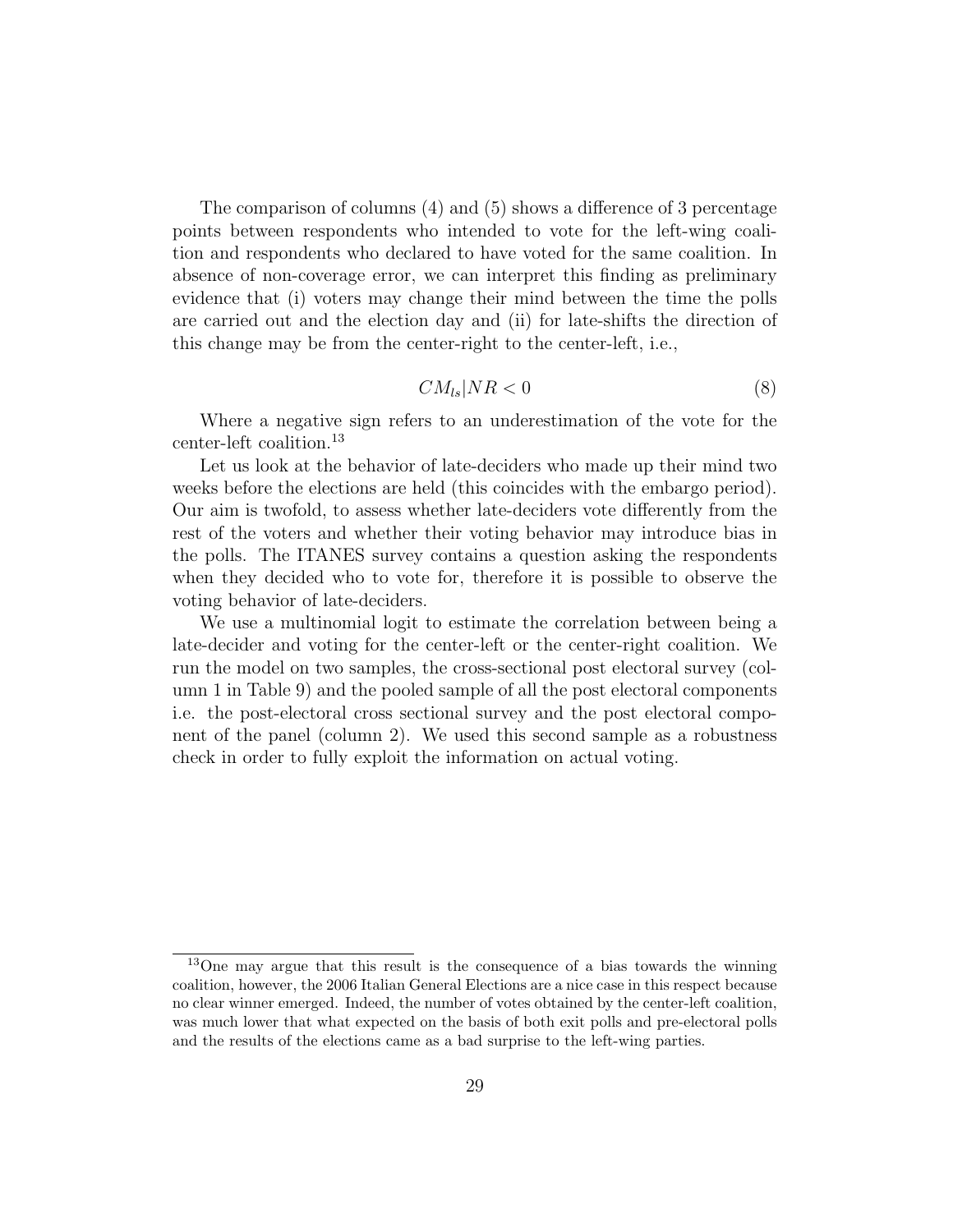|              |         |                |         | 2                     |
|--------------|---------|----------------|---------|-----------------------|
|              |         | Post electoral |         | Pooled                |
|              |         | survey         |         | post-electoral sample |
|              |         | P >  z         |         | $\tilde{z}$<br>P >    |
| Center-right | 1.062   | 0.32           | 1.074   | 0.5                   |
|              | (0.208) |                | (0.154) |                       |
| Other party  | 2.956   | 1.550          | 2.449   | 1.31                  |
|              | (2.066) |                | (1.678) |                       |
| N            | 1,481   |                |         | 2,560                 |

Table 9: Late-deciders and voting behavior

Source: Multi Purpose Survey, weighted data. Reference category: center-left. Standard error in parenthesis.

Table 9 reports the results of such a model (expressed in relative risk ratios). The coefficients are not statistically significant. This suggests that there are no differences between the political preferences of late deciders and the preferences of those voters whose decision regarding what party to vote for was formed before the embargo period.

In formulas.

$$
CM_{ld}|NR = 0 \tag{9}
$$

and

$$
CM|NR = CM_{ls}|NR + CM_{ld}|NR \leq 0 \tag{10}
$$

To conclude, we have found preliminary evidence that suggests that respondents who change their minds and, in particular, those voters who change their mind between the time the polls are carried out and the election day may bias the predictions of the polls. However, they do not seem to be responsible for the overestimation of the center-left coalition, indeed, the bias that they may introduce seems to go in the opposite direction, leading to an underestimation of the left-wing coalition.

Evaluating the role of non-response is complicated as information on voting behavior of non-disclosers is usually not available. Our study is not an exception. For a preliminary investigation of the impact of non-response on bias we compare the original results of the General Elections (Table 8, column 1) with the declared vote of respondents belonging to the cross-sectional post-electoral component of the ITANES survey (column 3). Recall that,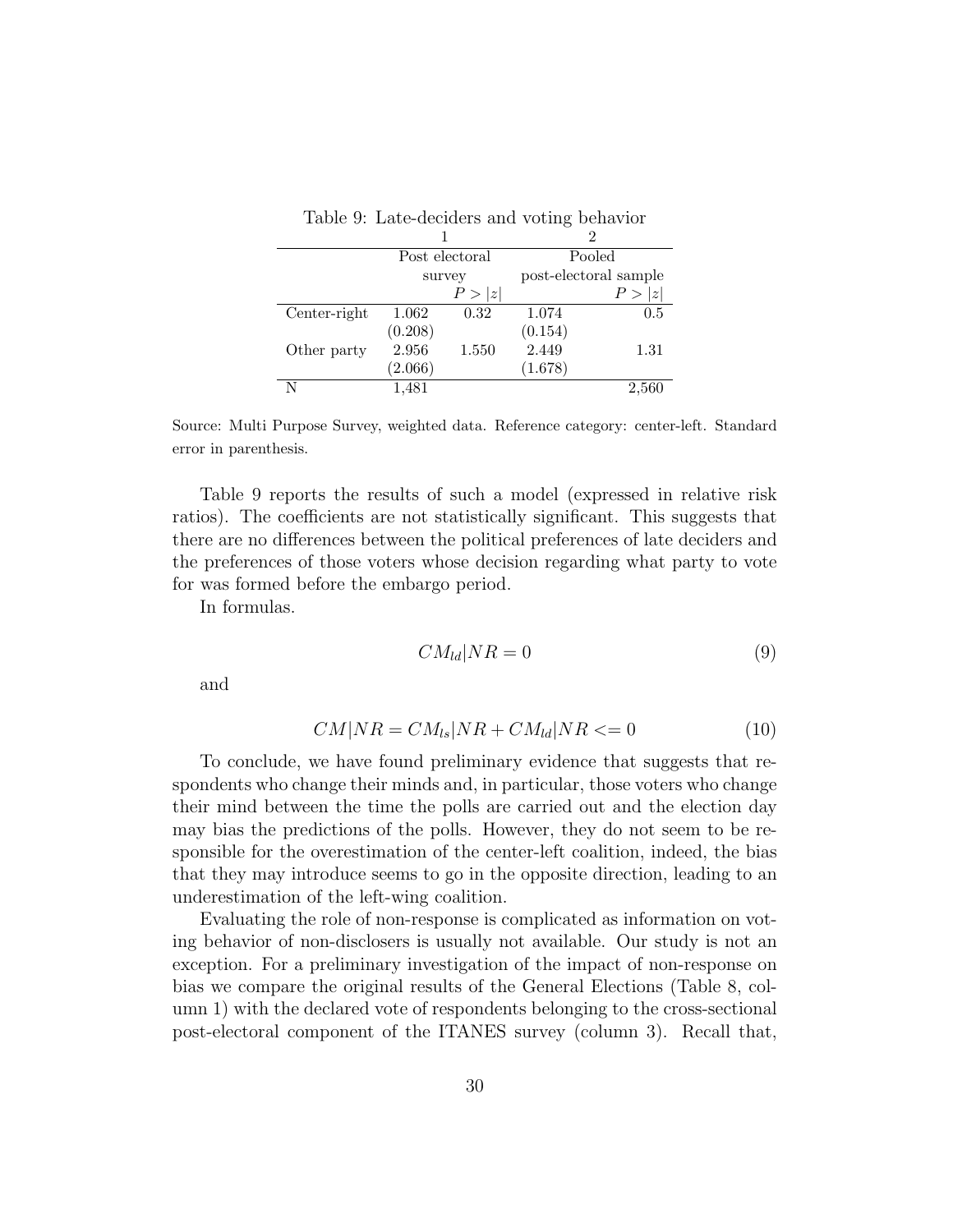under this analytical strategy, non-coverage error (NC) and changes of mind  $(CM|NR)$  are equal to zero.<sup>14</sup> The comparison of columns (1) and (3) in table 8 shows that the ITANES post-electoral survey overestimates the vote for the center-left coalition by 8 percent points. We can exclude that this difference is due to non-coverage error (given the full coverage of the ITANES survey) or to respondents' changes of mind (since both the original and the survey data are collected after the elections). We therefore interpret this finding as preliminary evidence for non response bias and we conclude that: (i) the effect of non-response may be large (ii) non-disclosers are likely to vote for the center-right coalition (iii) non-response leads to an overestimation of the center-left coalition.

In brief:

$$
NR \gg 0 \tag{11}
$$

Where two positive signs refer to an overestimation of the vote for the center-left coalition, which, together with (10), is in line with (7).

In conclusion, our analysis suggests that the mechanism leading to bias in the polls are complex. We have shown that changes of mind may lead to an underestimate of the votes for the center-left coalition whereas non response may lead to an overestimate of the votes to the center-left coalition.

 $14CM|NR$  is equal to zero because we are using post-electoral data.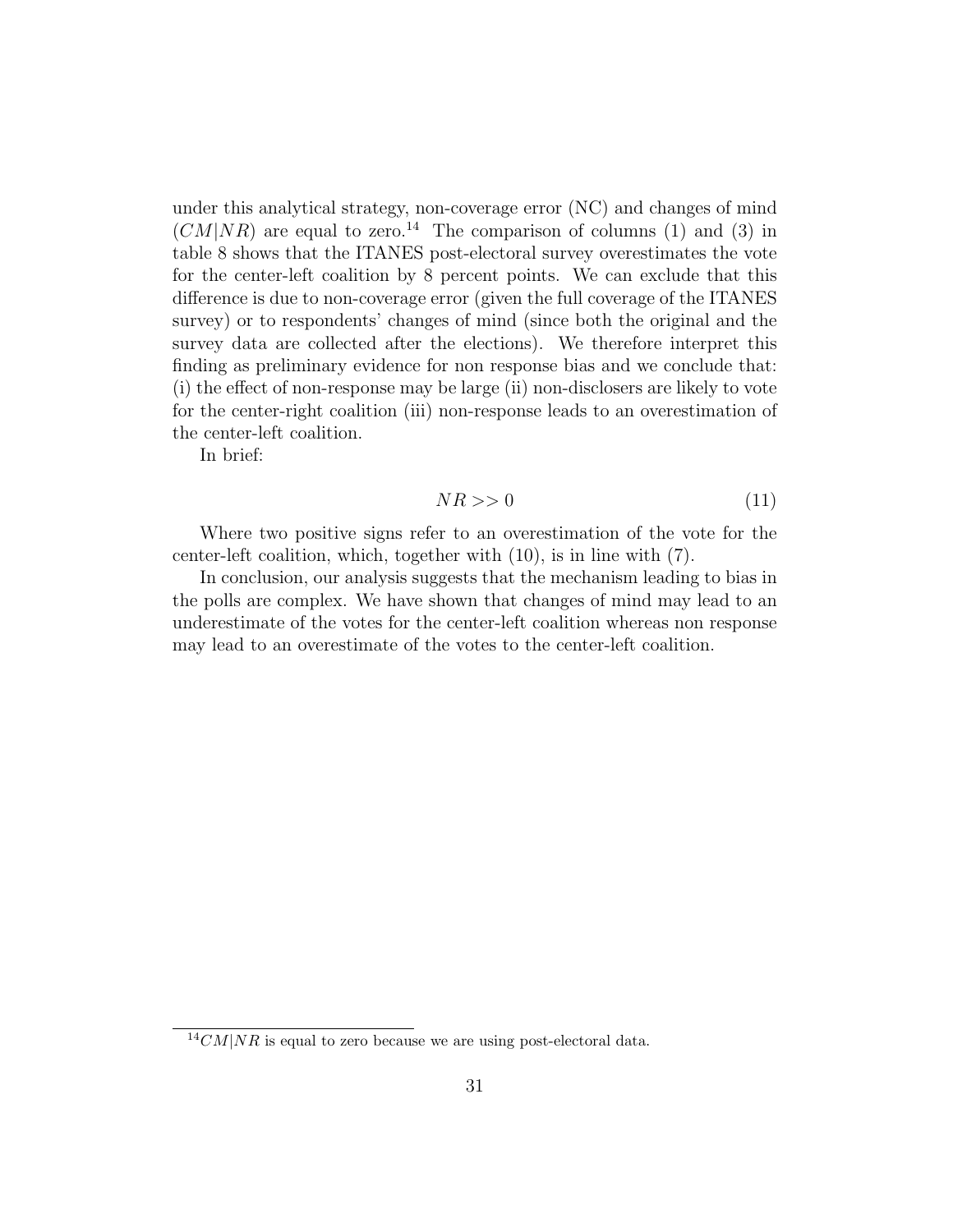## 7 Final remarks

The aim of this paper is to adopt a total survey error perspective to assess the impact of different sources of survey error on the accuracy of the predictions of the polls. By looking at the case of the pre-election polls carried out for the 2006 Italian General Elections, we find that both coverage and non-response error may lead to biased estimates of respondents' voting intentions and, in particular, they may lead to an overestimate of the votes for the center-left coalition.

Our main focus is the analysis of non-coverage error and its effects on bias. To evaluate the role of non-coverage error, we compare voting intentions of respondents included in and excluded from the sampling frame (the Directory of Landline Phones) using different analytical and methodological approaches. We find robust evidence that respondents included in the sampling frame are more likely to vote for parties belonging to the center-left coalition. In the presence of a high level of non-coverage error (in 2006 nearly 30 percent of Italians are excluded from the sampling frame), we argue that non-coverage error may lead to non-coverage bias. While evaluating the role of non-coverage error on the accuracy of the predictions of the polls, this paper also contributes to the advancement of the current knowledge in the field from a methodological prospective. We propose to use statistical matching and weighting procedures for inclusion in the sampling frame to overcome the problems of the lack of data on respondents excluded from the sampling frame.

When assessing the role of non-response, our analysis of the role of nondisclosers seems to suggest that their impact on the accuracy of the polls may be relevant and that non disclosers may lead to an overestimate of the center-left coalition. Overall, we speculate that non-response may lead to an overestimates of the votes for the center-left coalition. These findings are consistent with the direction of the bias of the pre-election polls as documented in the work of Callegaro and Gasperoni (2008).

Finally, we investigate the role of changes of minds, by looking separately at late-shifts and late-deciders. The mechanisms that lead to bias are complex. We find indications that respondents may have changed their mind (late-shifts) between the time the polls were carried out and the elections were held. As voting intentions seem to have 'moved' from the center-right to the center-left of the political spectrum, the predictions of the polls may have underestimated the votes for the center-left coalition. Late deciders,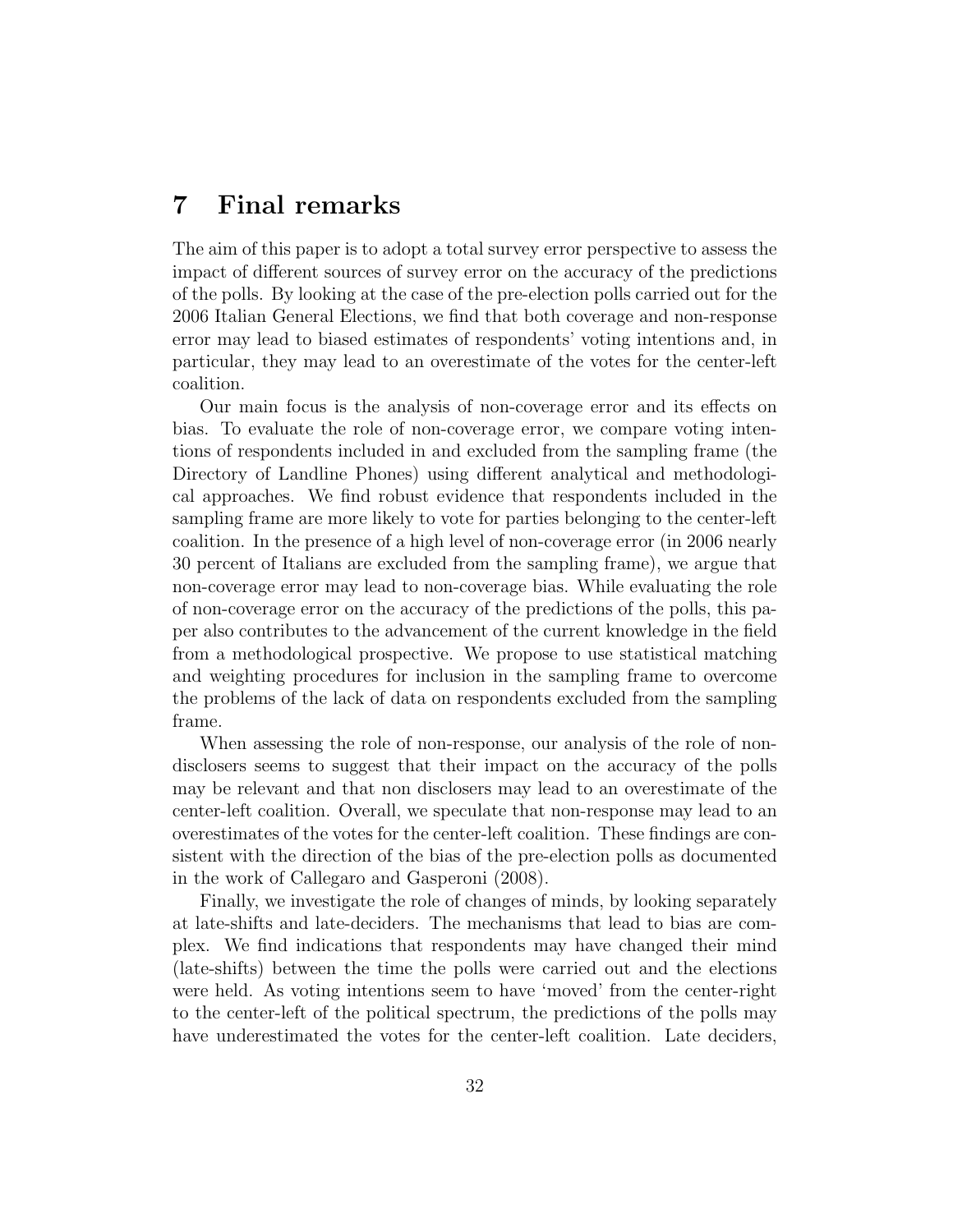on the contrary, do not seem to have had an impact on accuracy. However, while the analysis of non-coverage and non-response error is likely to describe mechanisms that work irrespective of the election considered, the analysis of the changes of mind is likely to be specific elections under study. In fact whether people change their minds may depend on the last minute political campaign.

To reduce the bias introduced by non-coverage error in the Italian polls, there are at least two viable strategies. First, the introduction of random digit dialling (RDD) may provide a useful contribution in this direction. In this paper, we did not distinguish between the different types of households excluded from the sampling frame, mainly households that, owning a landline phone, opted out of the Directory of (Registered) Landline Phones and cell-only households. RDD of landline phones would contribute to the reduction of that part of non-coverage error due to the exclusion of the former group of respondents whereas a more sophisticated sampling frame based on RDD of landline and cell phone numbers (dual frame) may contribute to the reduction of the overall non-coverage bias. With this respect, we encourage Italian polling agencies to be 'methodologically innovative and courageous' and explore the feasibility of alternative sampling methods. It is also worth mentioning that, due to the increasing diffusion of Internet, web polls may be a possibility to explore in the future.

An alternative to RDD is post-stratification by using weights correcting for differential inclusion probabilities in the sampling frame. As we have shown in the second part of the paper, this procedure may be successful in reducing the magnitude of non-coverage bias. Due to the already mentioned poor quality of the documentation on the design of the polls that is deposited with the Italian *Presidenza del Consiglio dei Ministri* (Cabinet of Ministers), we are not in the position to provide details on the weighting strategy that pollsters usually adopt. However, informal correspondence held with major Italian pollsters leads us to conclude that some forms of weighting procedures are sometimes used, although these procedures are based on a limited set of variables (mainly region of residence, age and sex) which are unlikely to fully explain the variation in the probability of being included in the sampling frame. Crucially, this depends on the availability of external sources of data having full coverage of voters and containing information predicting inclusion (not having opted out of the Directory of Landline Phones). Obviously, if implemented correctly, this strategy could also help reduce non-response bias, thus limiting the effect of two different sources of error.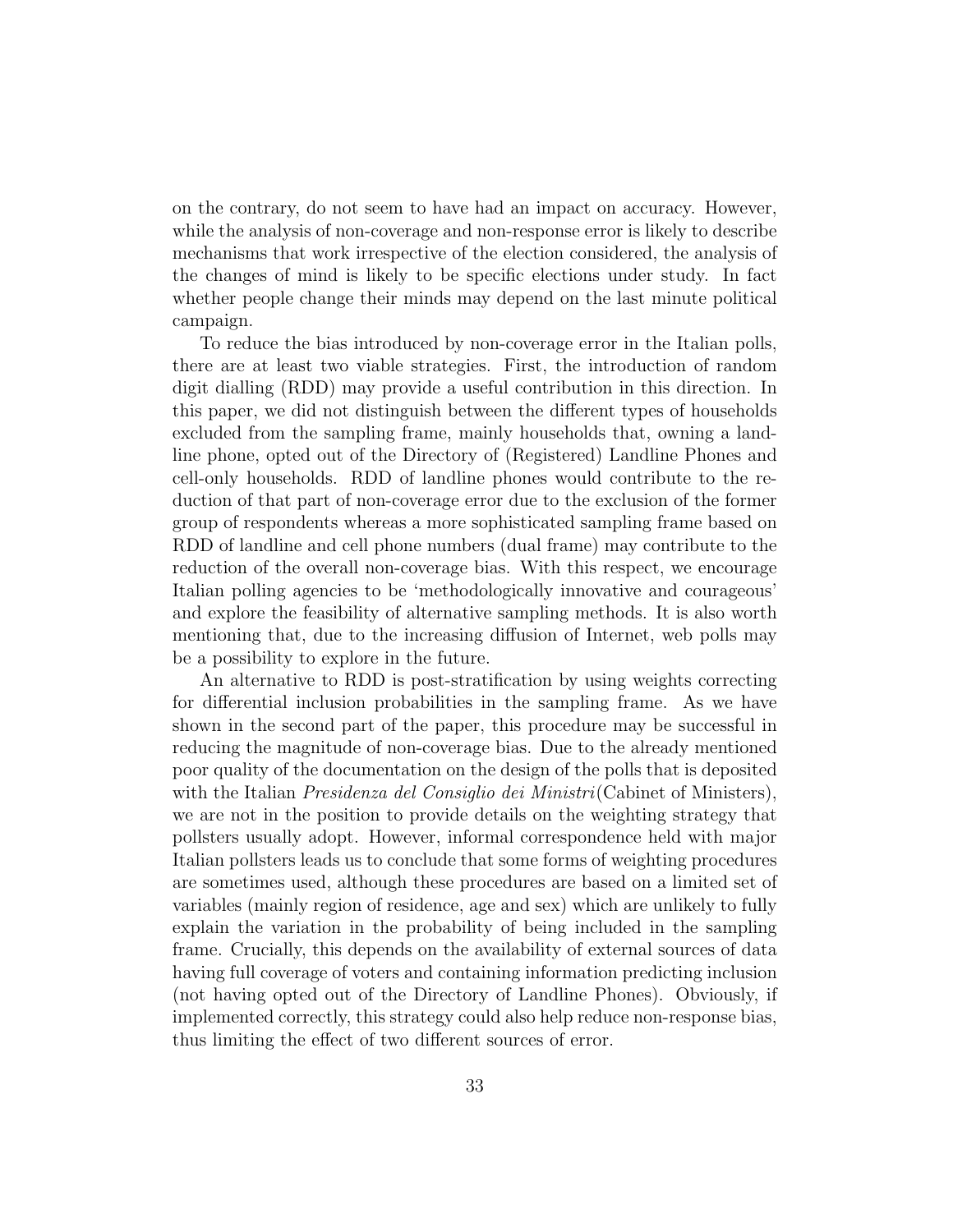The most difficult problem to be solved remains finding methods to predict the behavior of late-shift and late-deciders. This is especially true in the case of Italy where swing voters seem to play an important role in influencing the political agenda (see Profeta, 2007). However, there is a major methodological challenge, i.e. that it is not easy to distinguish between lateshift/late-deciders and people miss-reporting or non-disclosing their true political orientation. There is currently very little knowledge on this and good longitudinal data and paradata are needed to separate the effect of changes of minds from the effect of poor reporting. This is a potentially very interesting strand of research for political scientists, researchers interesting in survey methods as well as poll agencies.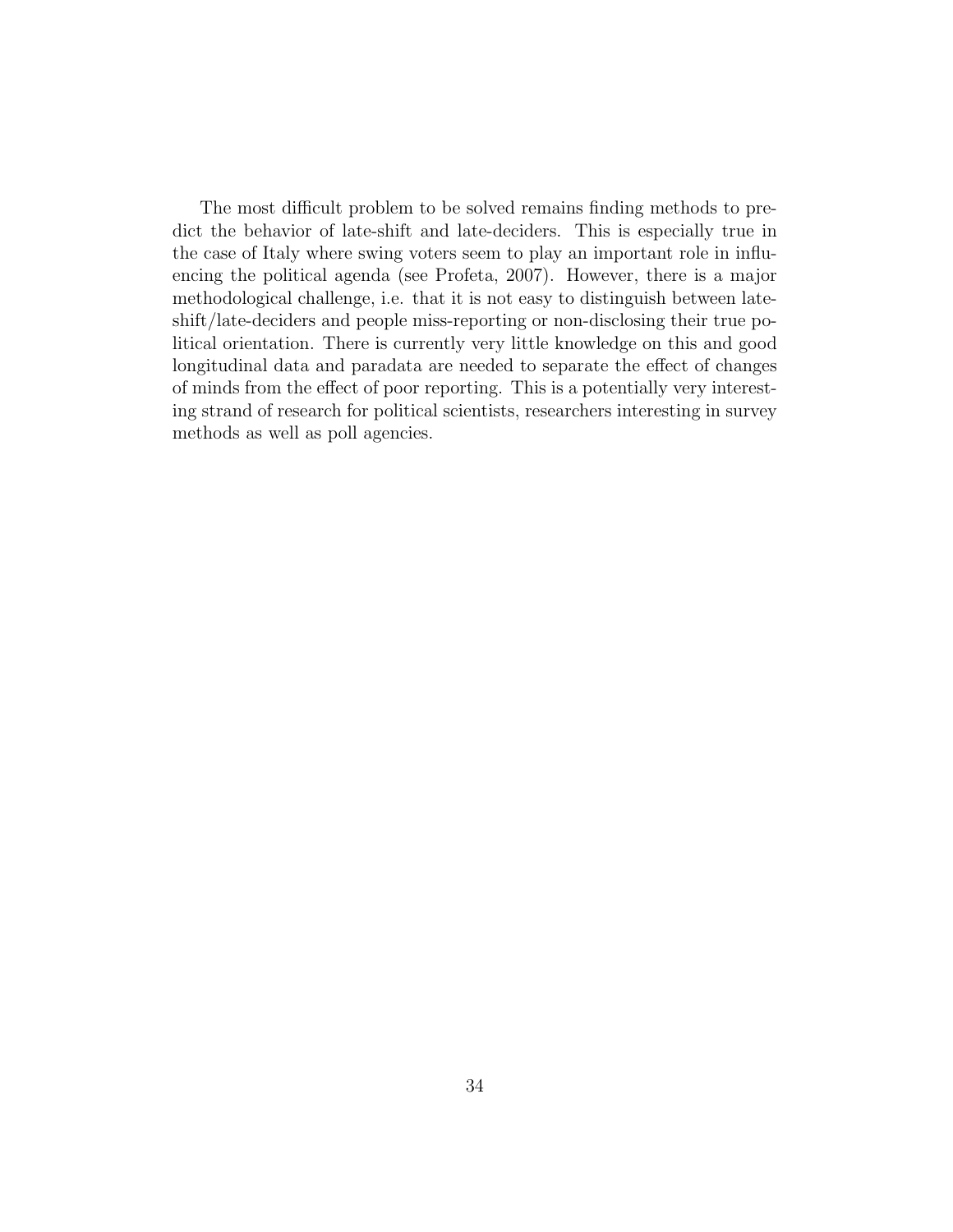# Appendix. Comparability of the Multipurpose and ITANES surveys

|                         | Multi   | <b>ITANES</b> | <b>ITANES</b>  |
|-------------------------|---------|---------------|----------------|
| Region                  | Purpose | pre-electoral | post-electoral |
| Piemonte, Valle d'Aosta | 7.9     | 7.6           | 7.7            |
| Lombardia               | 16.4    | 15.2          | 15.9           |
| Liguria                 | $2.9\,$ | 2.8           | 2.9            |
| Veneto                  | 8.1     | 9.3           | 8.7            |
| Trentino Alto Adige     | $1.6\,$ | $1.7\,$       | 1.7            |
| Friuli Venezia Giulia   | 2.2     | 1.2           | 1.3            |
| Emilia Romagna          | 7.4     | 7.4           | 7.3            |
| Toscana                 | 6.3     | 5.8           | 5.8            |
| Umbria                  | $1.5\,$ | 2.3           | 2.1            |
| Marche                  | 2.7     | 1.8           | 2.1            |
| Lazio                   | 9.0     | 9.2           | 9.2            |
| Abruzzo, Molise         | 2.8     | 2.4           | 2.3            |
| Campania                | 9.2     | 9.9           | 9.5            |
| Basilicata              | 1       | $1.3\,$       | 1.3            |
| Puglia                  | 6.8     | 7.4           | 7.5            |
| Calabria                | 3.3     | 3.4           | $3.3\,$        |
| Sicilia                 | 8.1     | 8.5           | 8.4            |
| Sardegna                | 2.8     | 3.0           | 2.9            |
| n                       | 39,274  | 1,996         | 2,005          |

### Table 10: Geographical distribution

Weighted data

| Table 11: Continuous variables |         |      |               |       |                |       |  |  |
|--------------------------------|---------|------|---------------|-------|----------------|-------|--|--|
|                                | Multi   |      | <b>ITANES</b> |       | <b>ITANES</b>  |       |  |  |
|                                | Purpose |      | pre-electoral |       | post-electoral |       |  |  |
| Variable                       | mean    | sd   | mean          | sd    | mean           | sd    |  |  |
| Age                            | 48.8    | 18.2 | 49            | 17.29 | 48.8           | 18.21 |  |  |
| Hours worked                   | 18.0    | 21 2 | 19.8          | 21.8  | 19.4           | 21.4  |  |  |
| n                              | 39,274  |      | 1,996         |       | 2,005          |       |  |  |

Weighted data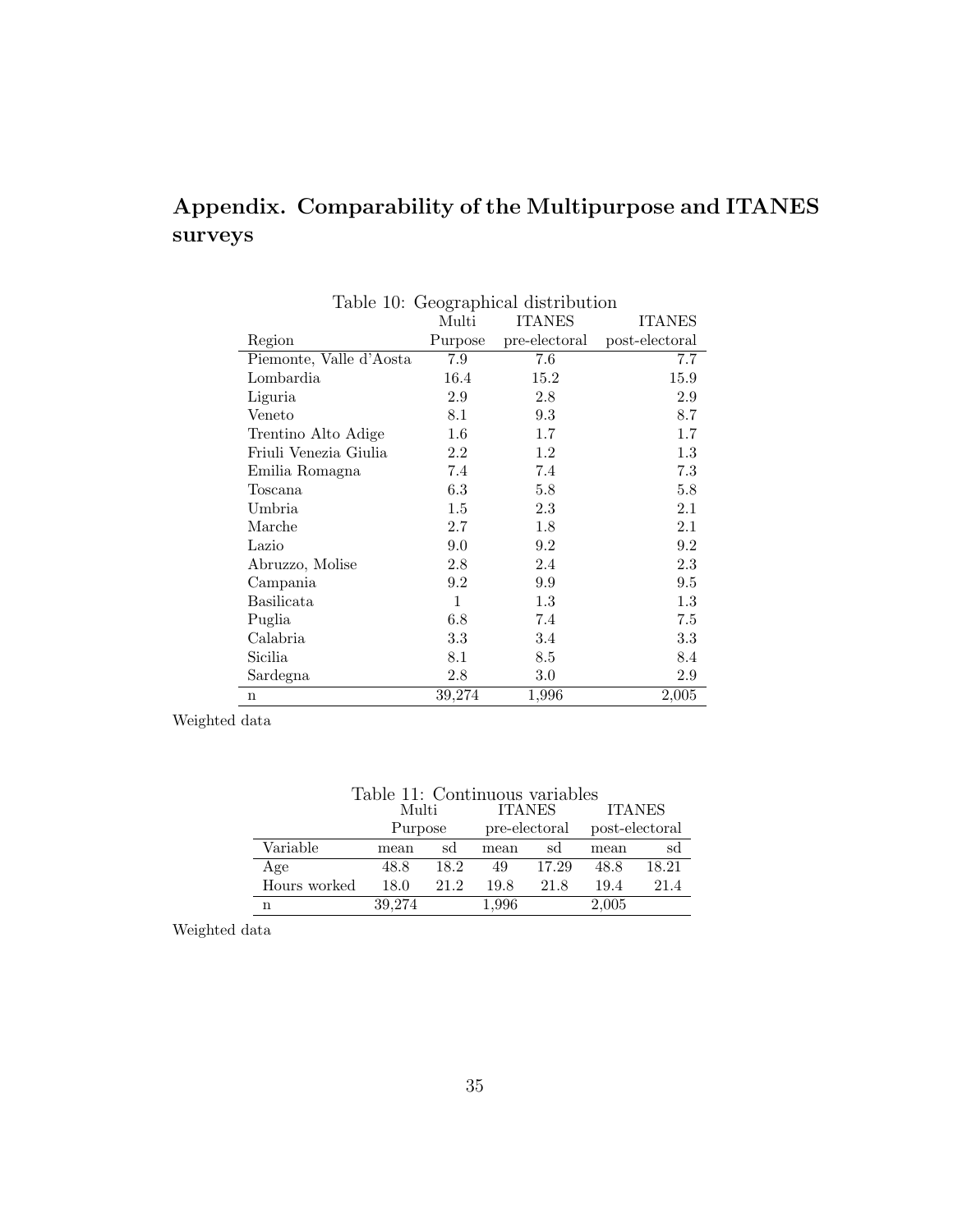|                           | Multi   | $10010$ $12.$ $0000$ . $001000$ $001000$<br><b>ITANES</b> | <b>ITANES</b>  |
|---------------------------|---------|-----------------------------------------------------------|----------------|
| Variable                  | Purpose | pre-electoral                                             | post-electoral |
| Male                      | $0.5\,$ | 0.5                                                       | 0.5            |
| Employment status         |         |                                                           |                |
| Employed                  | 46.1    | 49.1                                                      | 48.2           |
| Looking for a new job     | 3.1     | 2.9                                                       | 3.0            |
| Looking for the first job | 3.5     | 1.9                                                       | $1.6\,$        |
| At home                   | 16.2    | 15.5                                                      | 14             |
| Student                   | 5.4     | 5.3                                                       | 6.7            |
| Unable to work            | 1.1     | 0.3                                                       | 0.1            |
| Retired                   | $23\,$  | 24.8                                                      | 26             |
| Other                     | 1.7     | 0.3                                                       | 0.4            |
| Sector of employment      |         |                                                           |                |
| No sector                 | 49.1    | 47.8                                                      | 48.4           |
| Primary sector            | 2.6     | 1.8                                                       | 2.2            |
| Secondary sector          | 14.6    | 15.9                                                      | 15.8           |
| Tertiary sector           | 33.7    | 34.6                                                      | 33.7           |
| Education                 |         |                                                           |                |
| No education              | 4.7     | 3.3                                                       | $\!3.2\!$      |
| Primary school            | 20.9    | 18.4                                                      | 19.6           |
| Lower secondary school    | 30.4    | 28.3                                                      | 26.2           |
| 2 or 3 years high school  | 5.7     | 6.1                                                       | 7.2            |
| 4 or 5 years high school  | 27.9    | 35                                                        | 35.1           |
| University degree         | 10.5    | $\boldsymbol{9}$                                          | 8.7            |
| $\mathbf n$               | 39,274  | 1,996                                                     | 2,005          |

Table 12: Categorical variables

Weighted data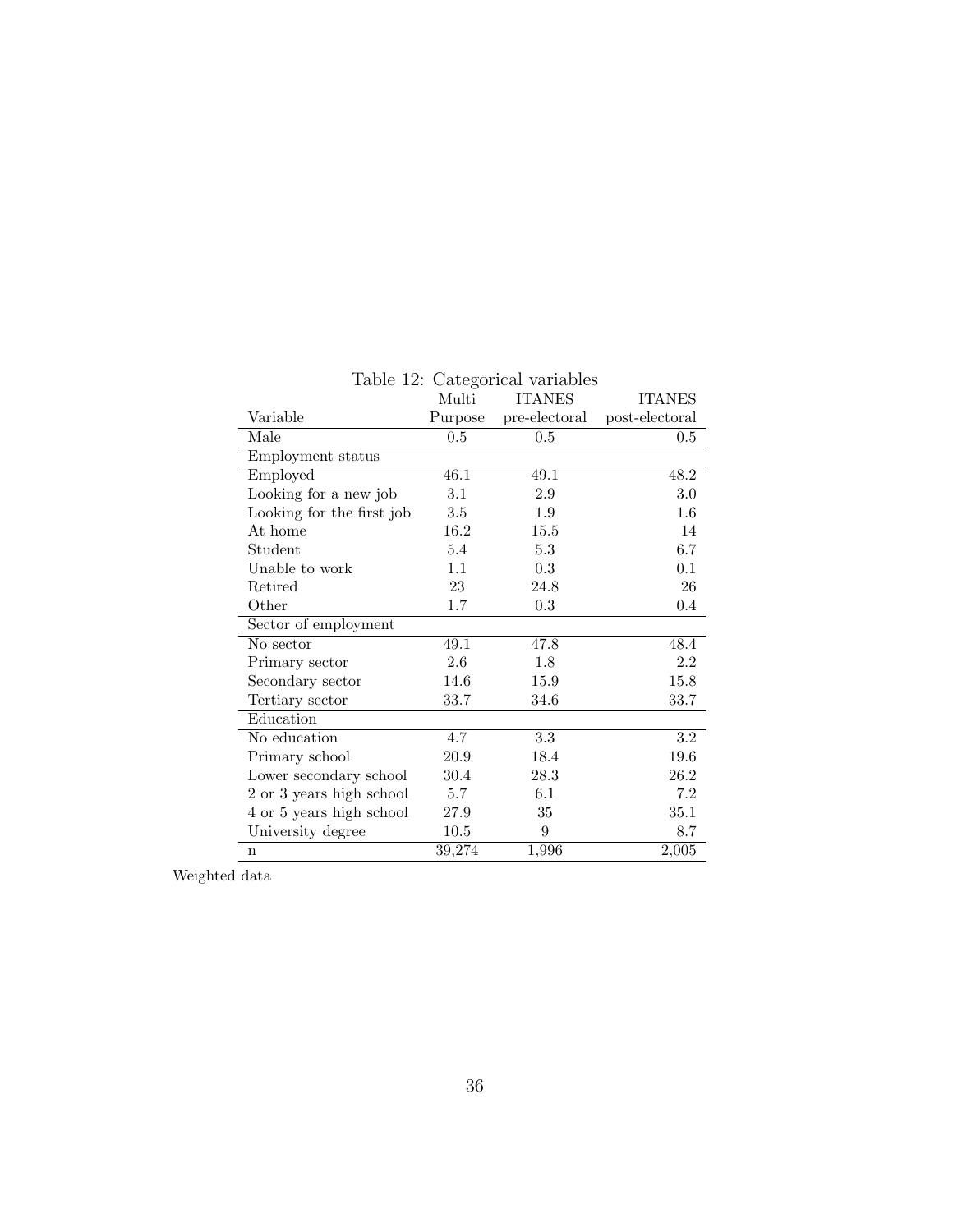## References

- AAPOR (2009): "An evaluation of the methodology of the 2008 Pre-election Primary Poll. Revised version," Discussion paper, AAPOR.
- (2010): "New Considerations for Survey Researchers When Planning and Conducting RDD Telephone Surveys in the U.S. With Respondents Reached via Cell Phone Numbers," Discussion paper, AAPOR.
- Barnes, S., M. Kaase, K. Allerback, B. Farah, F. Heunks, R. Inglehart, M. Jennings, H. Klingemann, A. Marsh, and L. Rosenmay (1979): Political Action: Mass Participation in Five Western Democracies. Beverly Hills. Sage.
- Biemer, P. (2010): "Total Survey Error: Design, Implementation, and Evaluation," Public Opinion Quarterly, 74 (5), 817–848.
- Blumberg, S., and J. Luke (2007): "Coverage Bias in Traditional Telephone Surveys of Low-Income and Young Adults," Public Opinion Quar $terly, 71, 5, 734–749.$
- Boyle, J., M. Bucuvalas, L. Piekarski, and A. Weiss (2009): "Zero Banks: Coverage Error and Bias in Rdd Samples Based on Hundred Banks with Listed Numbers," *Public Opinion Quarterly*,  $73, 729 - 750$ .
- Busse, B., AND M. FUCHS (2011): "The components of landline telephone survey coverage bias. The relative importance of nophone and mobile-only populations," Quality  $\mathcal C$  Quantity, forthcoming, http://www.springerlink.com/content/9mn541176hh82ux4/.
- Callegaro, M., and G. Gasperoni (2008): "Accuracy of Pre-election Polls for the 2006 Italian Parliamentary Election: Too close to call," International Journal of Public Opinion Research, 20, 2, 148–170.
- Callegaro, M., and T. Poggio (2004): "Espansione della Telefonia Mobile ed errore di copertura nelle inchieste telefoniche," Polis, XVIII, 3, 477–506.
- Diamanti, I. (2005): Bianco, rosso, verde... e azzurro. Mappe e colori dell'Italia politica. il Mulino.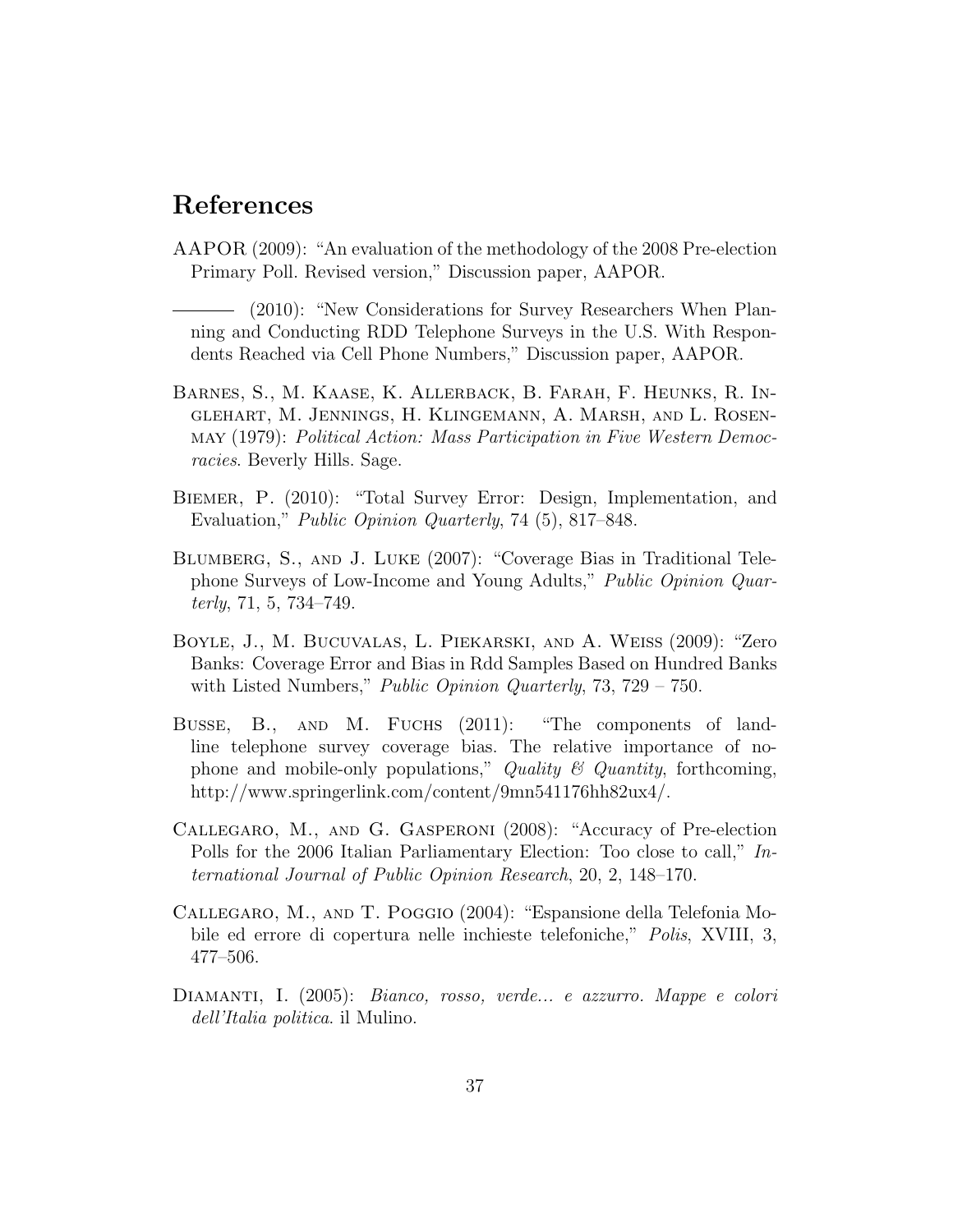- D'ORAZIO, M., M. DI ZIO, AND M. SCANU (2006): Statistical Matching. Theory and Practice. Wiley, New York.
- DURAND, C. (2008): "The Polls of the 2007 French Presidential Campaign: Were Lessons Learned from the 2002 Catastrophe?," International Journal of Public Opinion Research, 20, 3, 275–298.
- DURAND, C., A. BLAIS, AND M. LAROCHELLE  $(2004)$ : "The polls in the 2002 French Presidential Election: An Autopsy.," Public Opinion Quarterly, 68, 4, 602–622.
- DURAND, C., A. BLAIS, AND S. VACHON (2001): "A late Campaign Swing or a Failure of the Polls? The Case of the 1998 Quebec Elections," Public Opinion Quarterly, 65, 108–123.
- (2002): "Accounting for Biases in Election Surveys: The Case of the 1998 Quebec Elections," Journal of Official Statistic, 18, 1, 25–44.
- Eurobarometer (2010): "E-Communications Household Survey-Summary," Discussion paper, European Commmission.
- Fuchs, M. (2009): "The relative coverage bias in landline telephone samples across Europe. The impact of the mobile-only population," Discussion paper, mimeo.
- Gasperoni, G., and M. Callegaro (2007): "Non cantare vittoria". La capacit`a predittiva dei sondaggi preelettorali pubblicati in occasione delle elezioni politiche italiane del 2001 e del 2006," Polis, XXI, 3, 463–488.
- Gasperoni, G., and M. Callegaro (2008): "Un miglioramento immeritato? La capacità predittiva dei sondaggi preelettorali e le elezioni politiche del 2008," Polis, XXII, 3, 483–506.
- Groves, R. M., F. J. Fowler, J. M. Couper, M. P.and Lepkowski, E. Singer, and R. Tourangeau (2009): Survey Methodology, 2nd. Wiley, New York.
- Groves, R. M., and L. Lyberg (2010): "Total Survey Error. Past, present and future," Public Opinion Quartely, 75(5), 849–879.
- HÄDER, M., S. HÄDER, AND M. E. KUHNE (2011): Telephone Surveys in Europe: Research and Practice. Springer.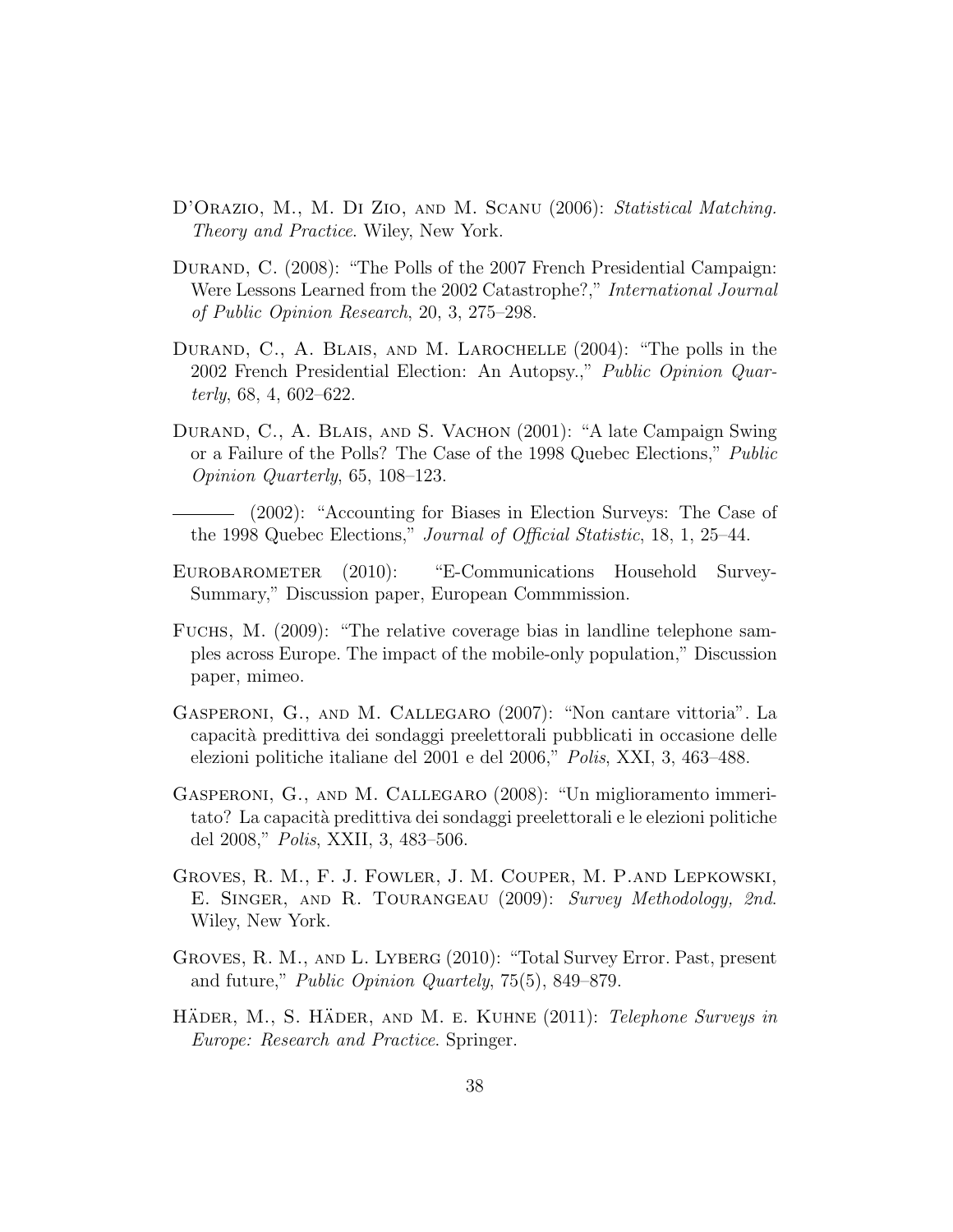- Horvitz, D., and D. Thompson (1952): "A generalization of sampling without replacement from a finite universe," *Journal of the American Sta*tistical Association, 47(260), 663–685.
- Jowell, R., B. Hedges, P. Lynn, G. Farrant, and A. Heath (1993): "The 1992 British Elections: The Failure of the Polls," Public Opinion Quarterly, 57, 238–263.
- KAMAKURA, W., AND M. WEDEL (1997): "Statistical data fusion," *Journal* of Marketing Research, 34, 485–498.
- Keeter, S., C. Kennedy, A. Clark, T. Tompson, and M. Mokrzycki (2007): "What's missing from national landline RDD surveys? The impact of the growing cell-only population," Public Opinion Quarterly, 71, 5, 772–7952.
- LITTLE, R. (1988): "Missing data adjustments in large surveys," *Journal of* Business and Economic Statistics, 6, 287–296.
- Luskin, R. (1990): "Explaining political sophistication," Political Behavior, 12, 331–361.
- MAGALHÃES, P. C. (2005): "Pre-election polls in Portugal: Accuracy, Bias and Sources of Error, 1991-2004," International Journal of Public Opinion Research, 17, 4, 399–421.
- Merkle, D., G. Langer, and D. Lambert (2011): Public Opinion in a Globalized Worldchap. Methodological Issues in Pre-election Polling. Lessons from ABC News' 32-Night Tracking Poll. Springer.
- Mokrzycki, M., S. Keeter, and C. Kennedy (2009): "Cell-Phone-Only Voters in the 2008 Exit Poll and Implications for Future Noncoverage Bias," Public Opinion Quarterly, 73(5), 845–865.
- O'Muircheartaigh, C., and P. Lynn (1997): "Editorial: The 1997 UK Pre-election Polls," Journal of the Royal Statistical Society Series A, 160, 381–388.
- Pisati, M. (2008): "Sondaggi insondabili. Alcune note metodologiche sui sondaggi politici diffusi dai mezzi di comunicazione di massa," Sociologica, April.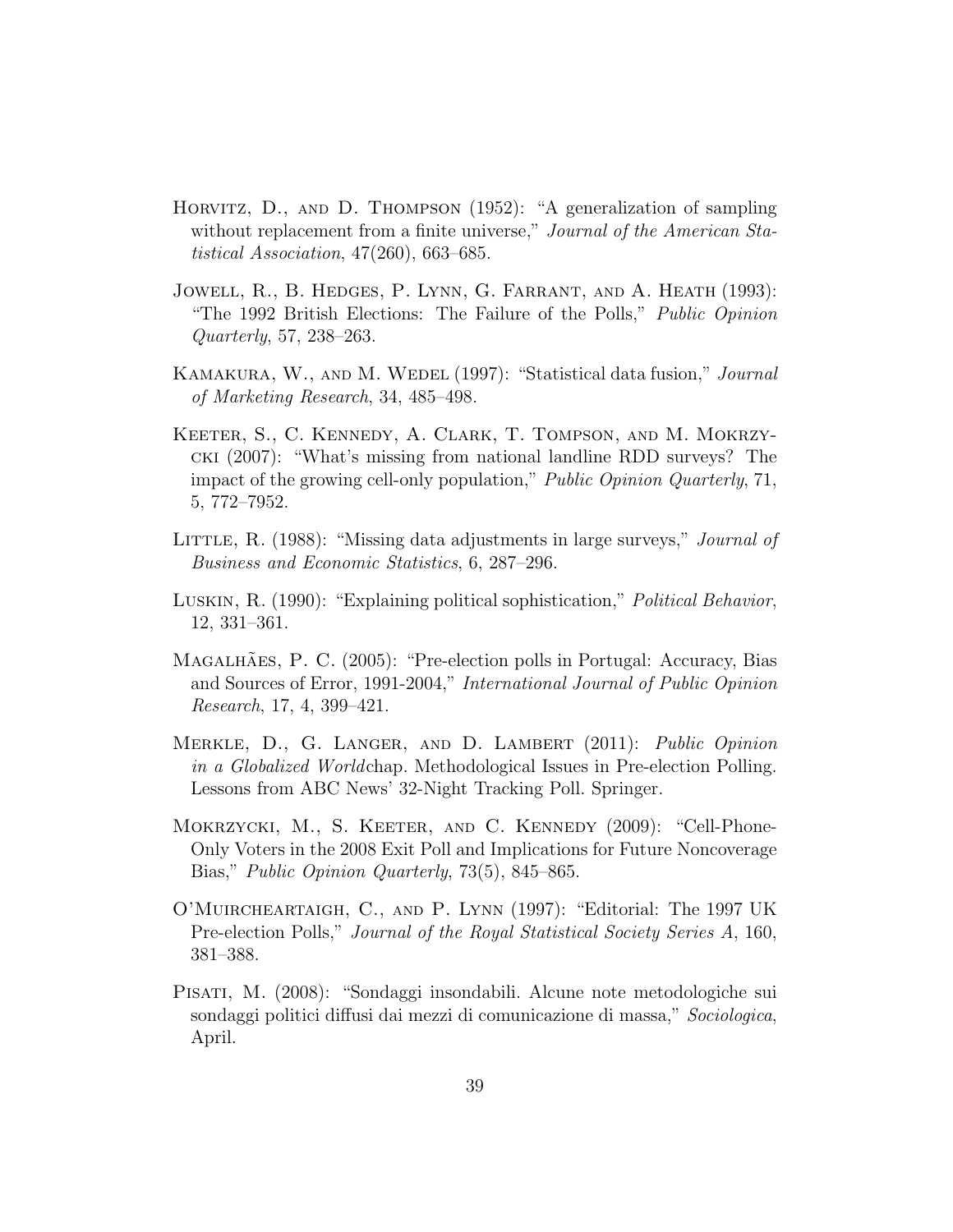- PROFETA, P. (2007): "Political support and tax reforms with an application to Italy," Public Choice, 131 1-2, 141–155.
- Rassler, S. (2004): "Data Fusion: Identification Problems, Validity, and Multiple Imputation," Austrian Journal of Statistics, 33, 153–171.
- Renssen, R. H. (1998): "Use of statistical matching techniques in calibration estimation," Survey Methodology, 24, 171–183.
- RODGERS, W. L. (1984): "An evaluation of statistical matching," *Journal* of Business and Economic Statistics, 1984, 2, pp. 91-102., 2, 91–102.
- Rubin, D. (1986): "Statistical Matching Using File Concatenation with Adjusted Weights and Multiple Imputations," Journal of Business  $\mathscr$  Economic Statistics, No. 1, 87–94.

(1987): Multiple imputation for non response in surveys. Wiley, New York.

- Rubin, D. (1996): "Multiple imputation after 18 years," Journal of the American Statistical Association, 91, 473–490.
- SALA, E., AND L. FUMAGALLI (2011): "Don't talk to strangers. Civic engagement and non-coverage bias for pre-electoral polls in Italy," .
- Schenker, N., and J. M. G. Taylor (1996): "Partially parametric techniques for multiple imputation," *Computational Statistics*  $\mathcal{B}$  *Data Analy*sis, 22, 425–446.
- Seligson, M. (1980): "Trust, Efficacy and Modes of Political Participation: A Study of Costa Rican Peasants," British Journal of Political Science, 10, 75–98.
- Singh, A., H. Mantel, M. Kinack, and G. Rowe (1993): "Statistical matching: use of auxiliary information as an alternative to the conditional independence assumption," Survey Methodology, 19, 59–79.
- Smith, T. M. F. (1996): "Public Opinion Polls: The UK General Election, 1992," Journal of the Royal statistical Society. Series A., Vol. 159, No. 3, 535–545.